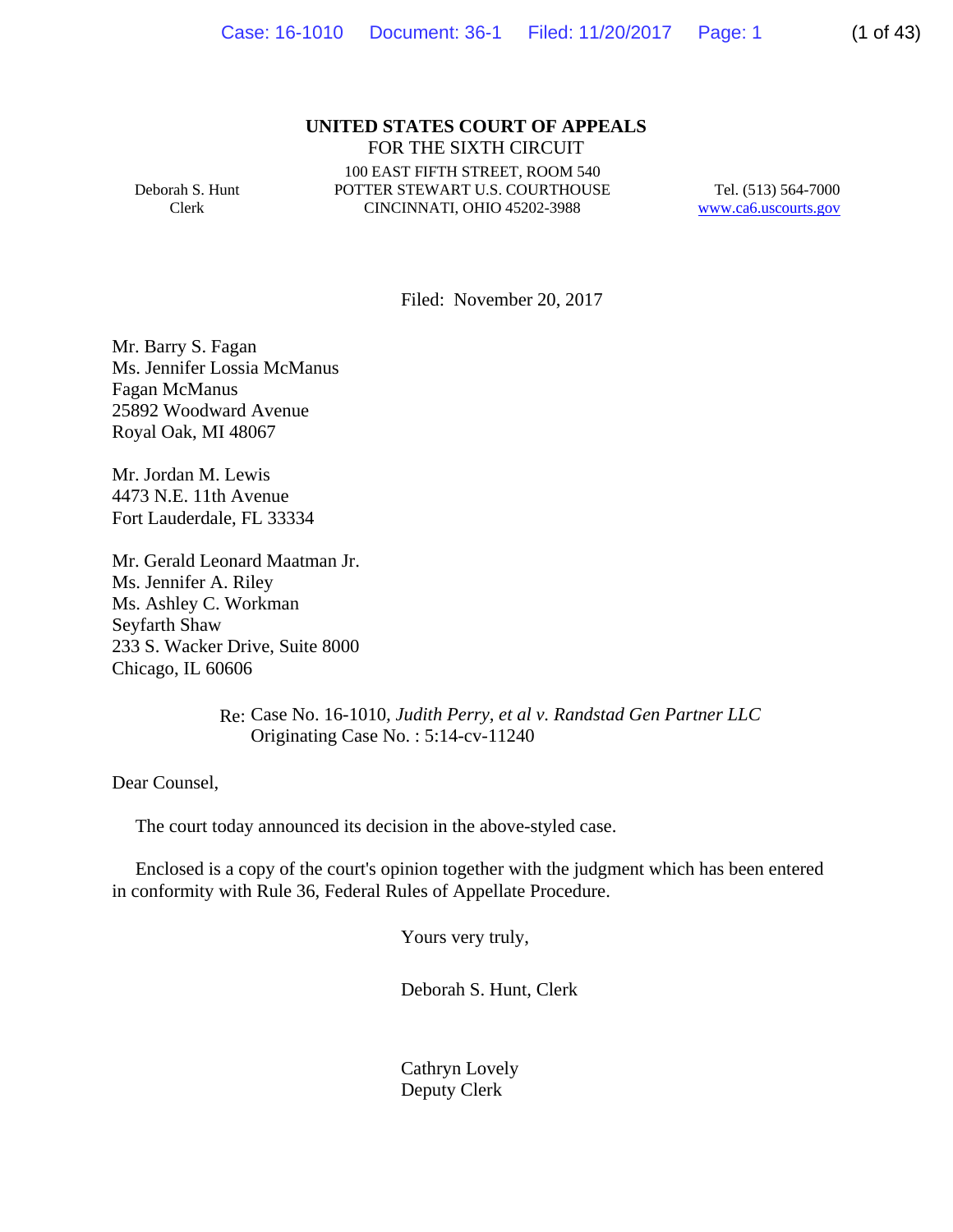# cc: Mr. David J. Weaver

Enclosures

Mandate to issue.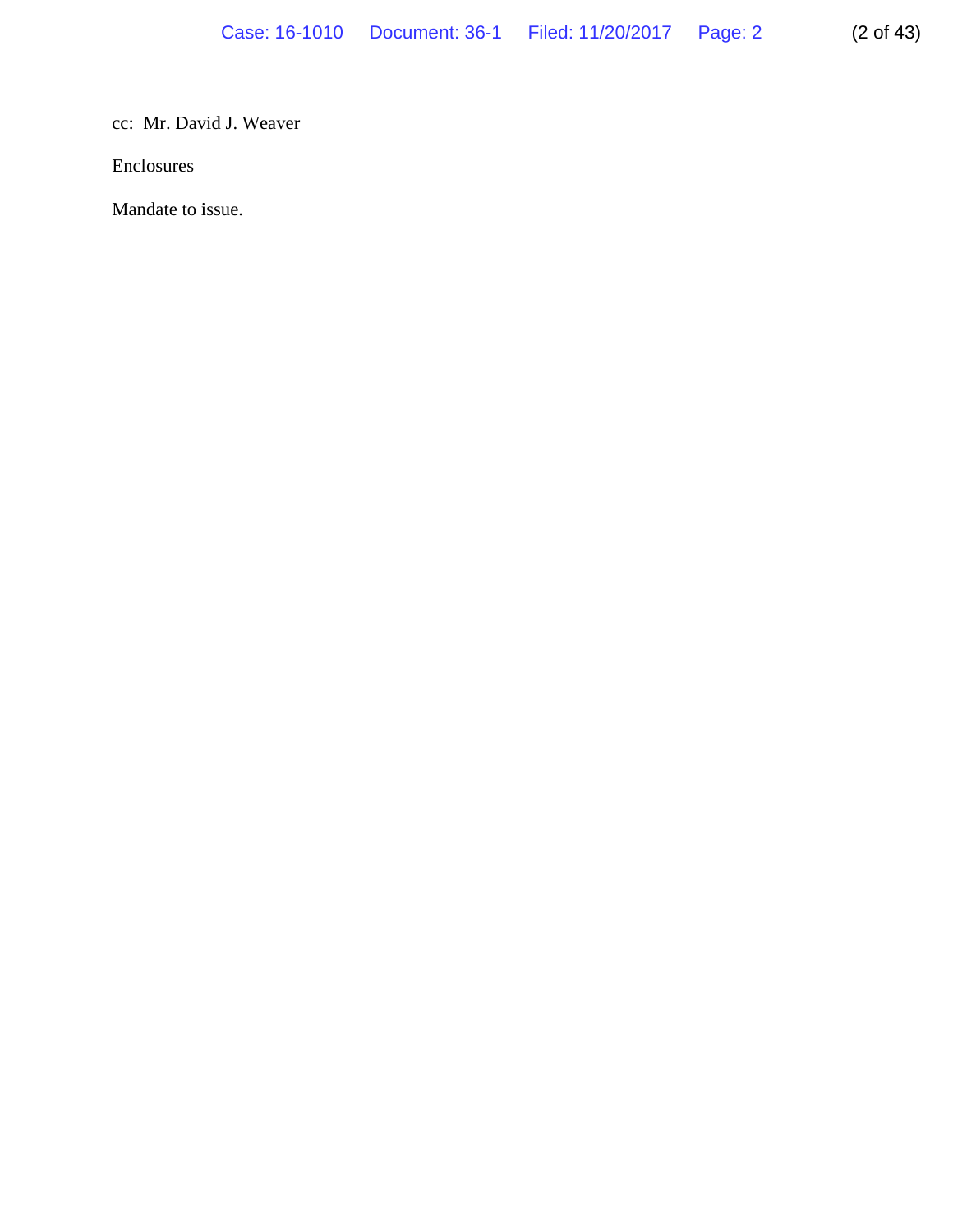RECOMMENDED FOR FULL-TEXT PUBLICATION Pursuant to Sixth Circuit I.O.P. 32.1(b)

File Name: 17a0264p.06

# **UNITED STATES COURT OF APPEALS**

FOR THE SIXTH CIRCUIT

┐ │ │ │ │ │ │ │ ┘

>

No. 16-1010

JUDITH PERRY; ERIN LANE; AIMEE DOOLING,

*Plaintiffs-Appellants*,

*v*.

RANDSTAD GENERAL PARTNER (US) LLC, *Defendant-Appellee*.

> Appeal from the United States District Court for the Eastern District of Michigan at Ann Arbor. No. 5:14-cv-11240—John Corbett O'Meara, District Judge.

> > Argued: November 30, 2016

Decided and Filed: November 20, 2017

Before: MOORE, SUTTON, and WHITE, Circuit Judges.  $\frac{1}{2}$  ,  $\frac{1}{2}$  ,  $\frac{1}{2}$  ,  $\frac{1}{2}$  ,  $\frac{1}{2}$  ,  $\frac{1}{2}$  ,  $\frac{1}{2}$  ,  $\frac{1}{2}$ 

#### **COUNSEL**

**ARGUED:** Jordan M. Lewis, KELLEY/UUSTAL, PLC, Fort Lauderdale, Florida, for Appellants. Jennifer A. Riley, SEYFARTH SHAW LLP, Chicago, Illinois, for Appellee. **ON BRIEF:** Jordan M. Lewis, KELLEY/UUSTAL, PLC, Fort Lauderdale, Florida, Barry S. Fagan, Jennifer L. McManus, FAGAN MCMANUS, P.C., Royal Oak, Michigan, for Appellants. Jennifer A. Riley, Gerald L. Maatman, Jr., Ashley C. Workman, SEYFARTH SHAW LLP, Chicago, Illinois, for Appellee.

 WHITE, J., delivered the opinion of the court in which MOORE and SUTTON, JJ., joined in part. MOORE, J. (pp. 34–37), delivered a separate opinion concurring in part and dissenting from the court's opinion regarding matchmaking duties. SUTTON, J. (pp. 38–40), delivered a separate opinion concurring in part and dissenting from the court's opinion regarding sales duties.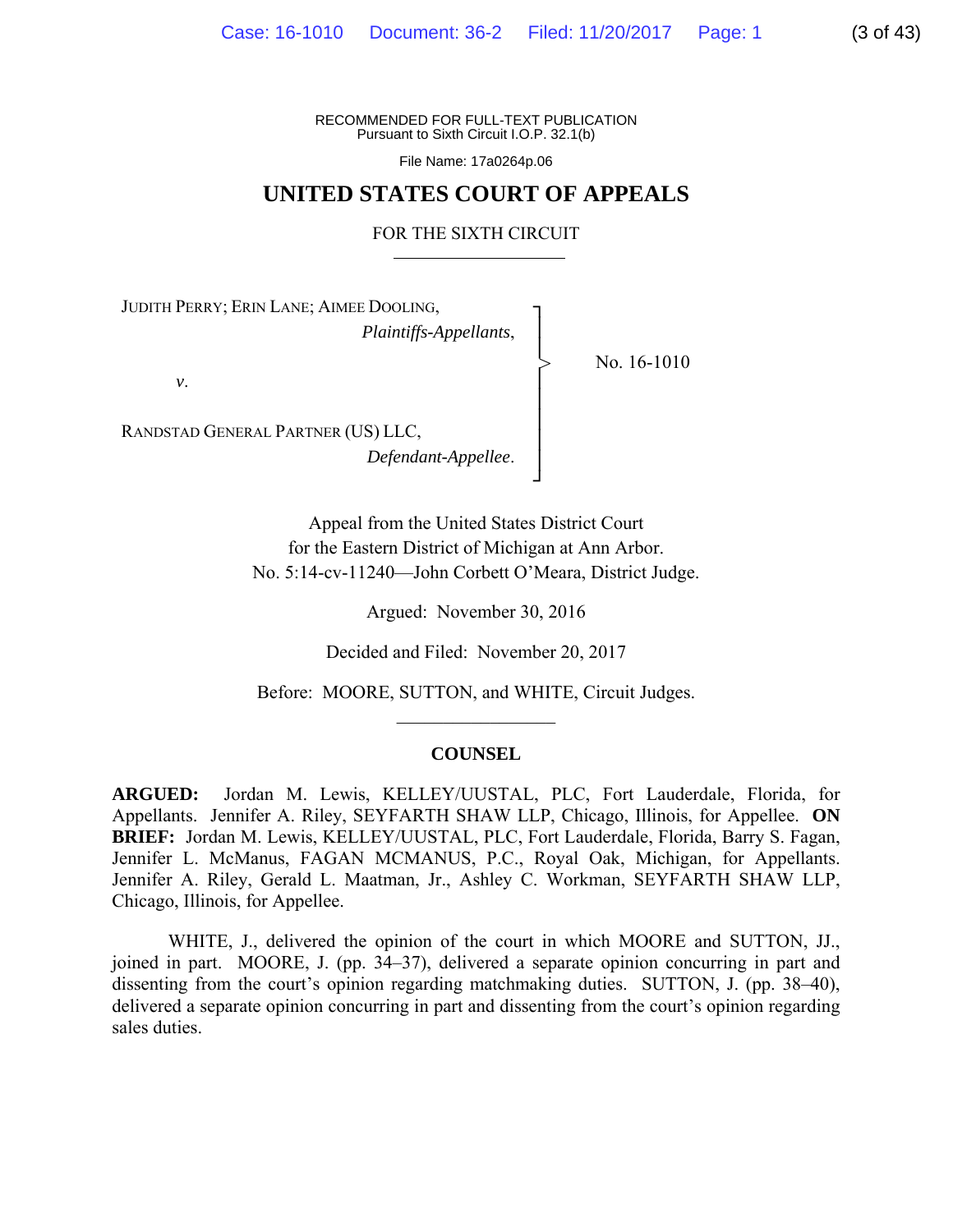## **OPINION**

 $\frac{1}{2}$ 

 $\frac{1}{2}$ 

HELENE N. WHITE, Circuit Judge. In this putative collective action under the Fair Labor Standards Act (FLSA), Judith Perry, Erin Lane, and Aimee Dooling (Plaintiffs) appeal the district court's grant of summary judgment to their employer, Randstad General Partner (US) LLC (Randstad), rejecting their argument that Randstad improperly classified them as exempt employees not entitled to overtime pay. We **AFFIRM IN PART** and **REVERSE IN PART**.

#### **I. BACKGROUND**

Randstad is a staffing company; it recruits temporary workers (talent) and hires them out to other companies (clients). Plaintiffs were in-house Randstad employees (not temporary workers hired out) in the company's Troy, Michigan, office. Each Plaintiff held multiple positions over the course of her employment with Randstad, but Plaintiffs' responsibilities generally included marketing and selling Randstad's services; recruiting and evaluating workers and placing them with clients; overseeing those placements; and various administrative and clerical tasks. Randstad tracked Plaintiffs' performance using a points-based system called the Work Planning Index (WPI). Each work activity earned a set number of points, e.g., two points for interviewing a recruit and one point for completing reference checks. Plaintiffs were required to accrue 100 points each week. Of those 100 points, Plaintiffs were expected to earn a certain number in particular categories, such as sales and recruiting. Randstad maintained a progressive discipline system for employees who did not meet the 100-point quota each week, with penalties up to and including termination.

Randstad also held periodic "contests," which required Plaintiffs to perform a particular task a specified number of times in a given week, e.g., make 40 telephone connections with potential new customers via cold calls. According to Plaintiffs, participation in these contests was mandatory for all employees in the Troy branch, regardless of job description or title, even if the "contest" task was not within an employee's regular duties, thereby taking time away from meeting the category quotas. Further, while all employees accrued points for the contest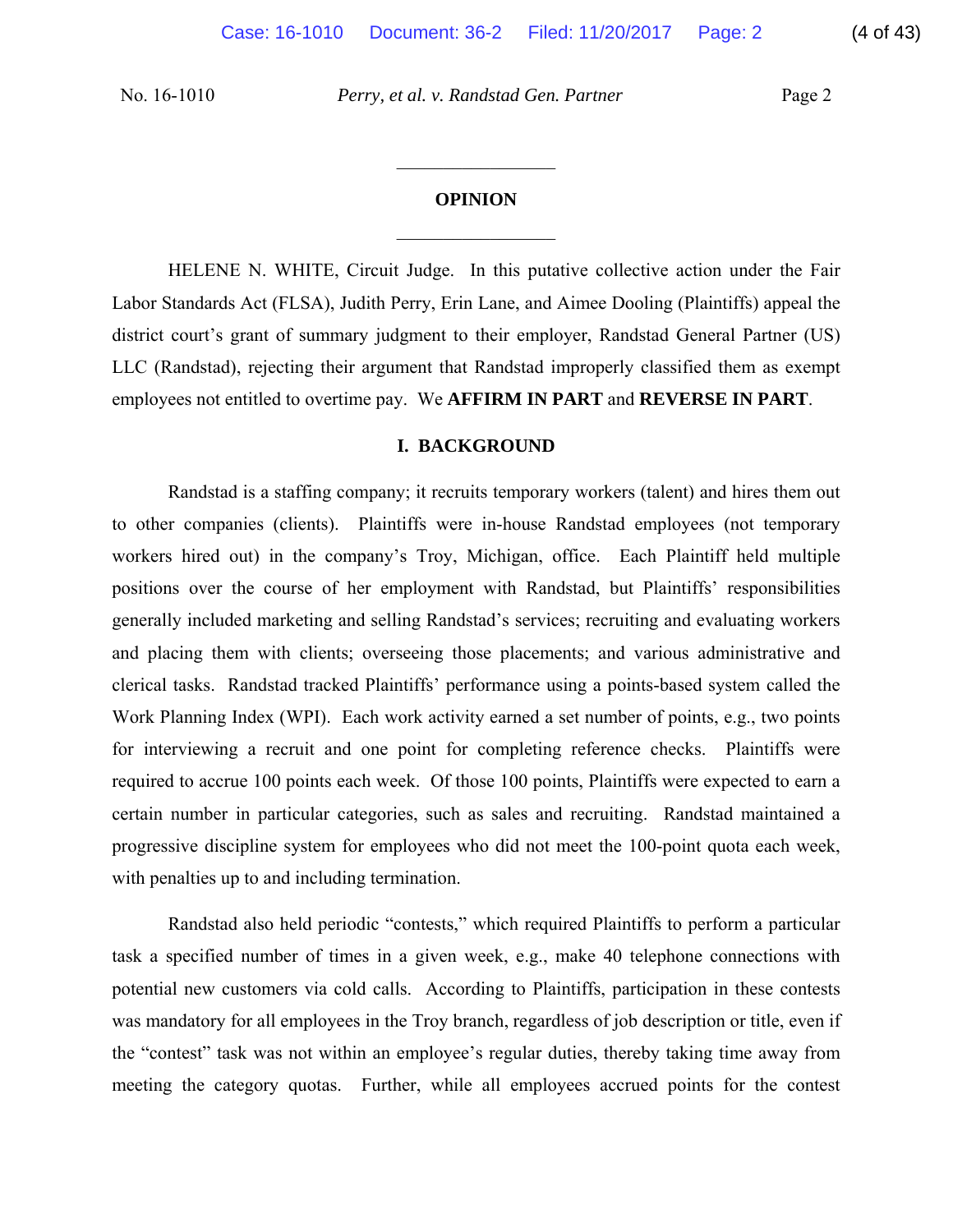activities, their category quotas did not change simply because a contest was taking place. Thus, if a contest required an employee to perform tasks outside her regular duties, she might have to earn more than 100 points total in order to accrue enough points in each category to meet all her quotas.

According to Plaintiffs, the quotas set by Randstad and enforced through the WPI system were impossible to meet working only 40 hours per week. As a result, Plaintiffs regularly worked significantly more than 40 hours per week, and Randstad managers were aware they did so.

#### **II. PROCEDURAL HISTORY**

Perry, Lane, Dooling, and a fourth plaintiff, Suhaima Choudhury, filed this suit in March 2014. The one-count complaint seeks unpaid overtime and liquidated damages under the FLSA, attorneys' fees, costs, and a declaratory judgment that Randstad's practices are unlawful. Plaintiffs styled their complaint as a collective action, and sought to represent all similarlysituated staffing employees who worked for Randstad in the three years prior to the commencement of the lawsuit.

Randstad answered the complaint in May 2014, and the parties spent several months engaging in discovery. Subsequently, Plaintiffs filed a motion for conditional class certification, and Randstad filed a motion for summary judgment seeking the dismissal of all four named plaintiffs' claims. After a joint hearing on both motions, the district court granted summary judgment to Randstad on the claims brought by Dooling, Lane, and Perry, but allowed Choudhury's claims to proceed. Based on Plaintiffs' own testimony, the court found that Dooling, Lane, and Perry exercised discretion and independent judgment, and therefore were covered by the administrative exemption to the FLSA.**<sup>1</sup>** The court also found that Randstad was insulated from any liability because it relied, reasonably and in good faith, on an opinion letter issued by the Department of Labor's (DOL) Wage and Hour Division (WHD). Finally, the court

<sup>&</sup>lt;u>1</u> <sup>1</sup>Choudhury's claim was different from the other plaintiffs'. Choudhury was actually classified as nonexempt, but alleged that Randstad ordered her not to record the overtime hours she actually worked.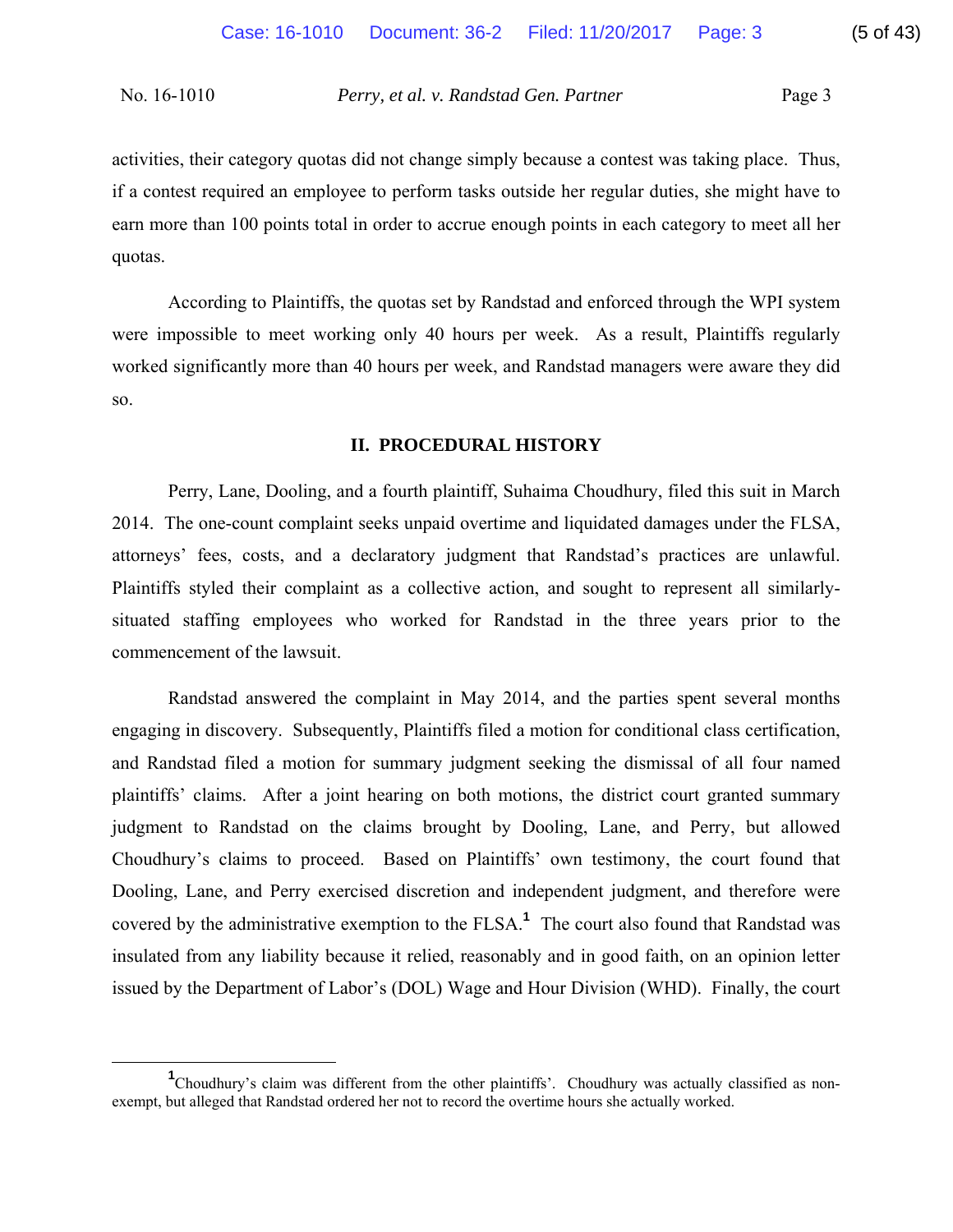denied the certification motion on the merits as to Choudhury, and as moot as to the other Plaintiffs.

Plaintiffs timely filed a Rule 60 motion for relief from the order granting summary judgment. Plaintiffs argued that certain WPI-related reports produced by Randstad after summary judgment was granted constituted new evidence sufficient to justify relief. Plaintiffs reasoned the reports showed Randstad used the WPI to compare and evaluate employees, and created a triable fact issue regarding how much discretion Plaintiffs had. The district court denied the motion, concluding that ranking employees based on how many points they earn "is not inconsistent with those employees using independent judgment and discretion in how they complete their work." (R*.* 104, PID 2416.)

Finally, after Choudhury's claims were resolved by the parties and voluntarily dismissed, the remaining parties stipulated to the entry of judgment. This appeal followed.

#### **III. DISCUSSION**

Plaintiffs contend the district court erred both in finding Randstad eligible for the goodfaith-reliance defense and in finding the FLSA's administrative exemption applicable.**2, <sup>3</sup>**

### **A. Standard of Review**

We review the district court's decision granting summary judgment de novo. *Foster v. Nationwide Mut. Ins. Co.*, 710 F.3d 640, 643 (6th Cir. 2013) (citations omitted). "Summary judgment is appropriate if, examining the record and drawing all inferences in a light most favorable to the non-moving party, there is no genuine issue as to any material fact and the moving party is entitled to judgment as a matter of law." *Schaefer v. Ind. Mich. Power Co.*, 358 F.3d 394, 399 (6th Cir. 2004).

**<sup>2</sup>** <sup>2</sup>Plaintiffs do not challenge the district court's denial of their Rule 60 motion.

**<sup>3</sup>** Below, Randstad also made arguments based on the statute of limitations and the executive, outside sales, and combination exemptions, and challenged Plaintiffs' entitlement to liquidated damages. The district court did not address those issues, and neither party raises them on appeal.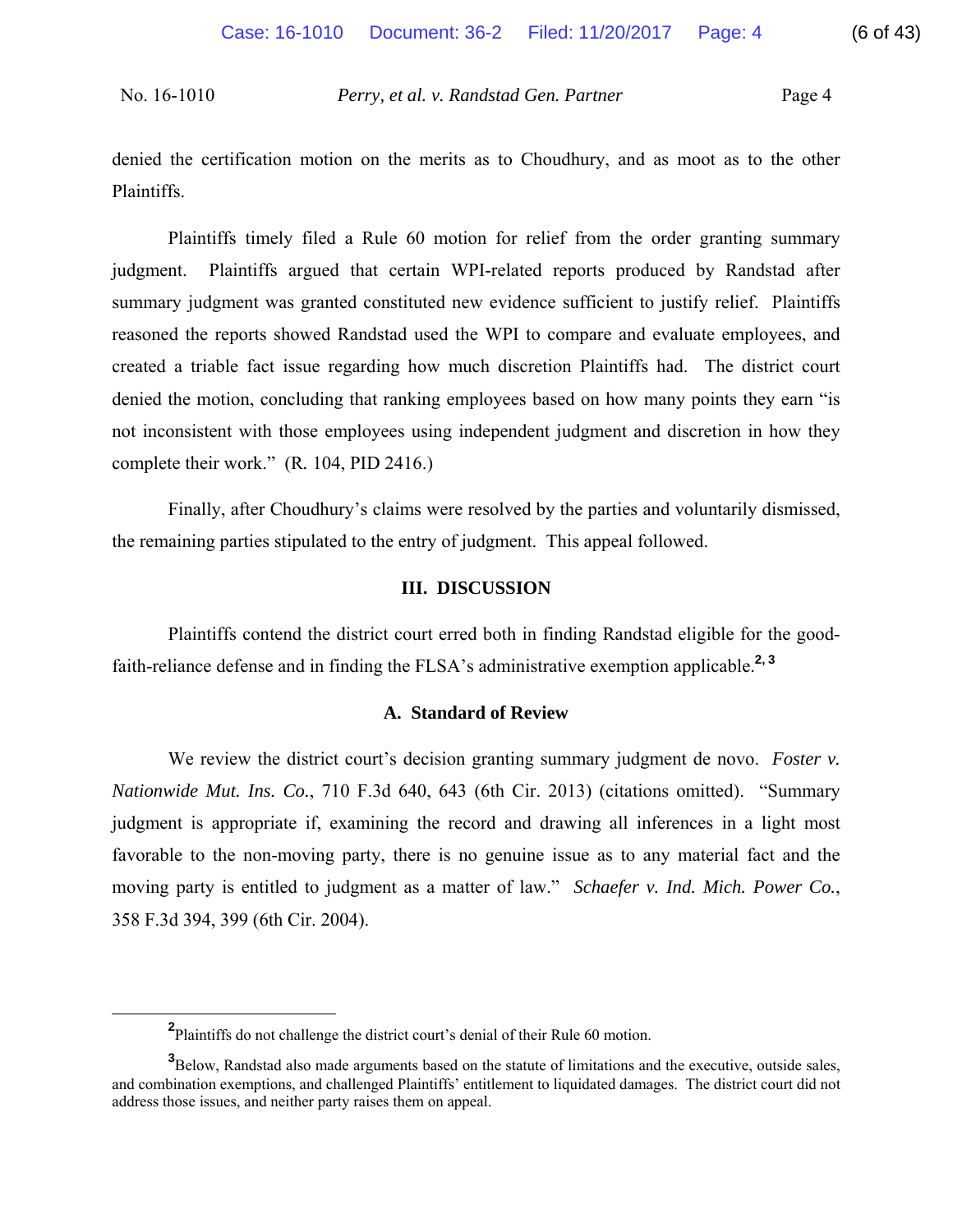#### **B. The Administrative Exemption**

#### 1. Applicable Law

The FLSA was enacted "to compensate those who labored in excess of the statutory maximum number of hours for the wear and tear of extra work and to spread employment through inducing employers to shorten hours because of the pressure of extra cost." *Bay Ridge Operating Co. v. Aaron*, 334 U.S. 446, 460 (1948). "Consistent with this goal, the [FLSA] requires employers to pay their employees time-and-a-half for work performed in excess of forty hours per week, but exempts 'bona fide executive, administrative, or professional' employees from the overtime pay requirements." *Acs v. Detroit Edison Co.*, 444 F.3d 763, 764–65 (6th Cir. 2006) (quoting 29 U.S.C. § 213(a)(1); other citations omitted) (brackets and other internal quotation marks removed). "Congress did not define these exemptions, but delegated authority to the Department of Labor . . . to issue regulations to define and delimit these terms." *Foster*, 710 F.3d at 642.

At all times relevant to this litigation, the operative regulation provided that an "employee employed in a bona fide administrative capacity" is one who is:

(1) Compensated  $\dots$  at a rate of not less than \$455 per week  $\dots$ ;

(2) Whose primary duty is the performance of office or non-manual work directly related to the management or general business operations of the employer or the employer's customers; and

(3) Whose primary duty includes the exercise of discretion and independent judgment with respect to matters of significance.

29 C.F.R. § 541.200(a);**<sup>4</sup>** *Foster*, 710 F.3d at 642. "The exemption is to be narrowly construed against the employer, and the employer bears the burden of proving each element by a preponderance of the evidence." *Foster*, 710 F.3d at 642 (citing *Renfro v. Ind. Mich. Power Co.*,

**<sup>4</sup>** <sup>4</sup>The text of subsection (a)(1) was slated to change on December 1, 2016, to read: "Compensated . . . at a rate per week of not less than the 40th percentile of weekly earnings of full-time nonhourly workers in the lowestwage Census Region." *See* Defining and Delimiting the Exemptions for Executive, Administrative, Professional, Outside Sales and Computer Employees, 81 Fed. Reg. 32391, 32549 (May 23, 2016). The United States District Court for the Eastern District of Texas has enjoined the DOL from implementing or enforcing that change, along with certain other proposed changes to Chapter 541. *Nevada v. U.S Dep't of Labor*, 218 F. Supp. 3d 520 (E.D. Tex. 2016). Neither the proposed change to 29 C.F.R. § 541.200(a)(1) nor the injunction has any effect on this case.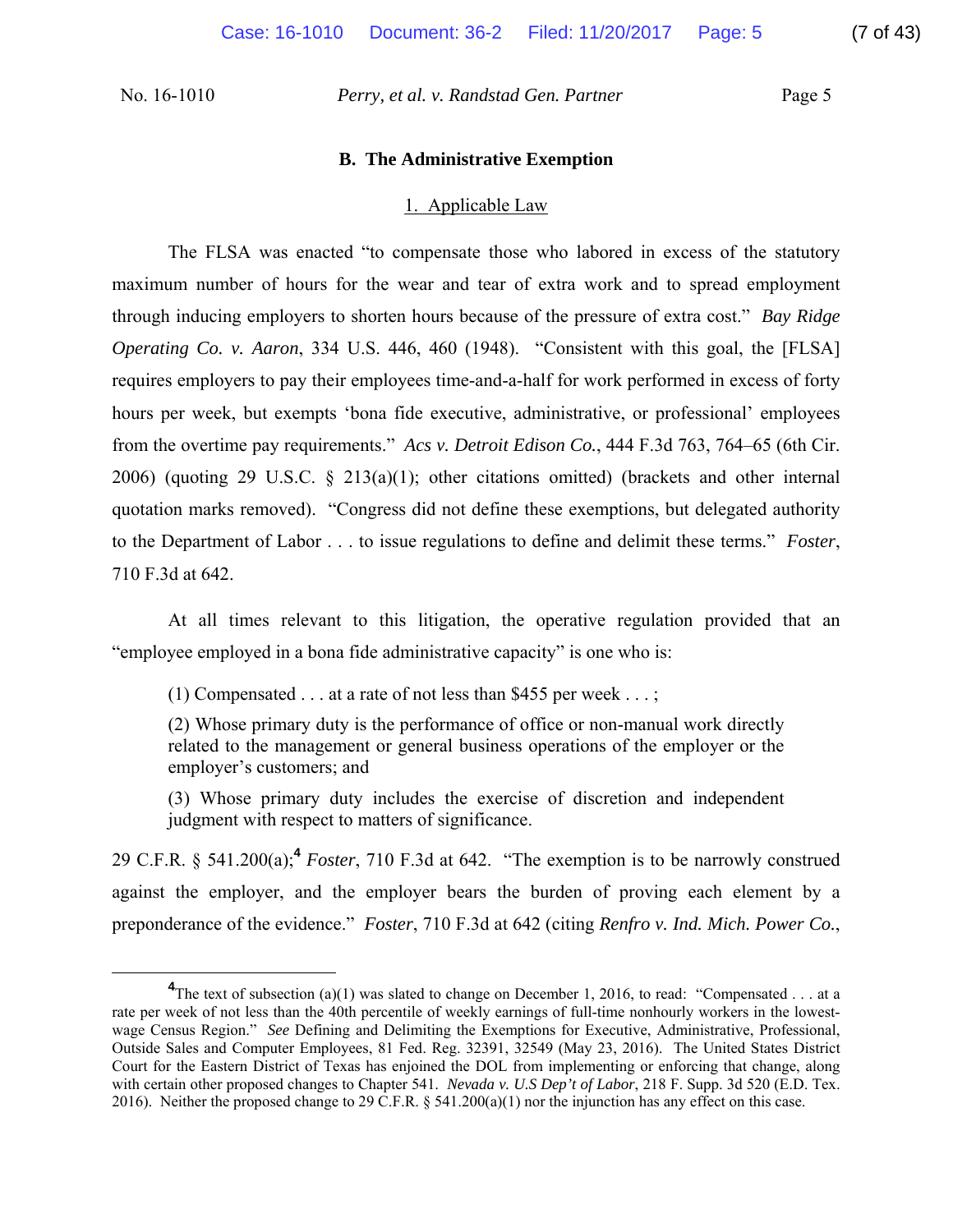497 F.3d 573, 575–77 (6th Cir. 2007) (*Renfro II*));**<sup>5</sup>** *see Auer v. Robbins*, 519 U.S. 452, 462 (1997). Here, the parties agree that the first two elements are met. Further, Plaintiffs do not argue that their duties did not involve "matters of significance." Thus, the only issue is whether Plaintiffs' "primary dut[ies] include[d] the exercise of discretion and independent judgment." 29 C.F.R. § 541.200(a)(3).

"In general, the exercise of discretion and independent judgment involves the comparison and the evaluation of possible courses of conduct, and acting or making a decision after the various possibilities have been considered." 29 C.F.R. § 541.202(a). Whether a particular employee exercises discretion and independent judgment must be determined "in the light of all the facts involved in the particular employment situation in which the question arises." *Id.*  $§ 541.202(b).$ 

Additionally, "[t]he exercise of discretion and independent judgment implies that the employee has authority to make an independent choice, free from immediate direction or supervision. However, employees can exercise discretion and independent judgment even if their decisions or recommendations are reviewed at a higher level." 29 C.F.R. § 541.202(c). On the other hand, "[t]he exercise of discretion and independent judgment must be more than the use of skill in applying well-established techniques, procedures or specific standards described in manuals or other sources." *Id.* § 541.202(e) (citing *id.* § 541.704); *Foster*, 710 F.3d at 646.

Finally, Plaintiffs' "primary duties" are what matter for purposes of the administrative exemption. 29 C.F.R. § 541.200(a)(3).

The term "primary duty" means the principal, main, major or most important duty that the employee performs. Determination of an employee's primary duty must be based on all the facts in a particular case, with the major emphasis on the character of the employee's job as a whole. Factors to consider when determining the primary duty of an employee include, but are not limited to, the relative importance of the exempt duties as compared with other types of duties; the amount of time spent performing exempt work; the employee's relative freedom

**<sup>5</sup>** Some of our older opinions use the phrase "a preponderance of the *clear and affirmative* evidence." *See, e.g.*, *Renfro v. Ind. Mich. Power Co.*, 370 F.3d 512, 515 (6th Cir. 2004) (*Renfro I*) (emphasis added). We have since clarified that the use of that phrase was not intended to, and did not "heighten [a defendant]'s evidentiary burden when moving for summary judgment." *Renfro II*, 497 F.3d at 576.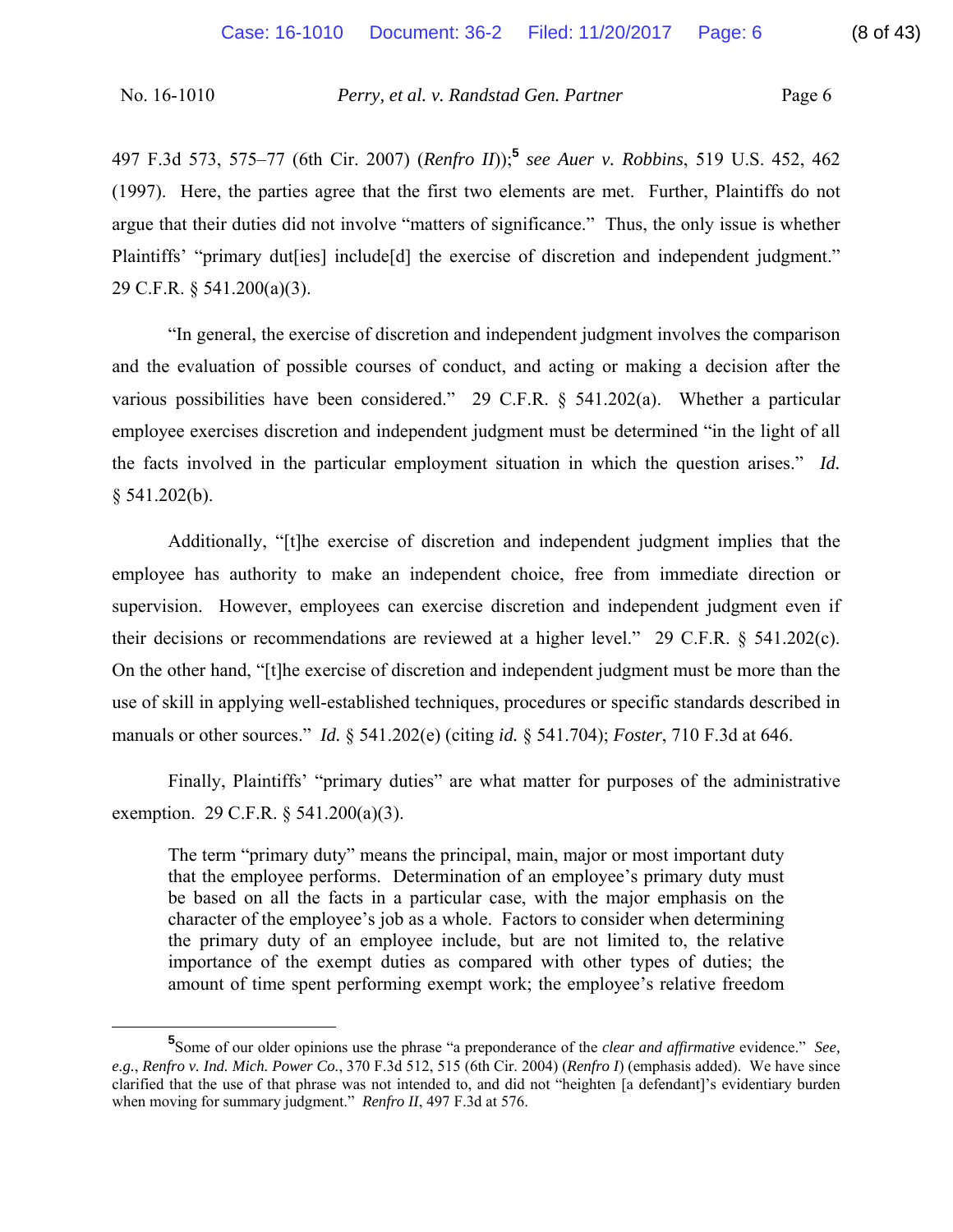from direct supervision; and the relationship between the employee's salary and the wages paid to other employees for the kind of nonexempt work performed by the employee.

#### *Id.* § 541.700(a). Further,

The amount of time spent performing exempt work can be a useful guide in determining whether exempt work is the primary duty of an employee. Thus, employees who spend more than 50 percent of their time performing exempt work will generally satisfy the primary duty requirement. Time alone, however, is not the sole test, and nothing in this section requires that exempt employees spend more than 50 percent of their time performing exempt work. Employees who do not spend more than 50 percent of their time performing exempt duties may nonetheless meet the primary duty requirement if the other factors support such a conclusion.

*Id.* § 541.700(b).

#### 2. Prior Precedent Related to Staffing Company Employees

We have not addressed the question whether staffing company employees such as Plaintiffs fall within the administrative exemption. Nor, as best we can tell, has any other federal Court of Appeals. Several district courts and the WHD have addressed the question, however.

First, by regulation:

Human resources managers who formulate, interpret or implement employment policies . . . generally meet the duties requirements for the administrative exemption. However, personnel clerks who 'screen' applicants to obtain data regarding their minimum qualifications and fitness for employment generally do not meet the duties requirements for the administrative exemption.

29 C.F.R. § 541.203(e).

Second, when applying the relevant regulatory provisions to staffing company employees, the WHD and the courts have considered the specific facts of each case and more often than not found that such employees exercise discretion and independent judgment.

In *Andrade v. Aerotek, Inc.*, the plaintiff's job titles were, successively, "Recruiter," "Recruiter II," and "Account Recruiting Manager." 700 F. Supp. 2d 738, 740–41 (D. Md. 2010). The key aspects of the plaintiff's duties were: (i) "[s]he did not screen solely for minimum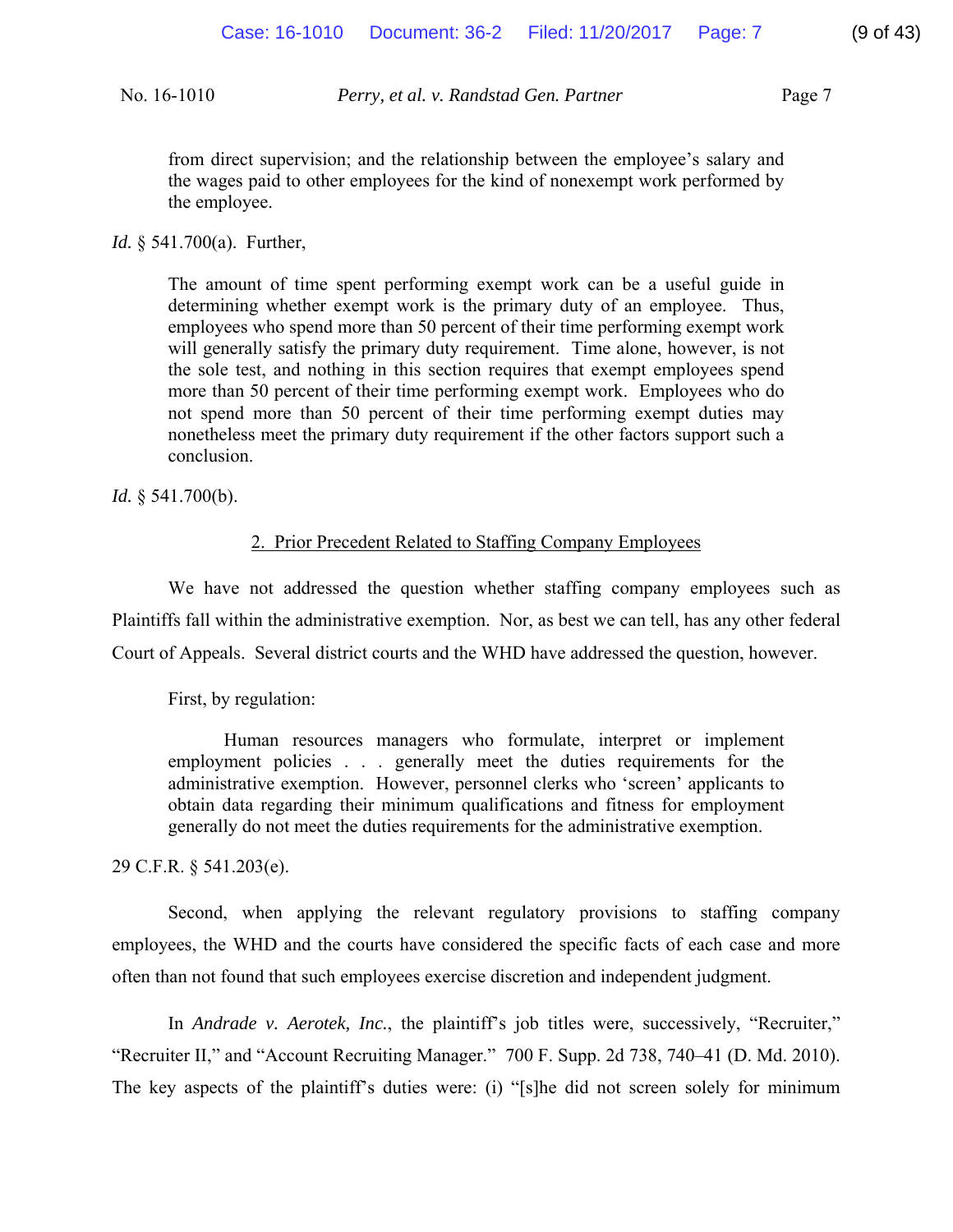qualifications, but often sent candidates to her Account Managers whose personalities made them a good fit, even when their qualifications were not as impressive as others;" (ii) she "negotiated overall pay, holiday pay and vacation pay;" (iii) she "managed the contract employees while on assignment, assessed and investigated contractor problems, and counseled and disciplined contractors;" (iv) she "was not subject to immediate direction or supervision;" and (v) she "was in charge of generating business" in certain areas from a particular client. *Id.* at 747–48. Citing those factors, and further reasoning that "[t]he fact that she would consider a particular range when negotiating pay does not mean she did not exercise discretion," the court found that the plaintiff exercised discretion and independent judgment. *Id.* (citation omitted).

In *Quintiliani v. Concentric Healthcare Solutions, LLC*, the plaintiff was a "Staffing Coordinator." 944 F. Supp. 2d 738, 741 (D. Ariz. 2013). Her duties included managing client relationships and "counseling and discipline of staff who did not comply with the client's policies or procedures." *Id.* at 746–47. She was also responsible for "implement[ing] important management policies and operating practices" and doing so "in a manner that would ensure that the medical professionals placed with the clients were capable of producing good medical services." *Id.* For that reason, the court found that the plaintiff "exercised discretion and independent judgment." *Id.* at 747 (citation omitted); *see also Gonzales v. Barrett Bus. Servs., Inc.*, No. CV-05-0104-EFS, 2006 WL 1582380, at \*21 (E.D. Wash. June 6, 2006) (using FLSA standards to interpret a parallel Washington statute and concluding an employee who performed a range of recruitment, hiring, placement, and supervisory duties exercised discretion and independent judgment); *accord Hudkins v. Maxim Healthcare Servs., Inc.*, 39 F. Supp. 2d 1349, 1349 (M.D. Fla. 1998) (holding the administrative exemption applied to an employee who recruited and placed nurses, but without analyzing discretion and independent judgment).

The WHD reached the same conclusion in its most recent relevant decision. In 2005, the WHD was asked whether "Staffing Managers" at a particular "temporary staffing agency" qualified for the administrative exemption. U.S. Dep't of Labor, Wage & Hour Div., Opinion Letter, 2005 WL 3308616, at \*1 (Oct. 25, 2005) (the 2005 WHD Letter). The Staffing Managers' primary duties were to manage the function of providing temporary workers to the company's clients. *Id.* This involved: (i) evaluating what skills were needed; (ii) negotiating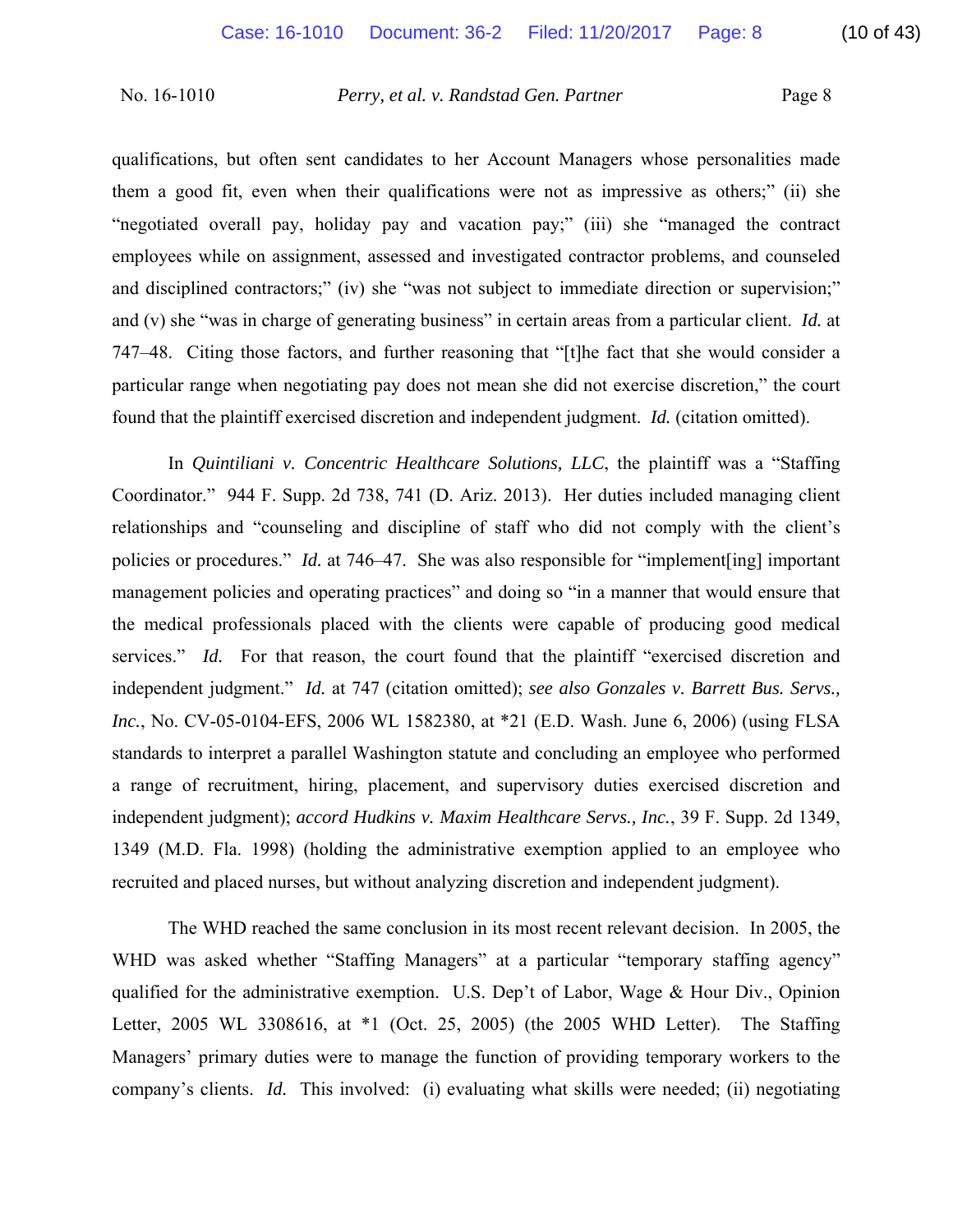the terms for the placement and the fee to be paid; (iii) recruiting and selecting workers, including evaluating recruits' education, skills, and personality, not merely checking against minimal requirements; (iv) recommending workers to clients; (v) negotiating the wages paid to workers; (vi) supervising workers; and (vii) counseling and disciplining workers, including transfers and terminations, if necessary. *Id.* The Staffing Managers "work[ed] under very little supervision" and "ma[d]e decisions and accomplish[ed] their tasks without prior approval and with broad range of discretion." *Id.* They also decided whether advertising was necessary to fill a position, "determine[d] where to place the advertisement," and "negotiate[d] the costs of such placement." *Id.* at \*2.

In analyzing these duties, WHD pointed to the contrast between human resource managers (covered by the exemption) and personnel clerks (not covered), and concluded that the Staffing Managers exercised the requisite discretion and independent judgment to qualify for the administrative exemption because it was their job to: "recruit; interview; hire and recommend placement of employees to particular assignments; manage the client's temporary labor pool; provide advice on personnel issues; handle complaints; resolve grievances; and terminate employees on behalf of the client's management." *Id.* at \*3 (citing 29 C.F.R. §§ 541.202(b), 541.203(e)); *see also* U.S. Dep't of Labor, Wage & Hour Div., Opinion Letter, 1970 WL 26434, at \*1 (Aug. 11, 1970) ("Senior Employment Consultant" placing salaried professional workers found to exercise requisite discretion and independent judgment, where he was "responsible for making in depth interviews," had "complete authority and sole responsibility" for deciding which applicants to refer to clients, served as "primary liaison" with certain clients, and was subject to less supervision than "other employment consultants").

The only contrary case cited by Plaintiffs is *Ogden v. CDI Corp.*, No. CV08-2180 PHX DGC, 2010 WL 2662274 (D. Ariz. July 1, 2010). The plaintiff's duties in *Ogden* were to: (i) search for qualified individuals; (ii) determine whether a candidate's background matched the client's requirements based on both subjective and objective factors; and (iii) determine the candidate's salary requirements. *Id.* at \*3. The plaintiff would then "provide the resumes of qualified candidates to his account manager," who would "decide whether to present those candidates to the client." *Id.* If the account manager did so, and the client was interested, the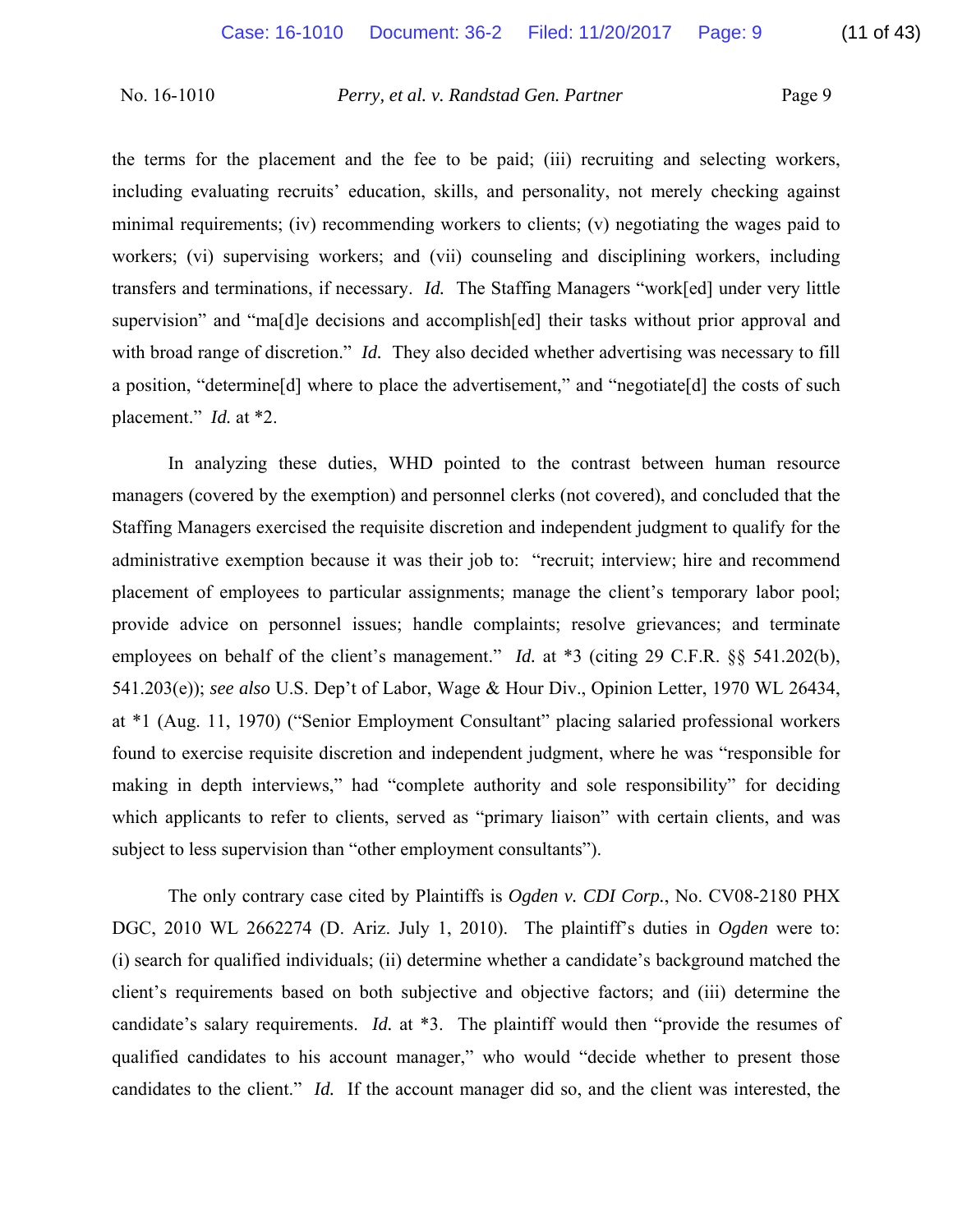plaintiff would schedule an interview between candidate and client. *Id.* And if the client wanted to hire the candidate, the plaintiff would call the candidate to make the offer. *Id.* However, there was no evidence that the plaintiff "hired or fired candidates, made direct recommendations to clients, or managed and disciplined candidates," nor any evidence he had "formulated, interpreted or implemented employment policies." *Id.* at \*3, \*5 (quoting 29 C.F.R. § 541.203(e)) (brackets removed). On that basis, the court distinguished the 2005 WHD Letter, *Andrade*, and other staffing-company cases, and found that the defendant had not shown the plaintiff was covered by the administrative exception as a matter of law. *Id.* at \*3–\*5.

## 3. Facts

As the preceding discussion makes clear, determining what an employee's primary duties are and whether they are covered by the administrative exemption is a fact-intensive inquiry. "We focus on evidence regarding the actual day-to-day activities of the employee rather than more general job descriptions contained in resumes, position descriptions, and performance evaluations." *Schaefer*, 358 F.3d at 400 (citing *Ale v. Tenn. Valley Auth.*, 269 F.3d 680, 688 (6th Cir. 2001)). We therefore set out in detail the record evidence relevant to this issue.

## *a. Judith Perry*

Perry was a Staffing Consultant from February 2012 to August 2013 and a Senior Staffing Consultant from August 2013 to December 2013.**<sup>6</sup>**

i. Staffing Consultant Duties – February 2012 to August 2013

As a Staffing Consultant, Perry recruited for "temp, temp to perm, and permanent positions" in office and administrative roles, such as receptionist, filing clerk, payroll, administrative assistant, and call-center jobs. She testified:

**<sup>6</sup>** <sup>6</sup>Some documents in the record refer to Perry's second job as "Staffing Manager." Since the parties both use the title "Senior Staffing Consultant" on appeal, we do as well.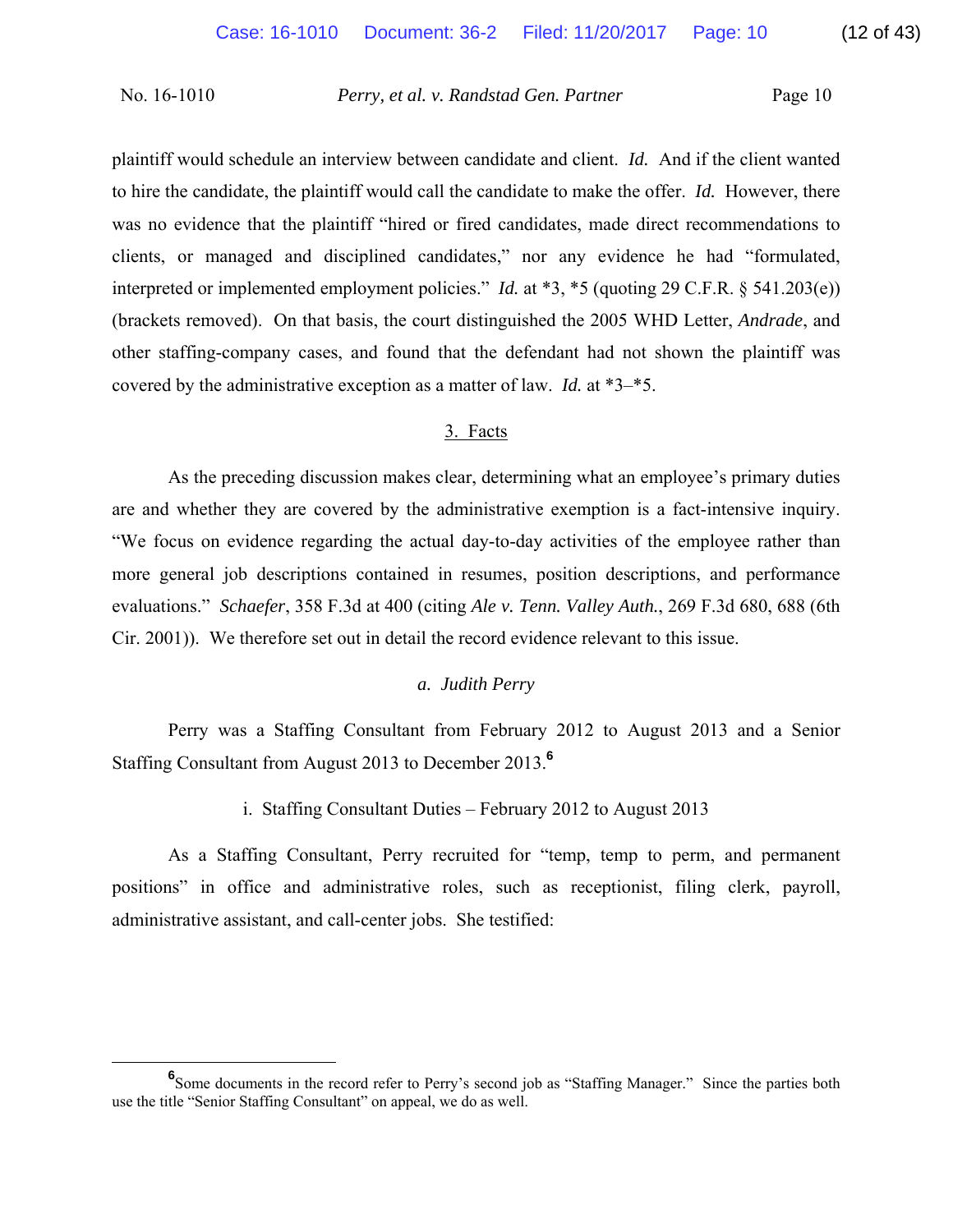it's sort of like your own business. You do everything from the beginning to the end. So you bring in the new business, you handle existing business, you help find the employees, you get them signed up and registered and on the payroll of Randstad. And then you let them go or you -- whatever. It's the whole gamut.

#### (R. 55-2, PID 605.)

Perry was required to earn an average of 100 points per week for completing various jobrelated activities, e.g., making calls, opening a new account, making a placement. Perry was also required to earn a certain number of points in particular categories, such as sales or recruiting. As long as she met those targets, she could choose which tasks to perform on any given day. As she put it:

[T]here was a choice of how you got your points, but you had to make sure that you had so many points in new business development, so many points in existing, in candidates, you know, in the recruiting. It was -- it was cafeteria style, but you had to -- it was tight. I mean, you still had to get in certain categories.

#### (R. 67-6, PID 1518.)

From Perry's perspective, her most important duty as a Staffing Consultant was "selling Randstad services." (*Id.* at 1520.) To do so, Perry would attend networking events, contact existing clients, cold call prospective clients, and knock on doors. She sent out marketing materials to clients pursuant to Randstad policies. She chose for herself which networking events to attend. When it was time for a door-knocking "blitz," however, branch management would select an area and assign streets to each team member. For existing clients, Randstad prescribed a schedule for when to reach out to them about potential vacancies; Perry was expected to call each client within a day or two of the date set by Randstad. The process was the same for prospective clients, except that Perry was also expected to use her own network and initiative to add new prospects, and she assisted or mentored other employees in these "prospecting" activities. New prospects had to fit certain criteria set by Randstad, but Perry decided which prospects to add and whether to classify them as serious or secondary prospects.

Once a client agreed to have Randstad fill a vacancy, Perry was responsible for getting the client to sign a written agreement. She then interviewed and presented candidates to the client. This involved completing paperwork and sometimes arranging for drug tests. The client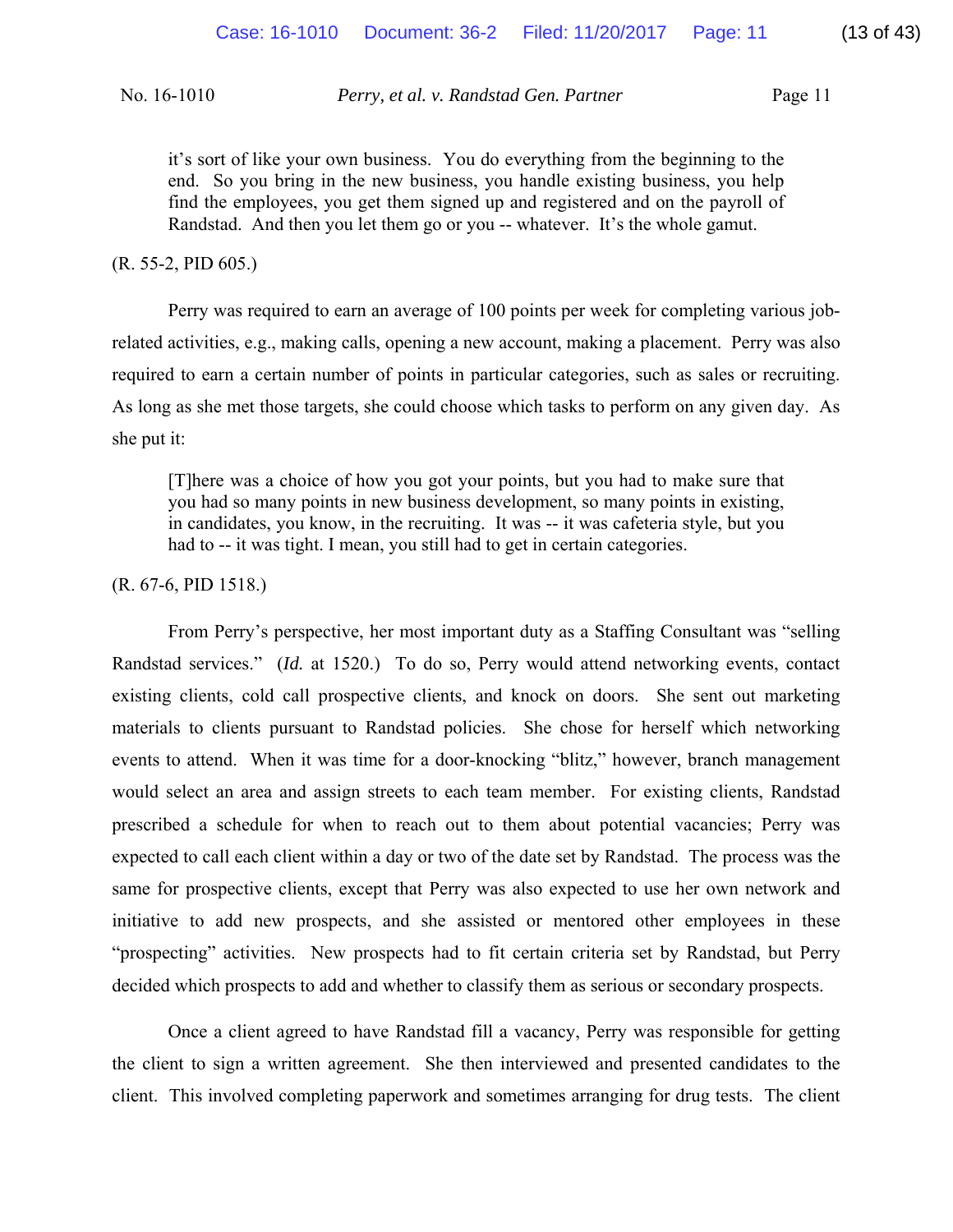then interviewed the recommended candidate(s), and once the client made a selection, Perry would hire the candidate.

Randstad used template contracts with its clients. The default goal was for Randstad to receive 160% of what it would pay the candidate (a 60% "mark-up"). If a client declined to pay the 60% mark-up, Perry could negotiate down to 58%, but only with permission from management. Perry was encouraged to negotiate for a mark-up above 60%.

As to recruiting, Perry's responsibilities included "[f]inding talent, interviewing talent, [and] hiring talent." *(Id.* at 1531.) She attended job fairs, posted on and searched social media and various careers-focused web sites, wrote job descriptions, and conducted interviews. Some of this outreach was dictated by Randstad, while some was up to Perry, such as talking to her own contacts. When writing a job description, Perry used Randstad's resources to compile a list of the skills necessary for a particular job. Randstad's procedures were very rigid, and it was Perry's responsibility to translate the information about the job provided by the client into Randstad's required format.

When recruiting candidates, Perry was required to first post each position to Randstad's system, which broadcast it out to various external sources. If that did not produce sufficient qualified candidates, Perry would manually search social media and career-focused web sites; it was up to her to decide which resources to use. Separately, Perry would sometimes actively recruit candidates with certain high-demand skills and then look for a client to place the candidate with.

Once Perry identified a potential candidate for an open position, she would conduct a phone screening. Phone screenings generally followed a script provided by Randstad, but Perry could deviate to some extent based on the job in question. The purpose of the phone screenings was both to confirm the candidate had the objective qualifications necessary for the job and to determine if the candidate displayed proper phone etiquette. Perry made the decision whether a candidate should receive an in-person interview.

In-person interviews followed an outline provided by Randstad. There were predetermined questions to ask based on the skills needed for the job in question, to which Perry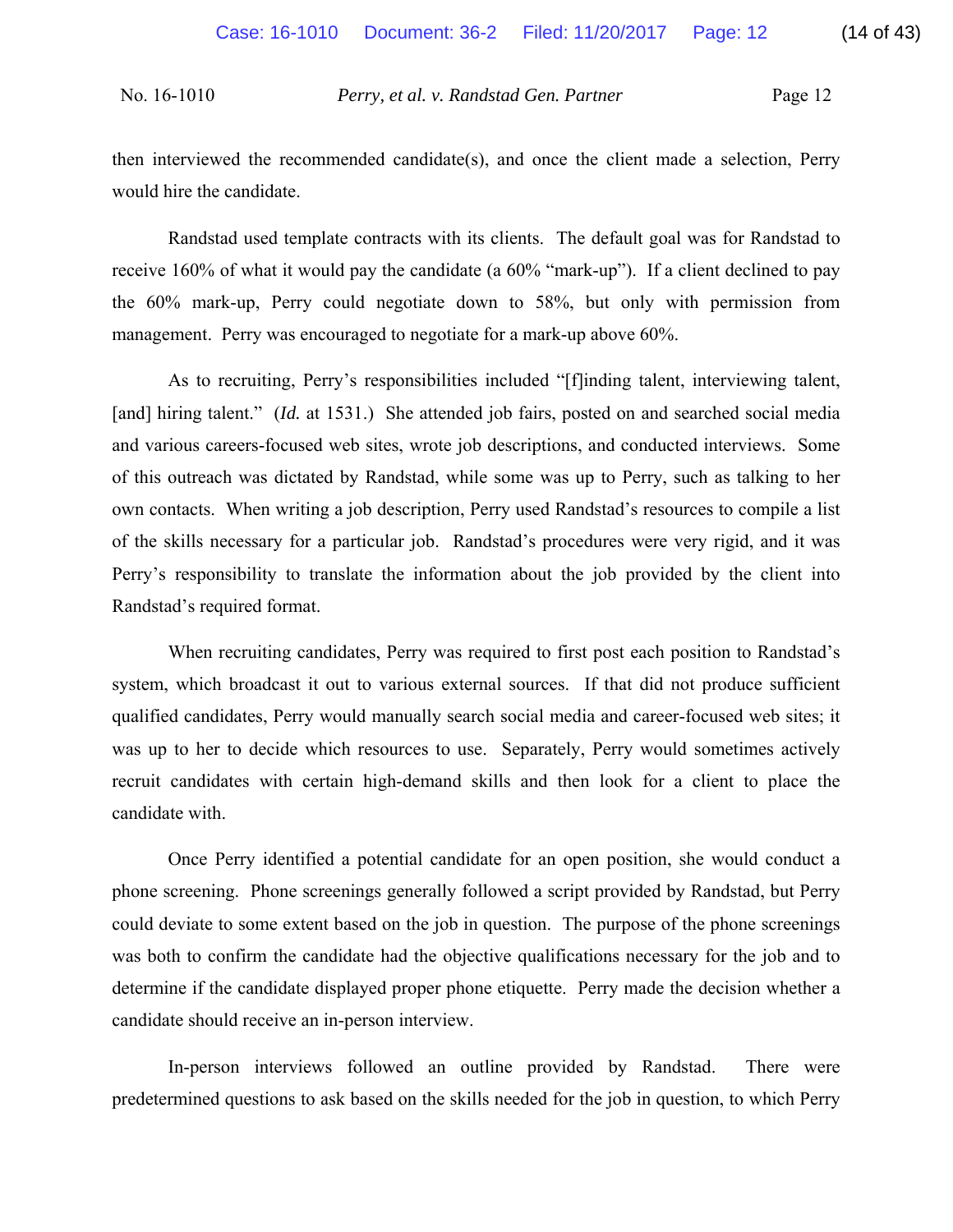could add, but not subtract. Perry also determined which skills tests to give a candidate, again based on the client's needs and Randstad's large set of available tests. After an interview, it was Perry's decision whether a candidate met Randstad's requirements. Perry had discretion in evaluating subjective criteria like communications skills and whether a candidate made appropriate eye contact.

As to placements, "Randstad was big on boss, company and culture fit." (*Id.* at 1537.) In addition to the information gained during the phone screening and interview process, Perry considered a candidate's work history, such as whether the candidate had previously worked in the client's industry or for companies of a similar size.

After a placement was made, Perry was responsible for "keeping the relationship going." (*Id.* at 1531.) For example, Perry "ma[de] sure the candidate was okay and happy and liking what they were doing," "ma<sup>[de]</sup> sure that they stayed at the positions they were in," and, "[i]f they called in sick, we had to field those calls and then alert the client that the candidate wasn't going to be there, but make sure that we had a back-up for them if they needed a back-up talent." (*Id.*) Randstad set a fixed schedule to follow in checking on new placements. If a placement was not working out, Perry would address it:

We would coach them, find out what the problems were, what the issues were, if the client -- first of all, we would have to find out from the client if they wanted to keep the candidate. The talent. If they wanted us to replace them, we would have to replace them. We would have to wait until the talent went home, and then call them after they got home to let them know they weren't going back the next day.

(*Id.* at 1538.) Perry further explained:

I would usually call the candidate, find out how it was going, how the job was going, did they find -- were there any challenges that they were having. And then I would get -- give them feedback and let them know this is what you need to do to step it up, or this is what you need to do to improve, this is what you need to do to -- you know, to keep your position.

## (*Id.*)

Perry estimated that, as a Staffing Consultant, she spent two hours or more per day "prospecting"—calling clients and prospective clients about potential openings. She spent about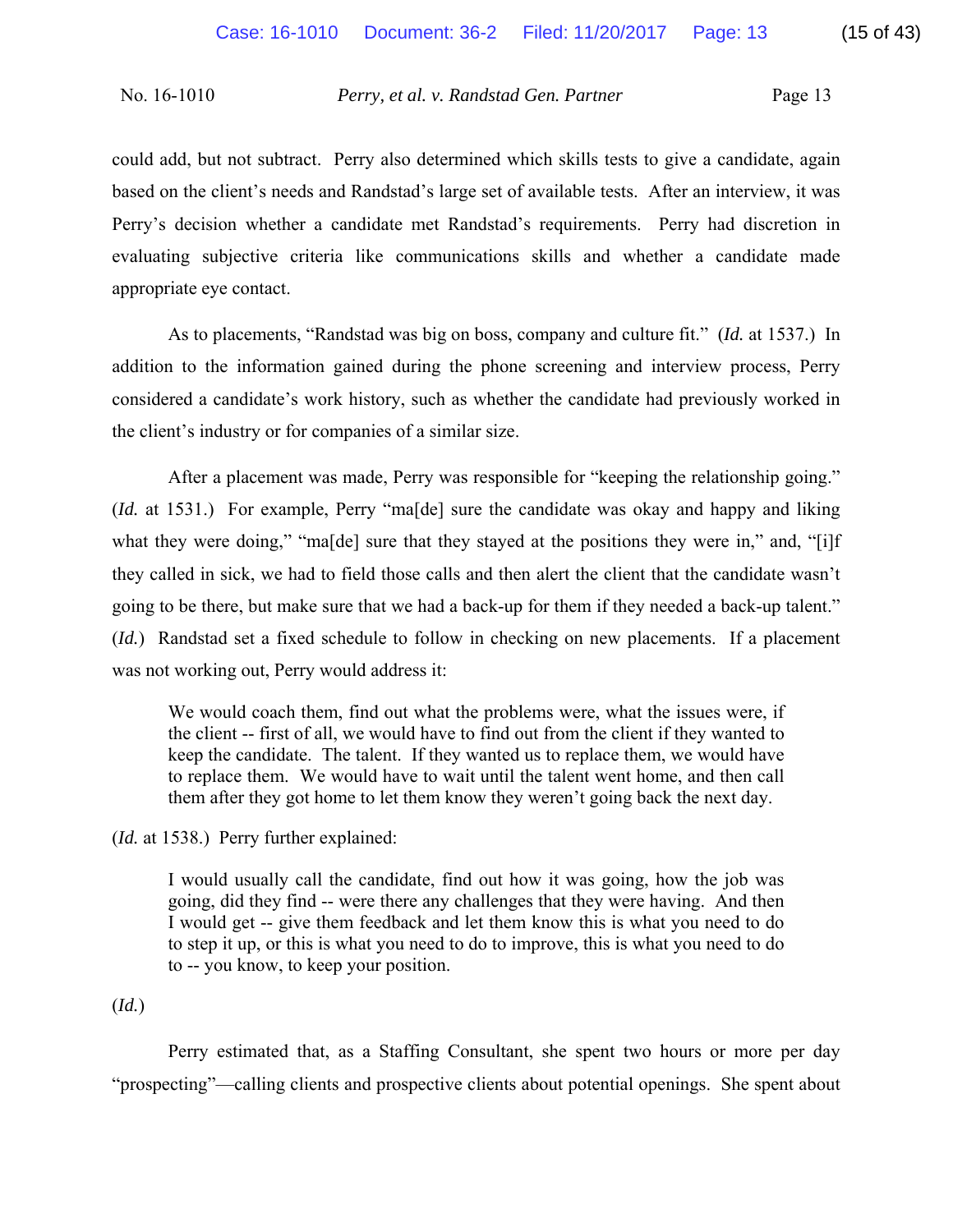an hour each day visiting clients and prospective clients in person. Perry spent about another 4.5 hours per month taking clients and prospective clients of her choosing out for meals. Perry also spent 2–3 hours per month at networking events. It is not clear how the remainder of her time was divided. Perry's base hours were 9:00 a.m. to 5:00 p.m., but she could vary her hours somewhat as long as she met the 100-point quota. In practice, Perry typically worked from 7:00 a.m. to 5:30 or 6:00 p.m., and ate lunch at her desk. She worked some Saturdays and averaged 55 hours per week.

ii. Senior Staffing Consultant Duties – August 2013 to December 2013

Perry testified that her duties did not change when she was promoted to Senior Staffing Consultant. She was expected to do more client visits than in her previous role, but she did not spend more or less time on that task. Perry was also expected to generate more new clients each month, so she spent more time prospecting, but she did not say how much more, nor did she say whether that meant less time on other tasks, or whether she simply worked more hours in total. Perry may have been given a new position description (which has not been identified in the record by either side), but was not told of any change in her duties or in how her performance would be reviewed.

## *b. Erin Lane*

Lane was a Talent Acquisition Specialist from December 2011 to February 2012, an Account Manager from February 2012 to August 2012, a Senior Account Manager from August 2012 to February 2013, and an Assistant Branch Manager from February 2013 to July 2014. Her testimony about the 100-point quota was substantially the same as Perry's.

i. Talent Acquisition Specialist Duties – December 2011 to February 2012

Lane began working for Today's Office Professionals in April 2010 as a staffing consultant. Her duties were "[t]o recruit candidates for temporary, temp to hire, and direct hire positions," to "[m]onitor weekly payroll," to "[d]o hiring orientations," and to "assist clients and candidates and employees with any questions, concerns, problems, [and] pretty much be there to be like a customer service representative for them." (R. 36-6, PID 345.) Today's Office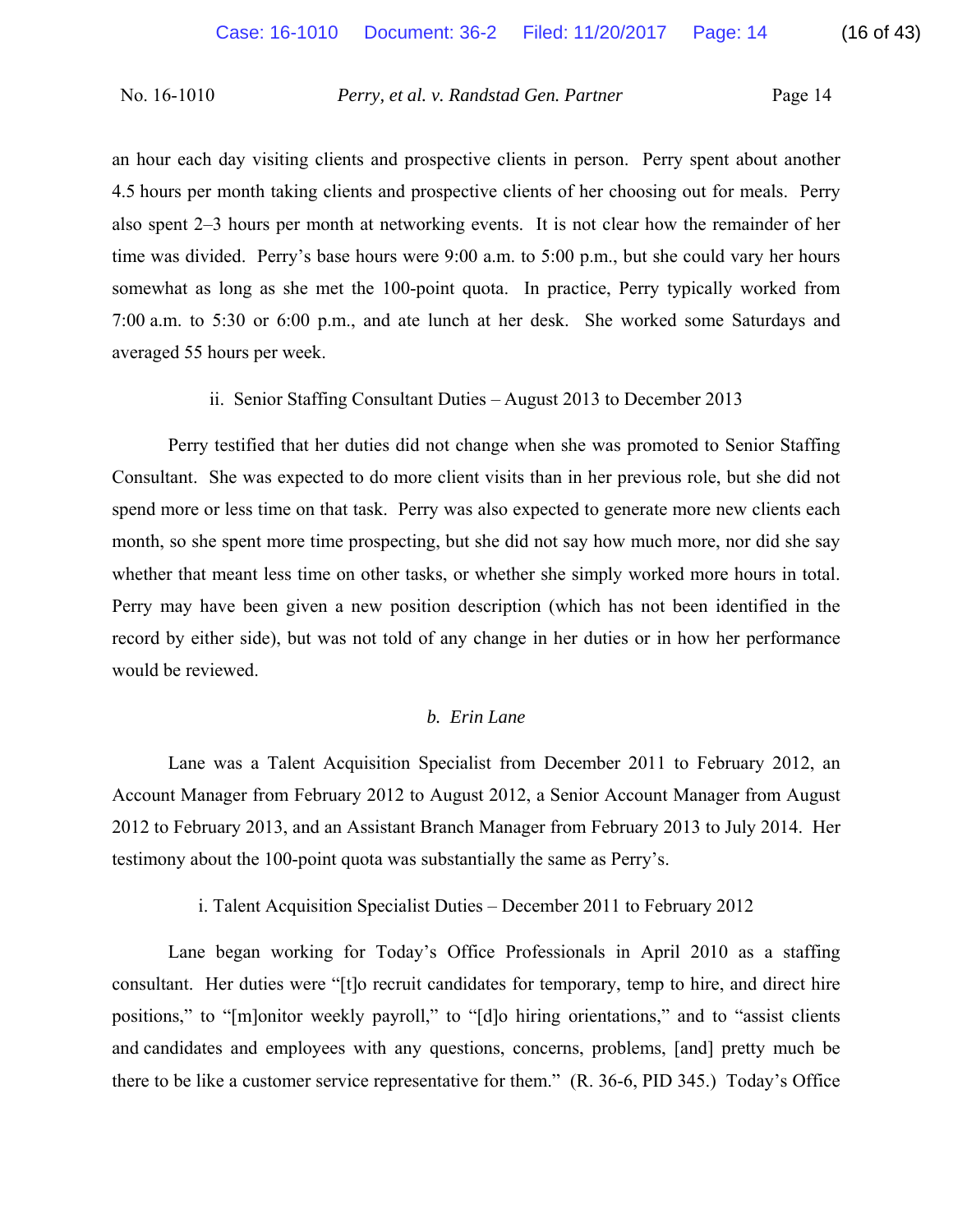Professionals was purchased by Randstad in December 2011 or January 2012. Lane's title became Talent Acquisition Specialist.

Lane testified that after the switch to Randstad, she "did not have any sales expectations" and had no responsibility for searching for new clients. (R. 67-7, PID 1556.) However, Lane later testified that upper management expected Talent Acquisition Specialists to try to develop sales leads for other employees to follow up on. Lane also testified that she *did* visit prospective clients, because she "did not function as a true talent acquisition specialist" due to the difficulty in fitting her existing duties into the Randstad hierarchy. (R 36-6, PID 346; R. 67-7, PID 1560.)

There is no evidence in the record as to how many hours, or what percentage of her time, Lane spent on particular tasks as a Talent Acquisition Specialist.

ii. Account Manager Duties – February 2012 to August 2012

Lane was promoted to Account Manager in February 2012. She testified that "[i]t was the same duties that I was doing in concept before." (R. 67-7, PID 1559–60.) She "was still recruiting and handling payroll, handling hiring paperwork[], interviewing, working with clients, everything that I was used to doing . . ." (*Id.* 1560.) And she continued to visit prospective clients.

Upon becoming an Account Manager, Lane worked with all of the branch's clients. (*Id.*) Later in 2012, Randstad divided the clients based on location and whether the client "was a national account or a retail account." (*Id.*) Lane testified that she "was given control over all national accounts, which were our larger firms. I did still support a few retail accounts that I had positive relationships with." (*Id.*)

Lane testified that two of her duties were the most important: "to make sure that . . . our clients had what they needed or were requesting from us, and . . . finding the best candidate for [each] opening." (*Id.*) Lane was presented with a job description for an Account Manager at her deposition (which is not in the record), but testified that it did not match her actual responsibilities. She explained that "it does not include that you were required to process payroll, hire candidates and go through all of the hiring paperwork and training with them"—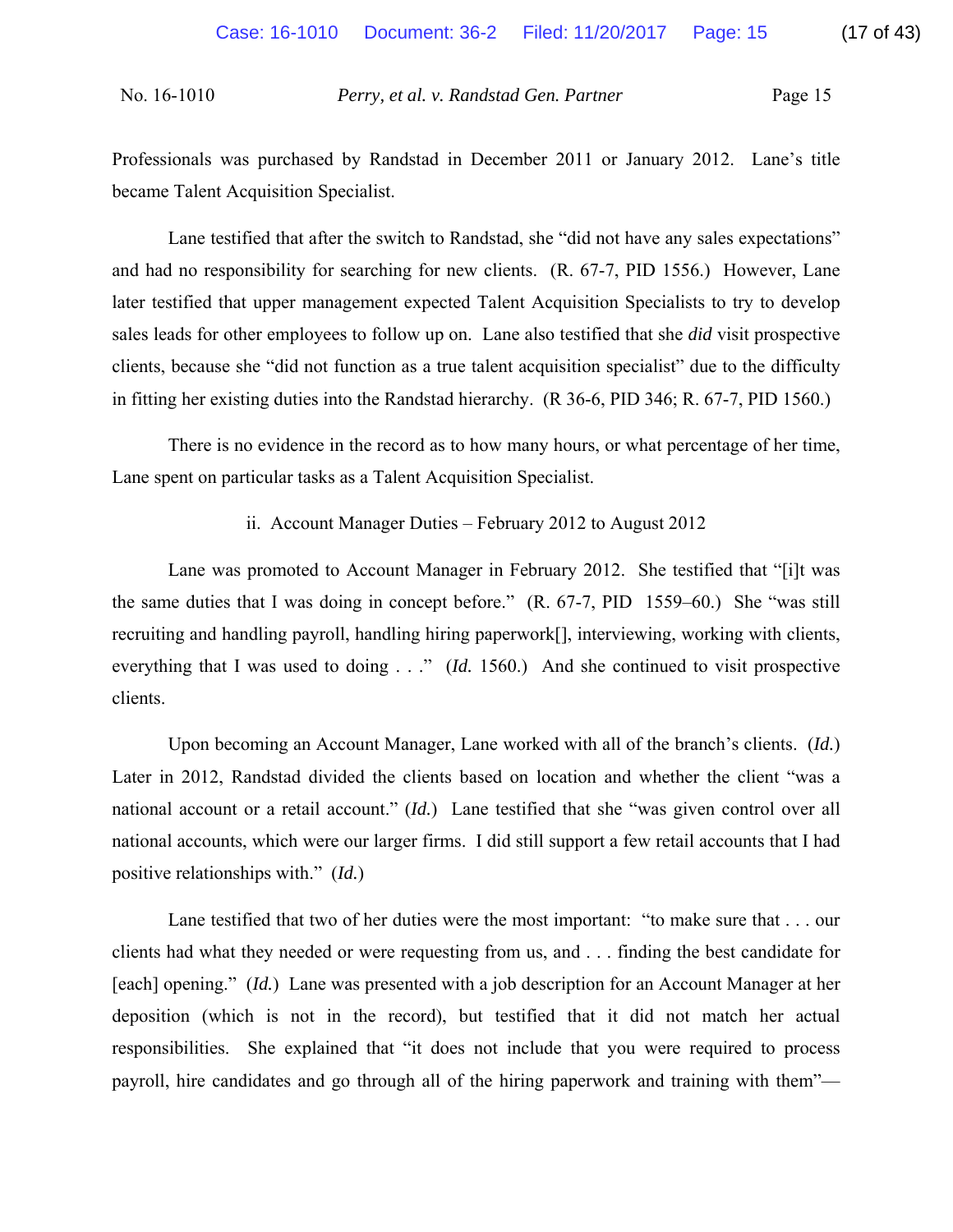tasks that were "quite frequent and time consuming." (*Id.* at 1561.) Lane also testified that the job description was inaccurate because her sales responsibilities focused "more within current customers than new development." (*Id.*) She called or emailed current clients about once per week "to make sure that they were happy." (*Id.* at 1562, 1574.) But since she already knew their needs, there was little need to try to sell to them. As Lane put it: "We built relationships to make sure that they were happy," so that "when they had a need . . . we would get the business." (*Id.* at 1562.)

When one of Lane's clients needed to fill a position, the client would either contact her directly or via a Randstad database. If the position was highly-paid or not an administrative job (e.g., warehouse laborer), Lane would refer it to another Randstad division. She "was . . . tracked on how many orders [she] brought in from current customers." (*Id.* at 1565.) Lane wrote job descriptions independently, relying on her degree in human resources and publically available resources. She also prepared standard job descriptions for use by other branch employees. Lane worked collaboratively with other employees to determine the rate a worker would be paid.

Lane's description of the process for identifying candidates was similar to Perry's (use of social media and internet resources, phone screenings, in-person interviews). However, Lane testified that it was her decision whether to post an available position through Randstad's system or to search for candidates in other ways. Regarding recommending candidates, Lane testified that it was important to match candidates to clients: "If somebody was really, really bubbly, we wouldn't want to put them with a client that had a very calm and quiet environment. They wouldn't do well there." (R. 55-3, PID 678.) Lane elaborated:

We had some [clients] that were very laid back, and you could wear jeans to work every day . . . . Somebody that had a very corporate personality and needed direction and didn't have so much of a creative mind wouldn't fit well there. So we would look to place them at more of a corporate office. So we talked to them in the interview about . . . what would your ideal workplace look like, what would your ideal manager do . . . . Things of that nature to try and make sure we put them in the best spot. Because many times we had . . . more than one position open that they could fit for. And then it came down to environmental fit, because that's just as successful as to whether or not they can do the job.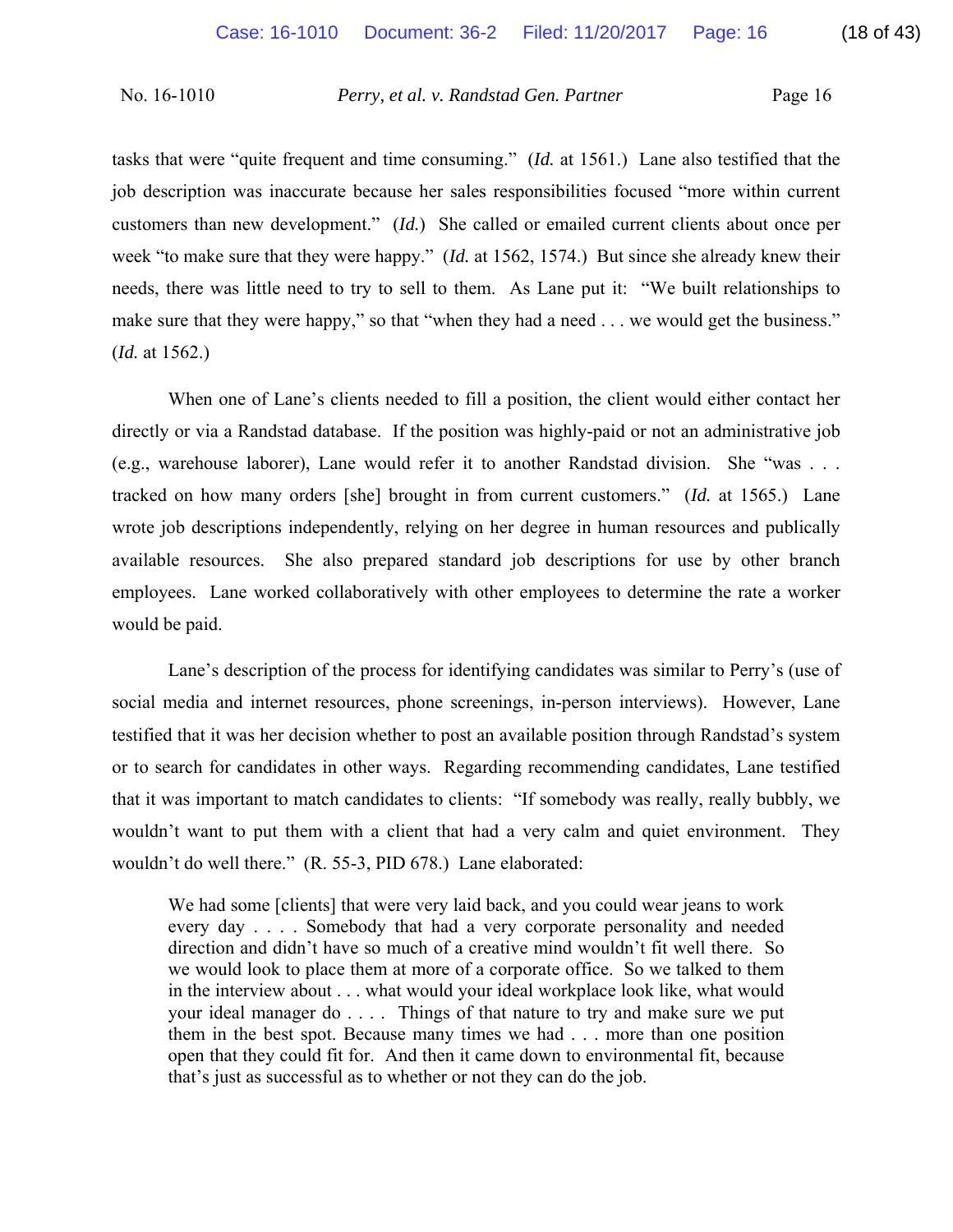(*Id.* at 680–81.) Lane made the ultimate decision which candidate(s) to recommend to a client. She was also part of a team that decided how much to bill clients, but she did not have ultimate decision-making authority.

As to dealing with unsuccessful matches, Lane testified that it was her role to coach the workers "at least once." (*Id.* at 686.) If the problem continued, Lane employed warnings and additional coaching. Normally, Lane had the authority to decide what intermediate steps to take. (*Id.* at 688–89.) Sometimes, "something happened that justified immediate termination," and Lane would fire a worker. (*Id.* at 687.) Other times, the client made the final decision and Lane carried it out. Lane advised clients on whether termination was appropriate. (*Id.* at 688.) She was involved in coaching or firing someone "at least once a week." (*Id.* at 689.) In a broad sense, Lane was the intermediary between the client and the worker for all issues which might arise.

Further, Lane continued to assist other Randstad in-house employees with new client or prospective client visits, doing so about once per month. She would make three or four cold calls to prospective clients per week, based on leads derived from her own network, "even though that was not [her] job requirement." (R. 67-7, PID 1571*.*) Lane also attended networking events to promote Randstad and build the branch's candidate pool. She attended these events about once per quarter, and each event took two to three hours. Finally, Lane conducted annual visits to each client to insure the workplace was safe according to prescribed criteria.

Lane had a "small" amount of flexibility to order her own work by deciding which tasks to do when, "[a]s long as at the end of the week, [she] still had the hundred points and [she] had met all expectations." (*Id.* at 1574*.*) Aside from the information about networking events, there is no evidence in the record regarding exactly how many hours, or what percentage of her time, Lane spent on particular tasks as an Account Manager.

iii. Senior Account Manager Duties – August 2012 to February 2013

Lane was elevated to Senior Account Manager in February 2013. Her responsibility for mentoring others increased, but otherwise her job duties did not change. There is no evidence in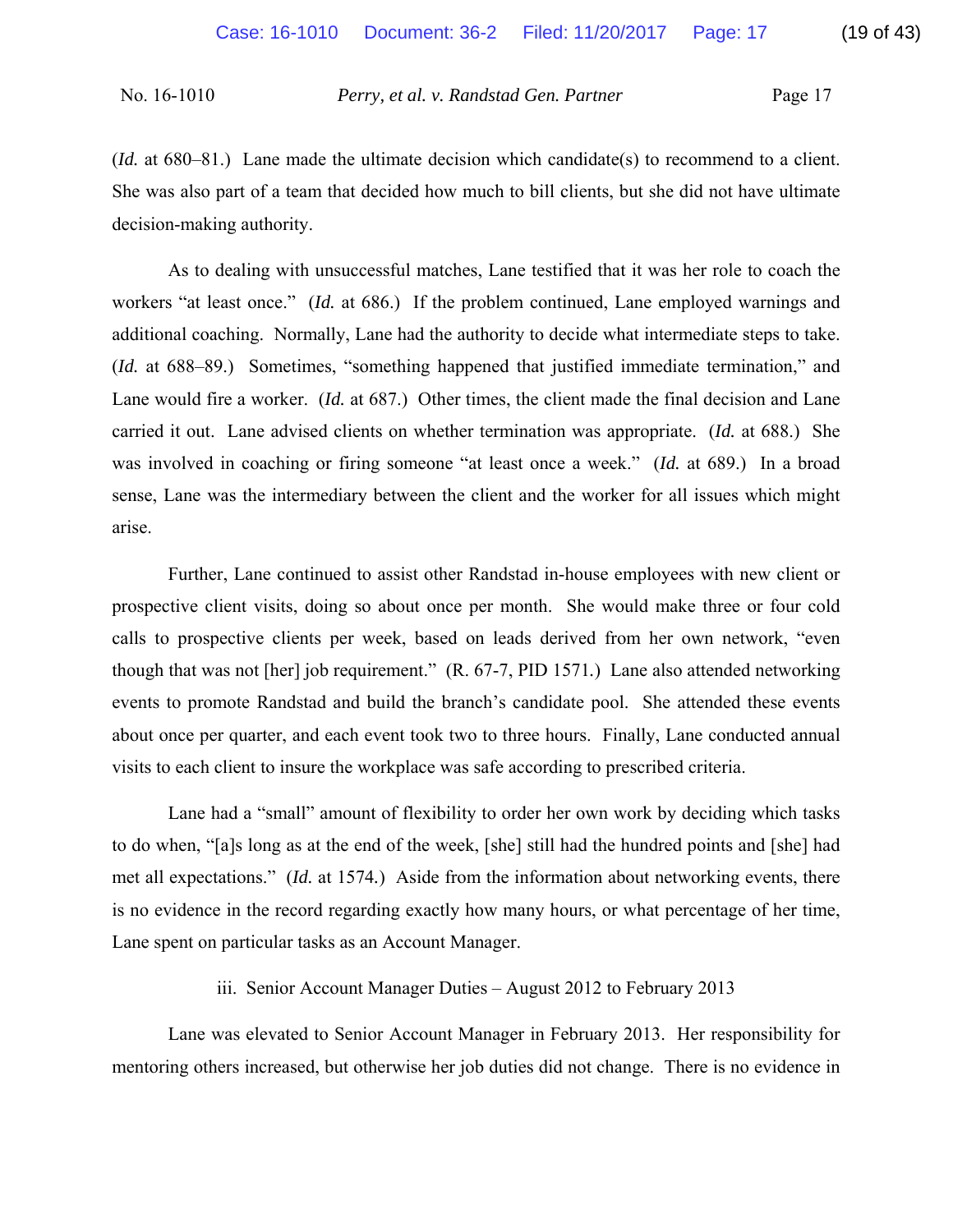the record regarding how much time Lane spent on her various duties as a Senior Account Manager.

iv. Assistant Branch Manager Duties – February 2013 to July 2014

After being promoted to Assistant Branch Manager in February 2013, Lane had new, additional duties. She "had authority to counsel employees internally." (*Id.* at 1566*.*) She was also responsible for handling "any escalated issue that one of my staff could not handle internally or with a client or employee." (*Id.*) Lane also had new reporting requirements, attended managers' meetings and conference calls, and traveled quarterly to Randstad's Chicago office. Additionally, she had increased responsibility for attending customer visits with the lessexperienced sales staff to support them. Although "[e]veryone in the branch reported directly to [Lane]," and she participated in performance reviews and made recommendations about hiring and firing, Lane did not have ultimate authority to hire or fire employees. (*Id.* at 1566–67*.*)

Despite those new duties, Lane was still expected to earn her 100 points per week, and her individual performance metrics were "basically the same" as in her prior role. (*Id.* at 1569*.*) However, she "was required to develop more new business," including via cold calls. (*Id.*)

#### *c. Aimee Dooling*

Dooling was a Staffing Consultant from December 2011 to September 2012, an Account Manager from October 2012 to August 2013, and a Senior Account Manager for a few weeks in August 2013. Her testimony about the 100-point quota was substantially the same as Perry's testimony.

i. Staffing Consultant Duties – December 2011 to September 2012

As a Staffing Consultant, Dooling was "required to sell 50 percent of the time as well as recruit 50 percent of the time." (R. 67-2, PID 1462.) Selling meant "going out and finding new business," including "lots of phone calls, lots of cold-calling" and prospective client visits, if she was able to set them up. (*Id.*) Dooling was also responsible for sending out "lots of marketing material," much of which Randstad required her to hand-address or add a personal note to. (*Id.*) She was required to reach out to prospective clients in her assigned territory that met Randstad's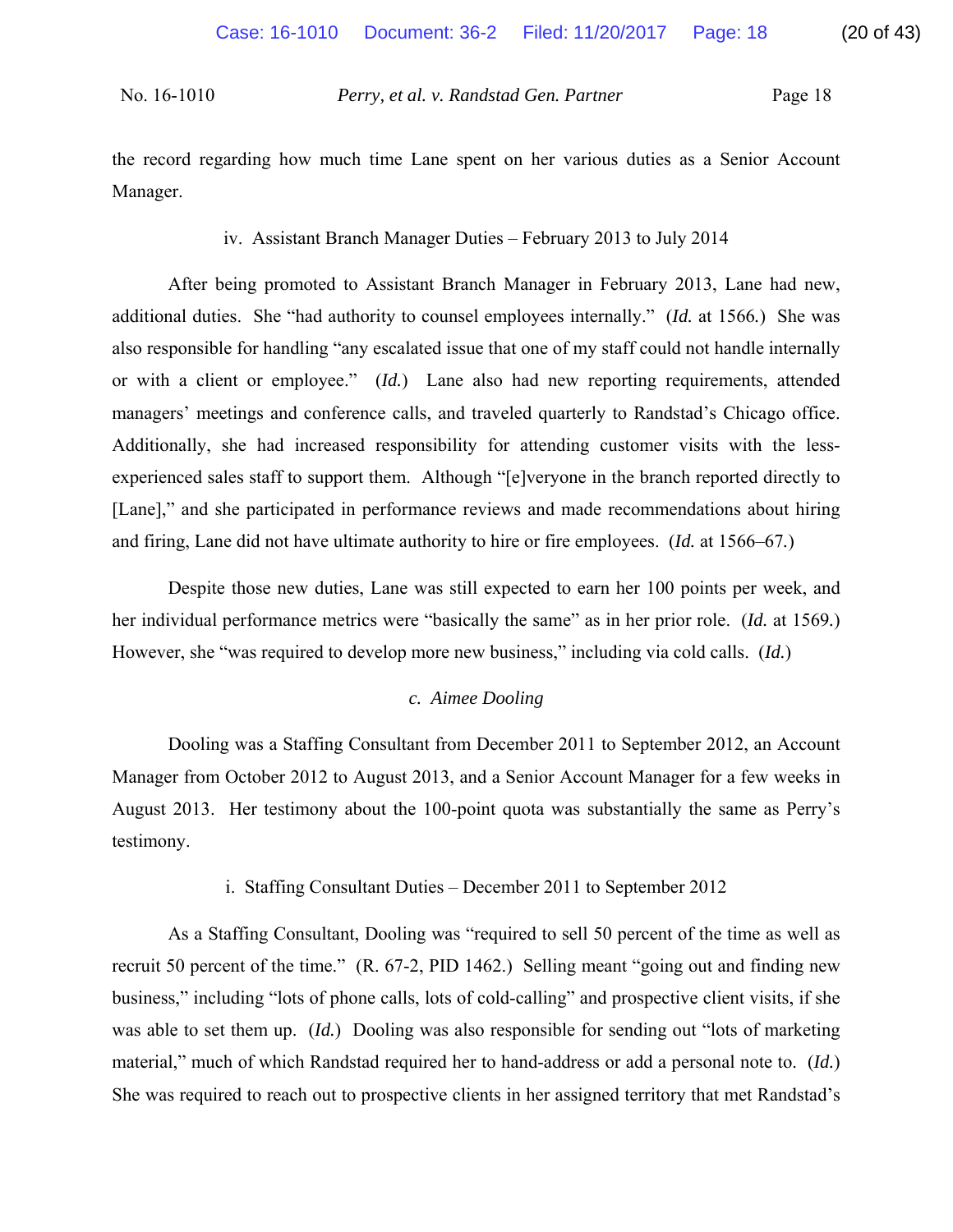criteria. She used Randstad's database of potential contacts, and also conducted internet research and did cold calls to add new prospective clients to the database herself. Dooling also knocked on the doors of potential clients several times per month; when she did so, she would be away from the office for approximately half a day. Dooling generally used a script provided by Randstad to guide her cold calls and meetings with prospective clients.

If a prospective client was interested, Dooling would "send[] over contracts to solidify that relationship with the new client" and "start recruiting for that client's needs." (*Id.*) To do so, she would develop a "job order" based on the client's requirements. (*Id.* at 1464.) Dooling usually prepared job orders together with Lane, her supervisor. Dooling also negotiated the worker's pay and the billing rate to the client, although, again, "many times [she] did refer to management on that as well." (*Id.*) In negotiating, the range she could agree to was set by her managers. (*Id.* at 1478.)

As for recruiting, Dooling described her duties as:

recruiting online, bringing candidates in for face-to-face interviews, completing reference checks, doing what we called write-ups, so that is highlighting the candidate's skill sets and just bullet-pointing out maybe the skills that they have that the client is looking for. Also assisting in their resume itself, maybe cleaning it up, fixing grammatical errors, things of that nature. Preparing the candidate for the interview, following up after the interview with the client as well as the candidate. That also included occasionally phone interviews prior to a face-toface interview or maybe a second interview with another manager.

(*Id.* at 1462.) Dooling also communicated with candidates after their interviews and, if a candidate was hired, handled the candidate's entry-on-duty paperwork. Once a candidate was placed with a client, Dooling followed up regularly with both the worker and the client to make sure the placement was a success.

From Dooling's point of view, "there wasn't one activity that was more important over another. All of your responsibilities were important." (*Id.*) Rather, what mattered most "was getting your hundred points." (*Id.*)

Dooling typically started work between 7:00 and 7:30 a.m., and left between 6:00 and 7:00 p.m. She ate lunch at her desk. She occasionally worked weekends.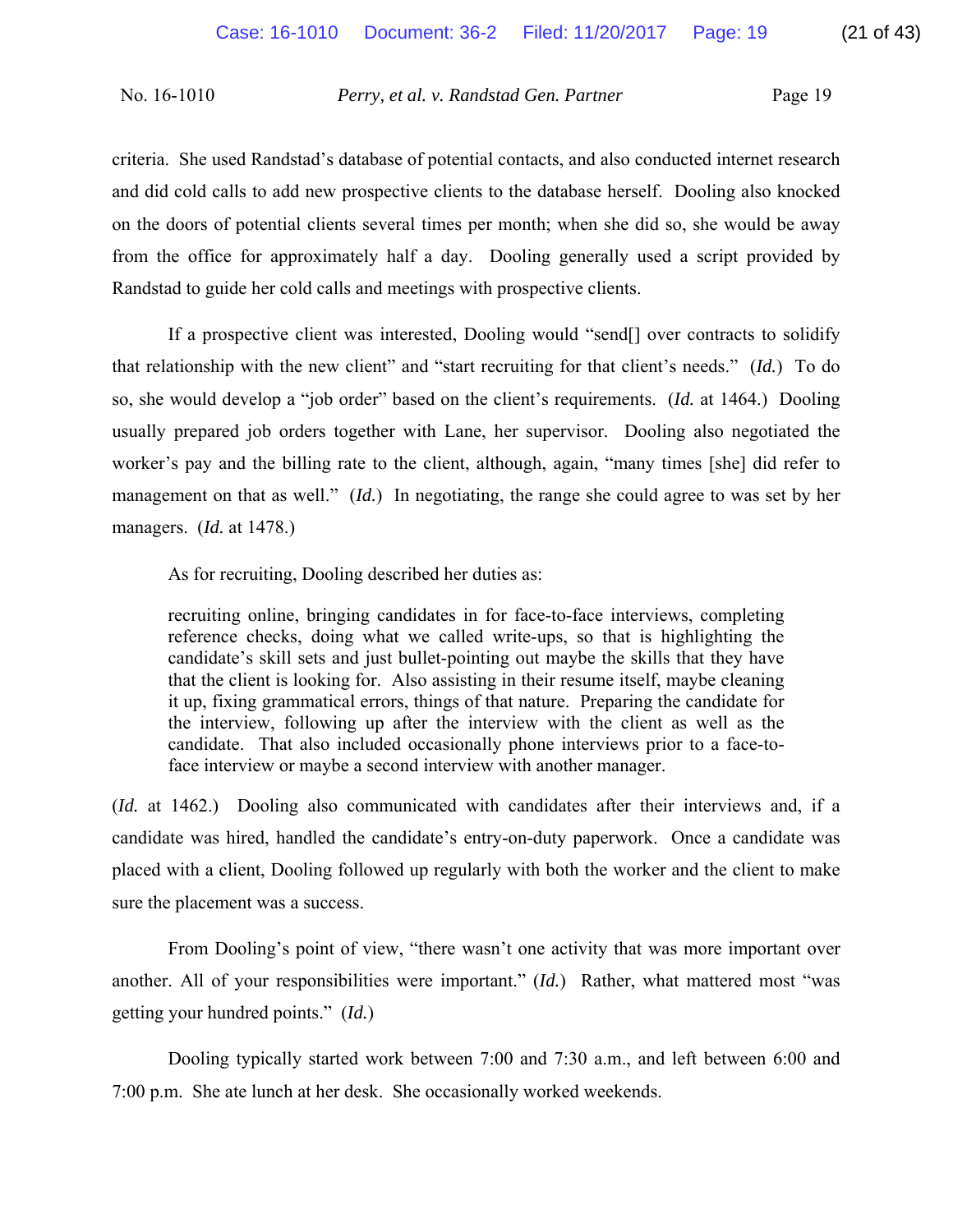## ii. Account Manager and Senior Account Manager Duties – October 2012 to August 2013

Dooling was shifted from Staffing Consultant to Account Manager because she had developed a strong relationship with a particular client, and her best skill was "farming . . . current relationships" to get more business from existing clients. (*Id.* at 1466–67.) In her new role, she was "no longer . . . calling for new business." (*Id.* at 1467.) Otherwise, Dooling's new duties were "[v]ery similar" to her old duties. (*Id.*) She still went on client visits and called new managers at her existing national-account clients. She also reached out to Randstad's national customers with locations in her territory that were not yet using Randstad's services. Dooling was still responsible for generating business, but she did so via "relationship building" rather than cold calls. (*Id.* at 1468.) To that end, she sometimes took clients out for meals. Dooling also inspected new clients' workspaces for safety.

As an Account Manager, Dooling continued recruiting, conducting interviews, following up with candidates, and following up with clients. To match candidates and clients, Dooling focused on whether the candidate's skills were "transferable . . . to [the new] role" and whether the candidate "would be a good fit for [the client] or [the client's] environment." (*Id.* at 1473.) She also used reference checks to find out whether a candidate's past habits, such as punctuality, would satisfy the client's particular expectations. As Dooling explained:

It was important to know [the client's] environment . . . the way the office was r[u]n, the hierarchy of the office . . . . [T]hat was something that Randstad wanted you to do, was really understand your client, really understand their needs. . . . It was about really knowing your client and really being that true business partner so that you could find that best fit for them, that true fit, so that they're going to come back to you.

(*Id.*) Randstad provided Dooling a list of questions to ask to help understand a client's business. Sometimes, Dooling also visited a client's office to sit in on the client's interview with a recommended candidate.

Dooling also continued to monitor placements for success. She "would do roundtable check-in . . . it was about things going on, like whether people maybe were showing up late or their attire they were choosing was inappropriate." (*Id.* at 1467.) She did "counseling, things of that nature." (*Id.*) If there was a problem, her goal was "[t]o have a peaceful ending," and to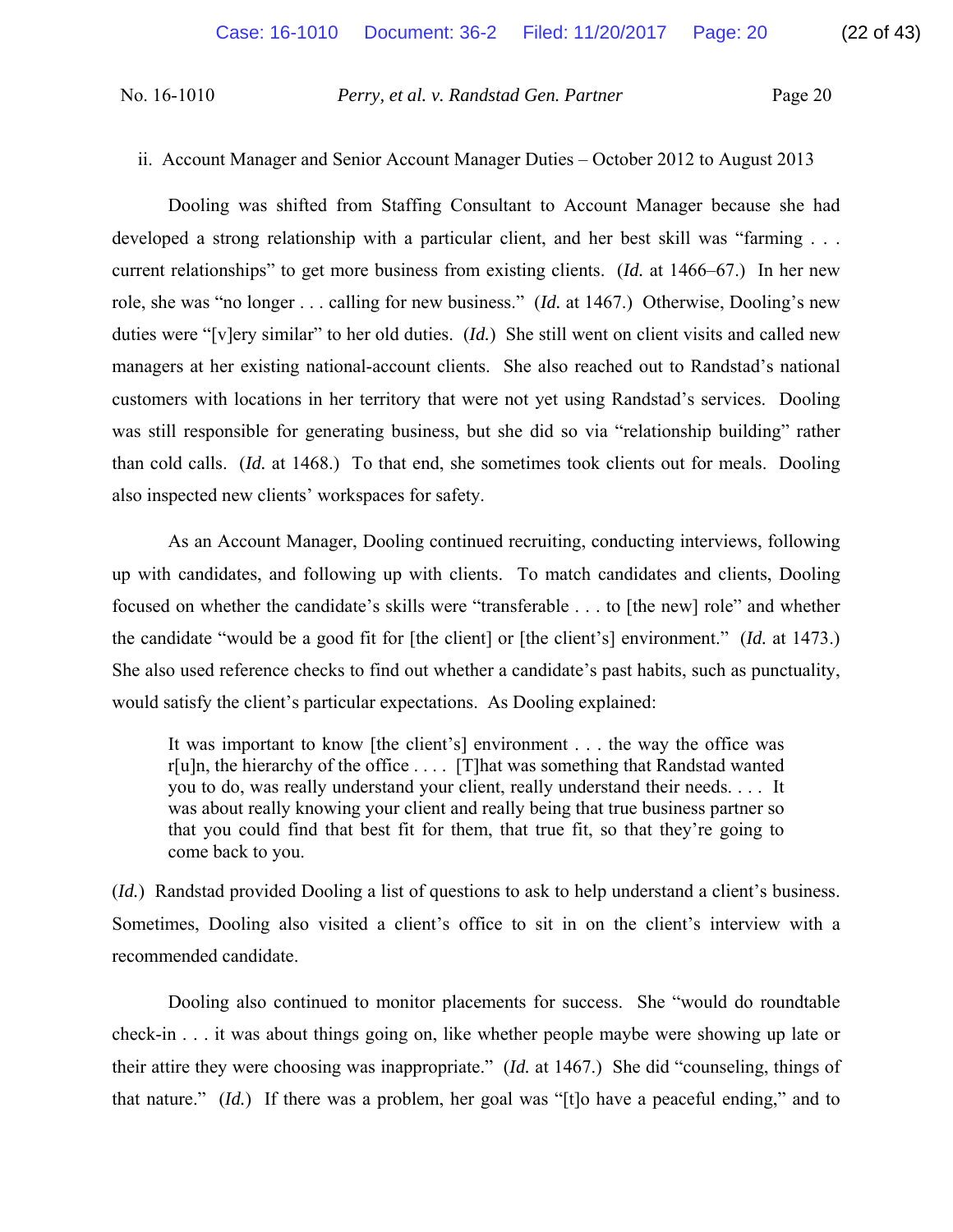make both the client and the candidate happy. (*Id.* at 1481.) However, Dooling also "had to go on site" if workers "needed to be fired." (*Id.* at 1467.) For example, one worker got into an argument with the client's on-site manager and "us[ed] some suggestive language." (*Id.* at 1477.) The client's on-site manager made the decision to terminate the worker, and Dooling carried out the firing. On other occasions, "there would be opportunities to counsel" a worker, such as the time a worker reported to a job site "wearing stilettos and a low-cut shirt" that was "just not appropriate for a work environment." (*Id.*)

One change in the new role was that Dooling now also "did on-site meetings" with clients that had concerns about their relationship with Randstad, or about issues in the news such as the Affordable Care Act; sometimes Dooling was accompanied by a manager, sometimes she went alone. *(Id.* at 1470–71.) Another change was that Dooling no longer negotiated her clients' billing rates, as they were set on a national basis.

Finally, Dooling testified that her supervisors closely scrutinized all of her work, and regularly reviewed her work plan for each day.

## 4. Analysis

#### *a. Talent Acquisition Specialist*

Lane worked as a Talent Acquisition Specialist from December 2011 to February 2012. When asked at oral argument whether any Randstad employees are *not* covered by the administrative exemption, Randstad's counsel responded that its Talent Acquisition Specialists are not exempt because they are only involved in "sourcing candidates" and checking candidates against established criteria. (Oral Arg. at 16:20.) Because Randstad concedes Lane was not covered by the administrative exemption during her time as a Talent Acquisition Specialist, we need not analyze her duties during that period.**<sup>7</sup>**

**<sup>7</sup>** <sup>7</sup>Randstad says nothing about the duties of Talent Acquisition Specialists or Lane's time in that role in its brief to this court. Below, Randstad argued that Choudhury, a Talent Acquisition Specialist, was covered by the administrative exemption because she also performed exempt work. Whether counsel intended to reverse that stance at oral argument, or was speaking generally about all Talent Acquisition Specialists *other* than Choudhury is immaterial. Either way, counsel's concession covers Lane's time as a Talent Acquisition Specialist.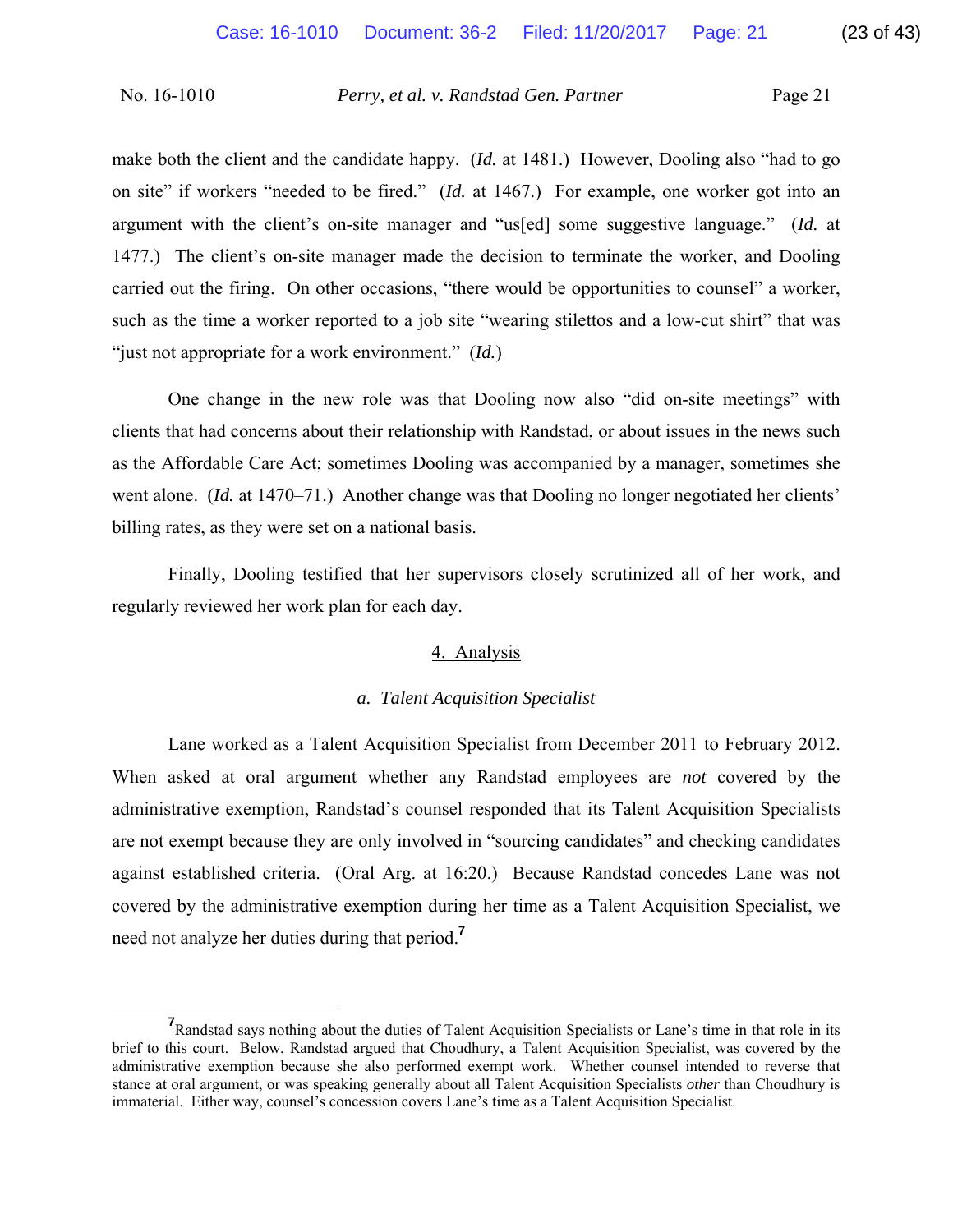#### *b. Account Manager/Senior Account Manager*

Lane testified that she had more mentoring responsibilities after being promoted from Account Manager to Senior Account Manager, but that her duties were otherwise unchanged. And Randstad's brief to this court does not distinguish between the two positions. We therefore analyze them together.

To determine whether Lane and Dooling exercised discretion and independent judgment such that they were covered by the administrative exemption during their time as Account Managers, we must decide whether their "primary duty" was "the performance of exempt work." 29 C.F.R. § 541.700(a); *see id.* § 541.202(a). This requires a totality-of-the-circumstances analysis emphasizing "the character of the employee's job as a whole," informed by the nonexclusive list of relevant factors identified by the DOL. *See* 29 C.F.R. § 541.700(a).

With that in mind, we agree with the district court that matching candidates to clients based on fit—meaning subjective criteria such as the match between a candidate's personality and a client's corporate culture—as opposed to objective criteria such as years of experience or test scores, involves meaningful discretion and independent judgment. *Andrade*, 700 F. Supp. 2d at 747; *Quintiliani*, 944 F. Supp. 2d at 746–47); 2005 WHD Letter at \*1; (*see* R. 94, PID 2229). So, too, does independently drafting job descriptions, deciding which recruitment tools to use, negotiating how much to pay the worker and how much to bill the client (even without ultimate decision-making authority), and counseling workers and otherwise dealing with unsuccessful placements. *Andrade*, 700 F. Supp. 2d at 747–48; *Quintiliani*, 944 F. Supp. 2d at 746–47); 2005 WHD Letter at  $*1$ . These responsibilities involved "the comparison and the evaluation of possible courses of conduct," and reflect the authority "to interpret[] or implement management policies or operating practices," to "represent[] the company in handling complaints," and "to make . . . independent choice[s], free from immediate direction or supervision" with respect to matching workers and clients. 29 C.F.R. § 541.202(a)-(c). Thus, during their time as Account Managers, Lane's and Dooling's matchmaking tasks fit within the administrative exemption.

We next ask whether those exempt matchmaking tasks were Lane's and Dooling's "primary dut[ies]" as Account Managers. *See id.* § 541.202(a). "[E]mployees who spend more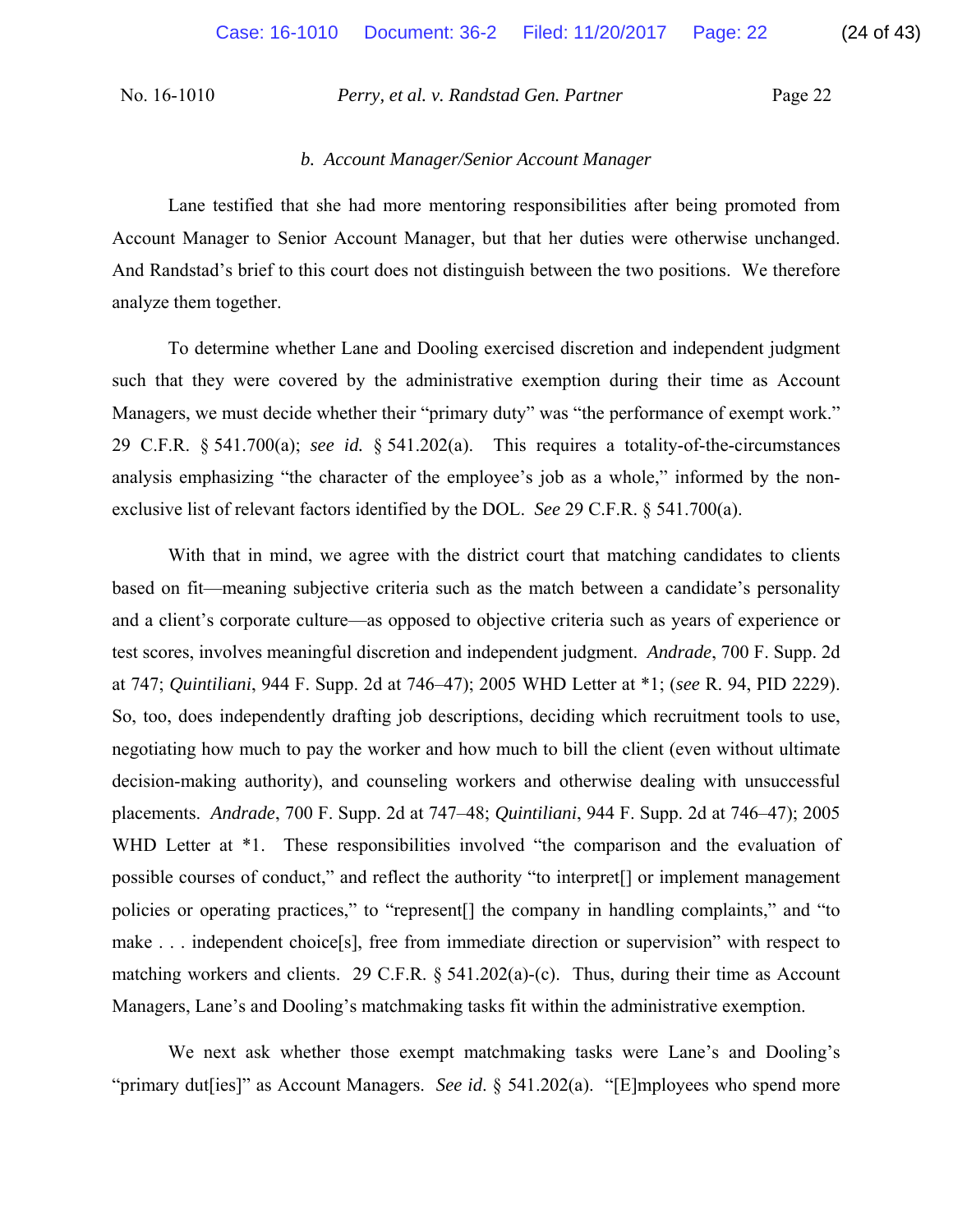than 50 percent of their time performing exempt work will generally satisfy the primary duty requirement." *See id.* § 541.700(b). Randstad offers no evidence showing how much time Lane and Dooling spent on exempt tasks. And Lane and Dooling both performed basic recruiting tasks during their time as Account Managers, which Randstad acknowledged at oral argument are non-exempt. (Oral Arg. at 16:20.) These tasks, such as handling payroll and processing workers' paperwork, were "quite frequent and time consuming." (R. 67-7, PID 1561.) Given the limited evidence presented, we cannot say that Lane and Dooling spent more than 50 percent of their time on exempt tasks as Account Managers. *See Schaefer*, 358 F.3d at 400–01 (finding summary judgment inappropriate, in part because the plaintiff's testimony created a factual dispute over whether he actually spent the majority of his time on exempt tasks).

That does not mean the administrative exemption is inapplicable, however. *See*  29 C.F.R. § 541.700(b). When asked at her deposition how important matching candidate to client was, Lane answered: "I would say about 50 percent." (R. 55-3, PID 684.) She also testified that her two most important duties were: "to make sure that . . . our clients had what they needed or were requesting from us, and . . . finding the best candidate for [each] opening." (R. 67-7, PID 1560.) Thus, while matchmaking may not have taken up the majority of Lane's and Dooling's time as Account Managers, matchmaking tasks were their "principal, main, major or most important duty." 29 C.F.R. § 541.700(a). Further, Lane had at least some flexibility to decide which tasks to do when, was given control over all national accounts, wrote her own job descriptions, chose her own recruitment tools, made the ultimate decision as to which candidates to recommend to her clients, and sometimes (but not always) fired workers without first consulting with the client or a supervisor. Thus, as an Account Manager, Lane had "relative freedom from direct supervision," which supports the conclusion that the administrative exemption applied. 29 C.F.R. § 541.700(a); *see id.* at § 541.202(c); *Andrade*, 700 F. Supp. 2d at 747–48; 2005 WHD Letter at \*1.

Dooling had less independence than Lane. For example, she was more closely scrutinized by her supervisors, who regularly reviewed her work plan for each day. And there is no evidence Dooling ever hired or fired a worker on her own authority, as opposed to in consultation with a client or supervisor. However, "[t]he fact that an employee's decision may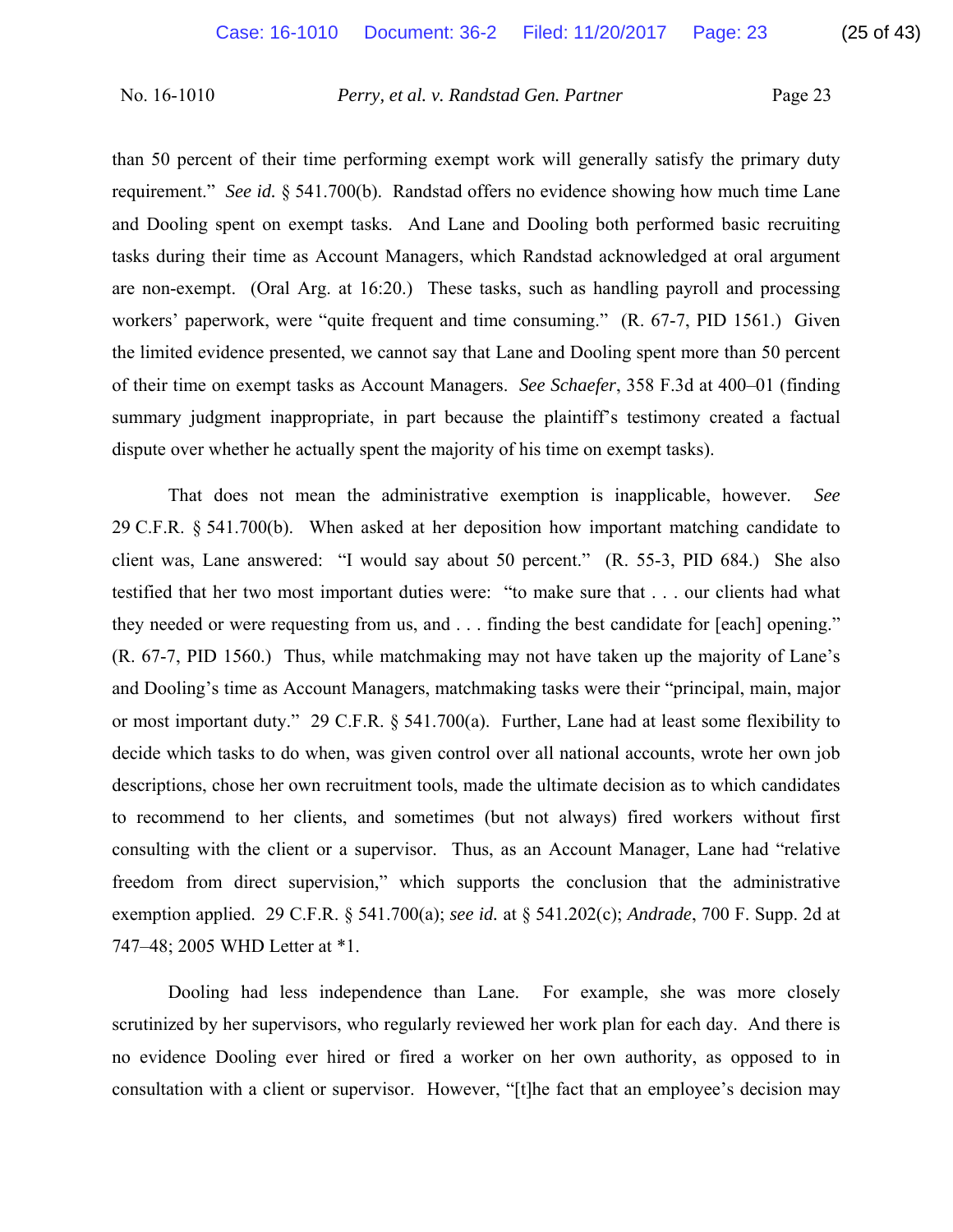be subject to review . . . does not mean that the employee is not exercising discretion and independent judgment." 29 C.F.R. § 541.202(c).**<sup>8</sup>**

Thus, considering all of the relevant record evidence, we agree with the district court that Lane's and Dooling's primary duties as Account Managers involved the exercise of sufficient discretion and independent judgment such that the administrative exemption applied.

## *c. Staffing Consultant/Senior Staffing Consultant*

We analyze Perry's and Dooling's work as Staffing Consultants together with Perry's work as a Senior Staffing Consultant because Perry's promotion did not change the nature of her duties, and because Randstad does not distinguish the two positions.

A Staffing Consultant's duties, like an Account Manager's, included a mix of exempt and non-exempt recruitment and placement tasks. Staffing Consultants had the same sort of

**<sup>8</sup>** It is true, as Judge Moore's partial dissent argues, that Randstad constrained Plaintiffs' discretion by establishing a points system and requiring adherence to Randstad's protocols and procedures. (Op. of Moore, J., at 34–36.) However, the fact that an employee's discretion is "somewhat circumscribed by her district manager's supervision and [the employer]'s standardized operating procedures" does not make the exemption inapplicable. *Thomas v. Speedway SuperAmerica*, *LLC*, 506 F.3d 496, 507 (6th Cir. 2007). And neither the points system nor the protocols diminished Plaintiffs' subjective decision-making authority in determining whether candidates possessed sufficient communication skills or whether their personalities matched a client's profile and needs. Based on Plaintiffs' subjective assessment of a candidate, Plaintiffs made the ultimate determination whether a candidate as a whole was a good "boss, company and culture fit," and whether to recommend the candidate to a client. Thus, Plaintiffs' discretion in assessing and recommending candidates was "free from immediate direction or supervision." 29 C.F.R. § 541.202(c). The partial dissent also argues that Plaintiffs' matchmaking duties fall outside of the administrative exemption because "none of the Plaintiffs in this case had the authority to 'formulate' or even 'interpret' or 'implement' Randstad's policies." (Op. of Moore, J., at 34 (quoting 29 C.F.R. § 541.202(b)).) However, Plaintiffs' own testimony about the importance of subjective decision-making when recommending candidates to clients indicates that matchmaking did involve interpreting and implementing Randstad's policies. Although the authority to formulate or deviate from policies may alone be sufficient to trigger the administrative exemption, it is not a *necessary* requirement because the regulations provide examples of employees who qualify for the exemption although they lack any apparent authority to formulate or deviate from policies. *See, e.g.*, *id.* § 541.203(b) ("Employees in the financial services industry generally meet the duties requirements for the administrative exemption if their duties include work such as collecting and analyzing information regarding the customer's income, assets, investments or debts; determining which financial products best meet the customer's needs and financial circumstances; advising the customer regarding the advantages and disadvantages of different financial products; and marketing, servicing or promoting the employer's financial products."); § 541.203(e) ("'[W]hen interviewing and screening functions are performed by the human resources manager or personnel manager who makes the hiring decision or makes recommendations for hiring from the pool of qualified applicants, such duties constitute exempt work  $\dots$  ..."); § 541.203(f) ("Purchasing agents with authority to bind the company on significant purchases generally meet the duties requirements for the administrative exemption  $\dots$ . ."). Finally, although Plaintiffs exercised less discretion than the Staffing Managers described in the 2005 WHD Letter, (*see* Op. of Moore, J., at 36–37), they exercised significantly more discretion than the personnel clerks described in 29 C.F.R.  $§$  541.203(e).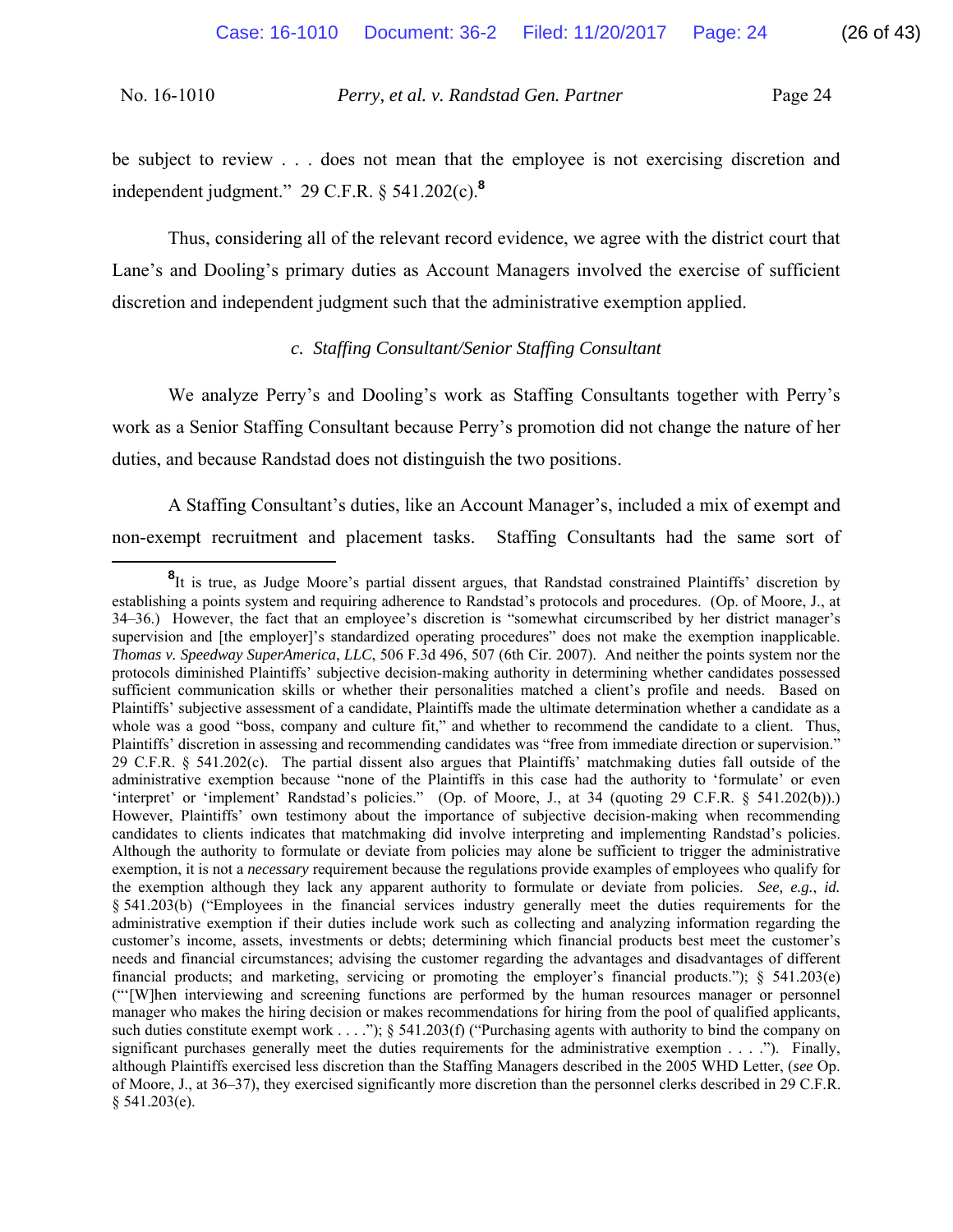matchmaking responsibilities as Account Managers, but generally with less independence and more supervision. As Perry testified, Staffing Consultants had at least some discretion to decide which tasks to do when. Instead of writing her own job descriptions, however, Perry used Randstad's in-house resources and was required to follow rigid procedures so as to produce a job description that tracked Randstad's required format. Similarly, Perry was required to post all her vacancies via Randstad's internal system, which routed them to predetermined external web sites, and it was only if that process failed to produce qualified candidates that she had discretion to recruit independently. And while admittedly not dispositive for the reasons discussed, there is no evidence that Perry had the authority to unilaterally fire an arranged worker.

Further, Perry testified that her most important duty as a Staffing Consultant was "selling Randstad services," not matching candidates to clients. (R. 67-6, PID 1520.) To that end, she spent time reaching out to both existing and prospective clients. This involved sending out marketing materials according to Randstad policies, making phone calls on a schedule set by the company, and knocking on doors in specific areas and on specific streets assigned by branch management. Perry was free to use her own network and initiative to identify new prospects, but even then, those prospects had to fit criteria set by Randstad. Dooling gave similar testimony about her sales duties during her time as a Staffing Consultant.

It appears that most of a Staffing Consultant's sales responsibilities involved little more than "use of skill in applying well-established techniques, procedures or specific standards" prescribed by Randstad. 29 C.F.R. § 541.202(e). As related to sales, the record evidence does not establish that Staffing Consultants had "authority to formulate, affect, interpret, or implement management policies or operating practices," and, accepting Plaintiffs' testimony as true, Staffing Consultants had little or no ability to "waive or deviate from established policies and procedures without prior approval." *Id.* § 541.202(b). Nor is there evidence they "carrie<sup>[d]</sup> out major assignments" or "perform[ed] work that affect[ed] business operations to a substantial degree." *Id.* Considering "all the facts involved"—and appearing in the record—Staffing Consultants' sales activities were non-exempt. *See id*.

Judge Sutton's partial dissent argues that Plaintiffs' sales duties fall within the administrative exemption because Plaintiffs "exercised considerable discretion in marketing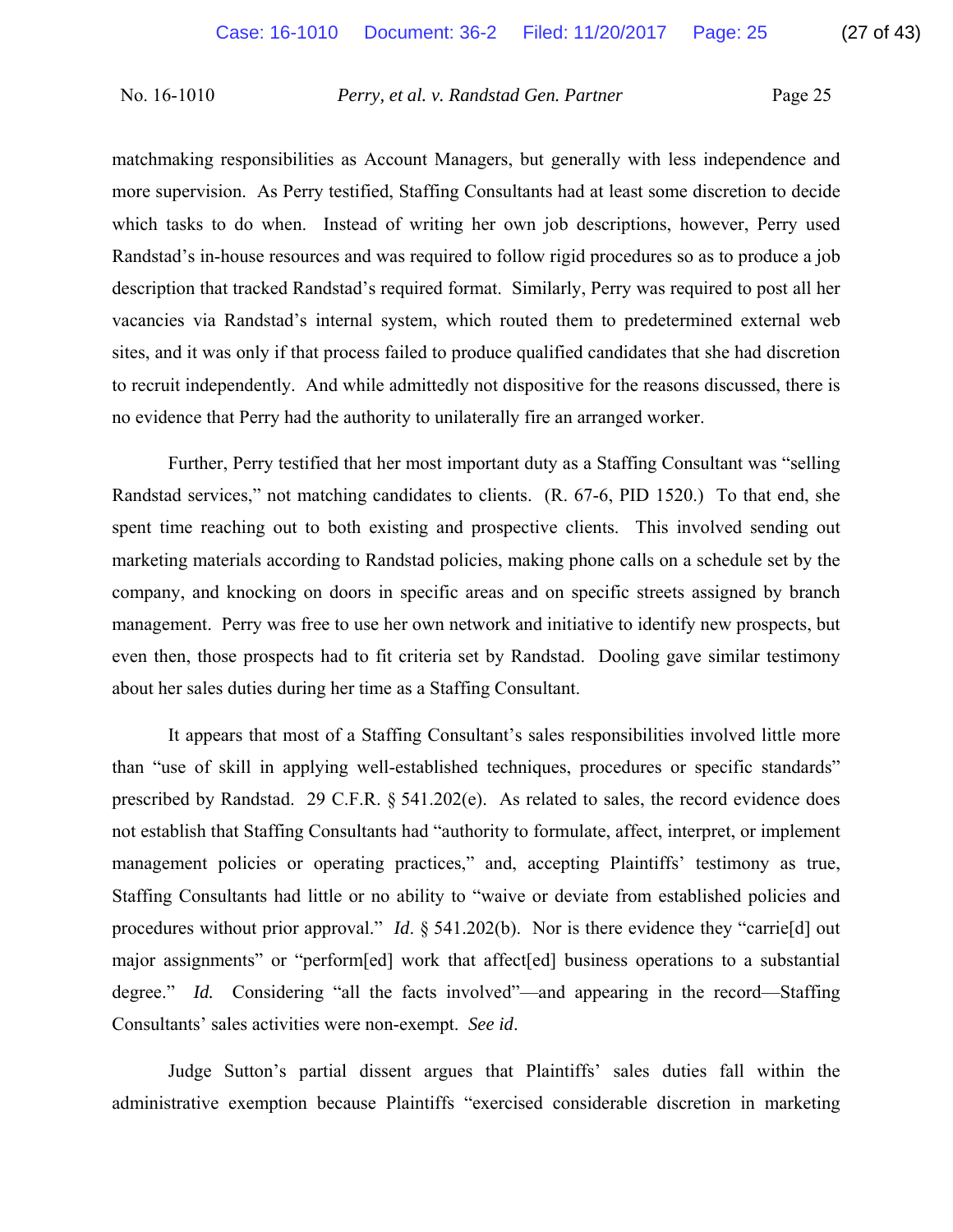Randstad's services within their assigned territories." (Op. of Sutton, J., at 38.) The partial dissent relies on two out-of-circuit cases, *Schaefer-LaRose v. Eli Lilly & Co.*, 679 F.3d 560 (7th Cir. 2012) and *Smith v. Johnson & Johnson*, 593 F.3d 280 (3d Cir. 2010), both involving pharmaceutical sales representatives. The cases, however, are distinguishable because the plaintiffs in *Schaefer-LaRose* and *Smith* had far more independence than Perry and Dooling had as Staffing Consultants.

In *Smith*, the Third Circuit found that the administrative employee exemption applied to a traveling pharmaceutical sales representative who used a high level of planning and foresight to develop a strategic sales plan, and who performed her duties independently without direct oversight, running "her own territory as she saw fit." 593 F.3d at 285. Smith testified in her deposition: "It was really up to me to run the territory the way I wanted to. And it was not a micromanaged type of job. I had pretty much the ability to work it the way I wanted to work it." *Id.* at 282–83.

In *Schaefer-LaRose*, the Seventh Circuit concluded that the pharmaceutical sales representatives at issue exercised independent judgment and discretion because the employer

trained them extensively in disease processes, [the employer's] own assigned products, and products manufactured by competitors; indeed they were tested in their substantive knowledge. The level of attention given to substantive education demonstrates that the company viewed these individuals as employees needing a solid understanding of the message that they were delivering if they were to fulfill their roles as the company's representative to the community of practicing physicians. A significant amount of discretion is no doubt required to determine when the physician's inquiry is sufficiently nuanced to require a response from a more knowledgeable individual than the representative himself. The representative who is unable to tailor the conversation to the time and circumstances, or to engage the physician in an intelligent conversation, is understandably not an effective representative to the professional community whose estimation of the company is key to its success.

679 F.3d at 581. In fact, the plaintiff in *Schaefer-LaRose* "described herself as a 'scientist,' rather than a salesperson, because she was charged with 'convey[ing] scientific information to physicians about how and why [the employer's] product is beneficial to patients.'" *Id.* at 568 n.16 (citation to record omitted). Moreover, before visiting a particular physician, a sales representative would develop "a pre-call plan," which could include reviewing the physician's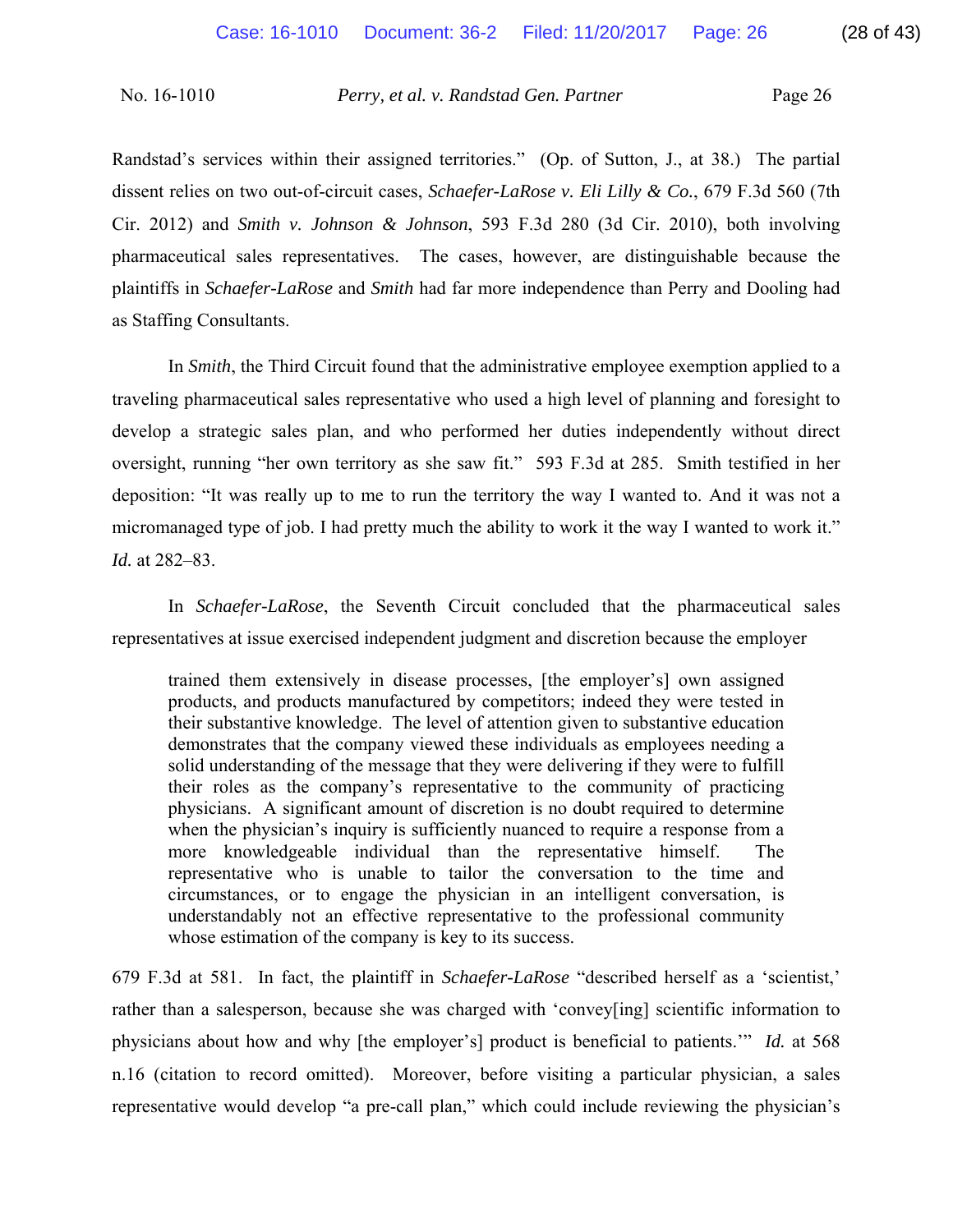prescribing practices, patient population, and similar information, to develop a strategy for a conversation with the physician that would induce the physician to prescribe the employer's pharmaceutical products. *Id.* at 563–64.

Here, however, Plaintiffs' discretion as Staffing Consultants was much more circumscribed; in contrast to the representatives in *Schaefer-LaRose* and *Smith*, Perry and Dooling fulfilled their sales duties by merely following Randstad's well-established techniques and procedures to meet the pre-determined quotas. The record is clear that Plaintiffs were able to "run their territor[ies]" only as Randstad saw fit and did not have the authority to independently "develop a strategic plan" to effectuate their duties. For instance, although Perry sometimes knocked on prospective clients' doors on her own initiative, she was also required to participate in door-knocking "blitzes," for which Randstad assigned her (and her colleagues) to specific ZIP codes and streets. (R. 67-6, PID 1522.) Further, Perry was required to make follow-up calls to prospective clients on the schedule prescribed by Randstad, and she could not choose to deviate from Randstad's commands in any meaningful way. Moreover, unlike the representatives in *Schaefer-LaRose*, Plaintiffs' task was merely to sell Randstad's staffing services, not to "convey scientific information" while navigating "federal law and . . . medical ethics requirements" in a "tightly regulated industry." 679 F.3d at 562–63, 568 n.16 (alteration removed from first quotation).

Turning to the question of the Staffing Consultants' primary duties, Dooling testified that her non-exempt sales duties took up "50 percent of [her] time." (R. 67-2, PID 1462.) She spent the rest of her time on a mix of exempt and non-exempt recruiting and matchmaking duties. Based on the estimates of time spent on various tasks Perry offered during her deposition, she spent at least five hours per day on sales activities, perhaps more. The record is silent as to how much time Dooling or Perry spent on exempt matchmaking activities as opposed to non-exempt routine recruiting duties. Thus, as with Account Managers, we must draw the reasonable inference that Staffing Consultants spent less than half their time on exempt tasks. *See Schaefer*, 358 F.3d at 400–01. This is significant because factors other than time do not compel the conclusion that a Staffing Consultant's "primary duty" was "the performance of exempt work." 29 C.F.R. § 541.202(a)-(b). As discussed above, Staffing Consultants had relatively little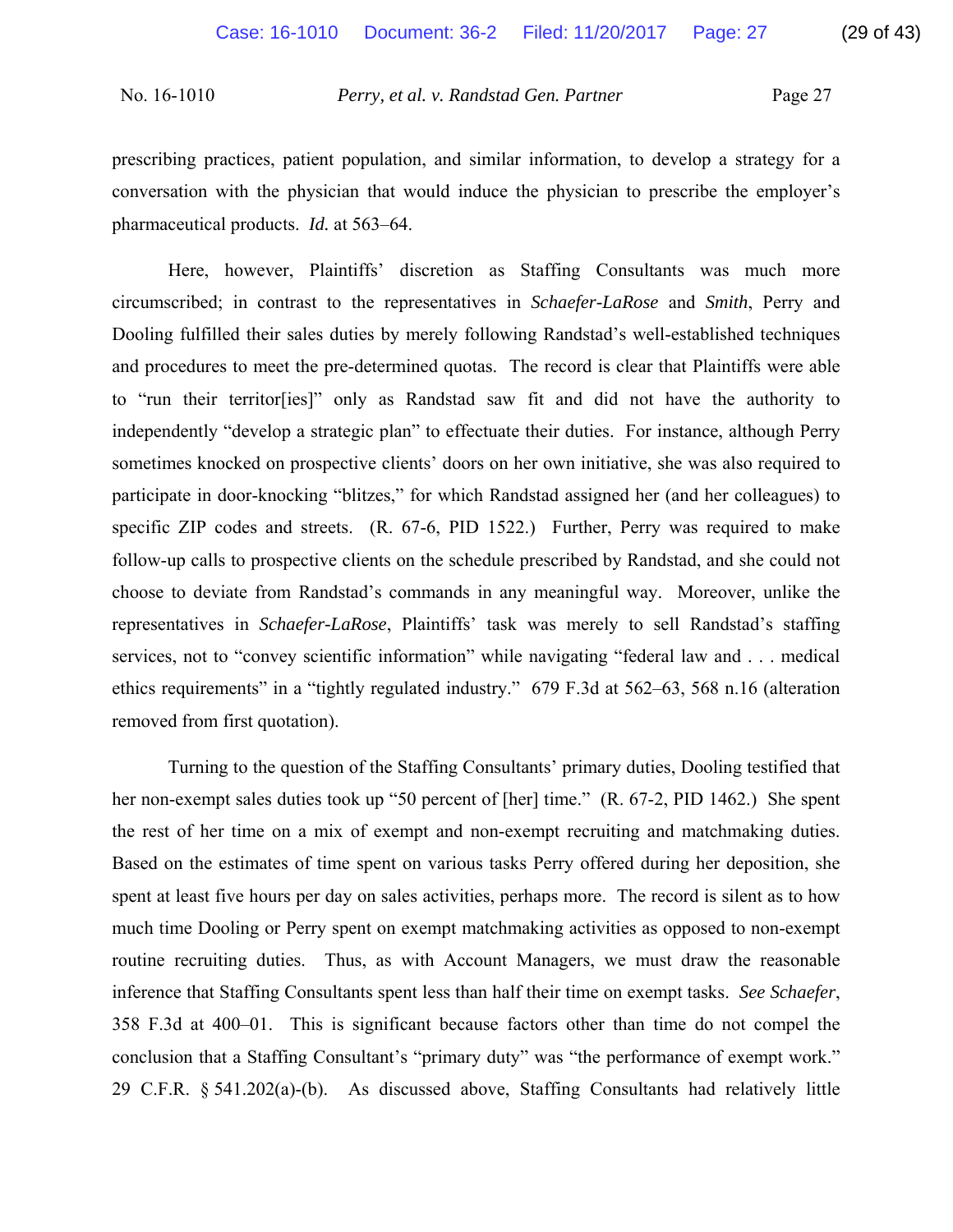freedom from direct supervision, and Randstad makes no attempt to advance its case based on "the relationship between [a Staffing Consultant]'s salary and the wages paid to other employees," such as Talent Acquisition Specialists, "for the kind of nonexempt work performed by [Staffing Consultants]." *Id.* § 541.202(a).

For those reasons, a reasonable trier of fact could find that Perry's and Dooling's primary duties during their time as Staffing Consultants were their non-exempt sales and routine recruiting tasks, not their exempt matchmaking duties. *See Schaefer*, 358 F.3d at 405–06 ("To the extent that [defendant] does point to some tasks that undisputedly require the exercise of discretion, [defendant] has failed to establish the extent to which [plaintiff] completes these tasks as part of his primary duty and thus fails to meet its burden."). The district court thus erred in granting summary judgment to Randstad as to Dooling's and Perry's time as Staffing Consultants based on the administrative exemption.**<sup>9</sup>**

## *d. Assistant Branch Manager*

When asked at oral argument whether any Randstad employees *were* covered by the administrative exemption, Plaintiffs' counsel acknowledged that employees who managed a branch office were covered, and stated that Plaintiffs were "not pressing" the assertion that Assistant Branch Managers fell outside the exemption. (Oral Arg. at 2:08.) We take that as a concession that Lane was covered by the administrative exemption during her time as an Assistant Branch Manager, from February 2013 to July 2014. And, to the extent counsel may not have intended to concede this point, we have no trouble concluding that Lane's responsibilities as an Assistant Branch Manager—which included supervising everyone other than the branch manager, counseling Randstad's internal employees, participating in performance reviews, dealing with problems her subordinates could not resolve, and at least some exempt matchmaking duties, consisted primarily of exempt work.

**<sup>9</sup>** <sup>9</sup>We express no opinion on whether any other exemptions apply, as Randstad has not raised any other exemptions on appeal.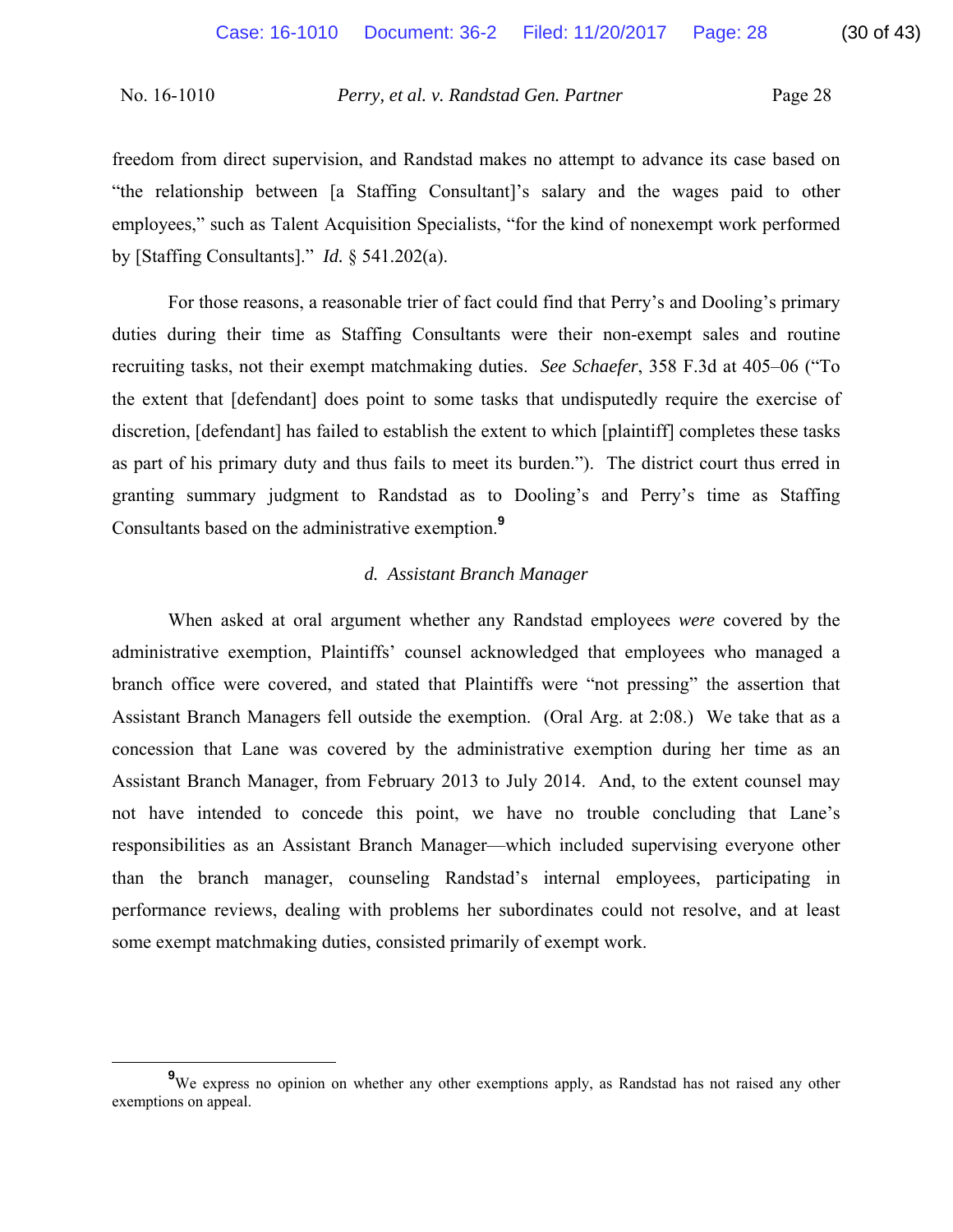#### **C. The Good-Faith Reliance Defense**

Since Randstad is not entitled to summary judgment regarding Lane's time as a Talent Acquisition Specialist, Dooling's time as a Staffing Consultant, or Perry's time as a Staffing Consultant and Senior Staffing Consultant, we turn to the applicability of the statutory good-faith reliance defense.

The Portal-to-Portal Act of 1947 "protect[s] employers from liability if they took certain actions on the basis of an interpretation of the law by a government agency, even if the agency's interpretation later turned out to be wrong." *Equal Emp't Opportunity Comm'n v. Home Ins. Co.*, 672 F.2d 252, 263 (2d Cir. 1982); *see Fazekas v. Cleveland Clinic Found. Health Care Ventures, Inc.*, 204 F.3d 673, 679 n.3 (6th Cir. 2000). The statute provides that:

no employer shall be subject to any liability or punishment for . . . failure of the employer to pay minimum wages or overtime compensation under the [FLSA] ... if he pleads and proves that the act or omission complained of was in good faith in conformity with and in reliance on any written administrative regulation, order, ruling, approval, or interpretation, of [the Administrator of the WHD] . . . with respect to the class of employers to which he belonged. Such a defense, if established, shall be a bar to the action or proceeding, notwithstanding that after such act or omission, such administrative regulation, order, ruling, approval, interpretation, practice, or enforcement policy is modified or rescinded or is determined by judicial authority to be invalid or of no legal effect.

29 U.S.C. § 259(a), (b)(1); *see also* 29 C.F.R. §§ 790.13-790.19 (defining key terms and giving illustrative examples). Thus, the statute "provide[s] an affirmative defense to employers" who comply with its terms and the "accompanying regulations." *Fazekas*, 204 F.3d at 679 n.3. The district court found the defense applicable here. We disagree.

## 1. "In Conformity With" and "Good Faith"

The operative administrative interpretation here is the 2005 WHD Letter.**<sup>10</sup>** The 2005 WHD Letter is a qualifying written ruling by the Administrator. *See id.*; 29 C.F.R. § 790.17(d). Further, Plaintiffs do not dispute that Randstad actually relied on the 2005 WHD Letter. The

**<sup>10</sup>**The 2005 WHD Letter was relevant to our *retrospective* analysis of whether Plaintiffs were covered by the administrative exemption. *See Fazekas*, 204 F.3d at 677–79. Whether Randstad can make out a valid defense based on its *prospective* reliance on the 2005 WHD letter is a separate question.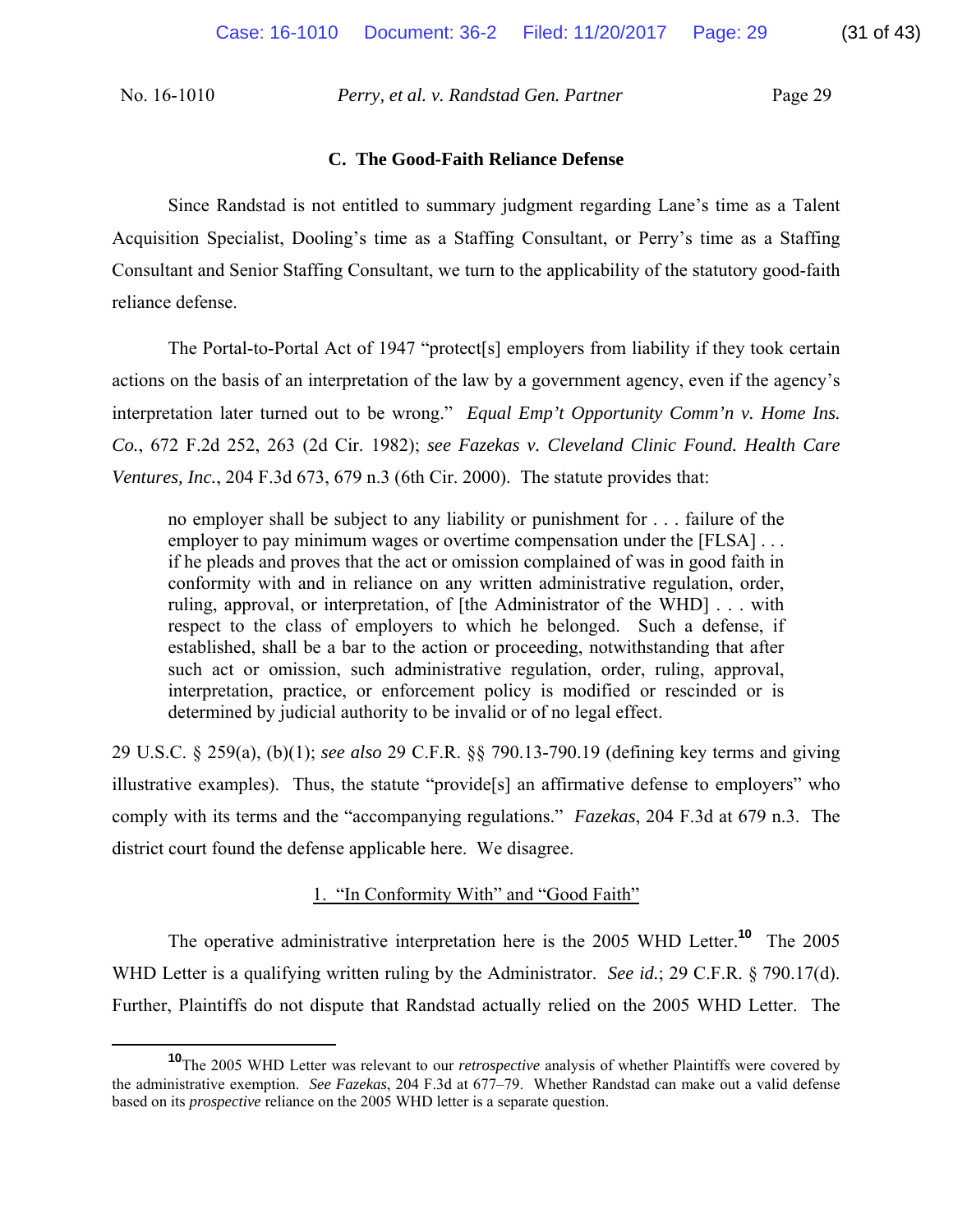only open questions, then, are whether Randstad acted "in conformity with" the 2005 WHD Letter and in "good faith."

The DOL has published regulations interpreting those two statutory terms. 29 C.F.R. §§ 790.14 ("in conformity with"), 790.15 ("good faith"). We have never directly addressed the matter, however. The closest we have come is *Marshall v. Baptist Hospital, Inc.*, 668 F.2d 234 (6th Cir. 1981). In that case, we held that the employer hospital was protected by the good-faith reliance defense because it reasonably relied on the portion of the WHD's then-current Field Operations Handbook that specifically stated student x-ray technicians were not "employees" for purposes of the FLSA, rather than another, more general section, that stated medical training programs would be evaluated on a case-by-case basis. *Id.* at 237–39.**<sup>11</sup>** However, the instant case does not involve conflicting guidance from the WHD, and *Marshall* does not speak directly to the meanings of "in conformity with" and "in good faith." Further, "[i]n the years following *Marshall*, [we have] had little additional opportunity to construe . . . § 259(a)." *See Schneider v. City of Springfield*, 102 F. Supp. 2d 827, 833 (S.D. Ohio 1999)).

Other courts, however, have considered both 29 U.S.C. § 259(a) and 29 C.F.R. §§ 790.14-15, and concluded that the "in conformity with" and "good faith" requirements are related, but distinct. *See, e.g.*, *Cole v. Farm Fresh Poultry, Inc.*, 824 F.2d 923, 926 (11th Cir. 1987). As to good faith, one well-reasoned opinion from within our circuit explained:

The good faith requirement contains both subjective and objective components. The subjective component requires an employer to show that it had "honesty of intention and no knowledge of circumstances which ought to put him upon inquiry." However, subjective good faith is not enough—the employer must also satisfy an objective test. In other words, "good faith is not to be determined merely from the actual state of [the employer's] mind." The employer must show that it "acted as a reasonably prudent man would have acted under the same or similar circumstances."

*Swigart v. Fifth Third Bank*, 870 F. Supp. 2d 500, 510 (S.D. Ohio 2012) (quoting 29 C.F.R. § 790.15(a); other citation omitted) (alteration in *Swigart*). Succinctly put, "[g]ood faith requires

**<sup>11</sup>**The handbook has since been revised, and now states that all paramedical training programs, including those for x-ray technicians, should be evaluated on a case-by-case basis. U.S. Dep't of Labor, Wage & Hour Div., *Field Operations Handbook* §§ 10b11, 10b14, https://www.dol.gov/whd/FOH/FOH\_Ch10.pdf.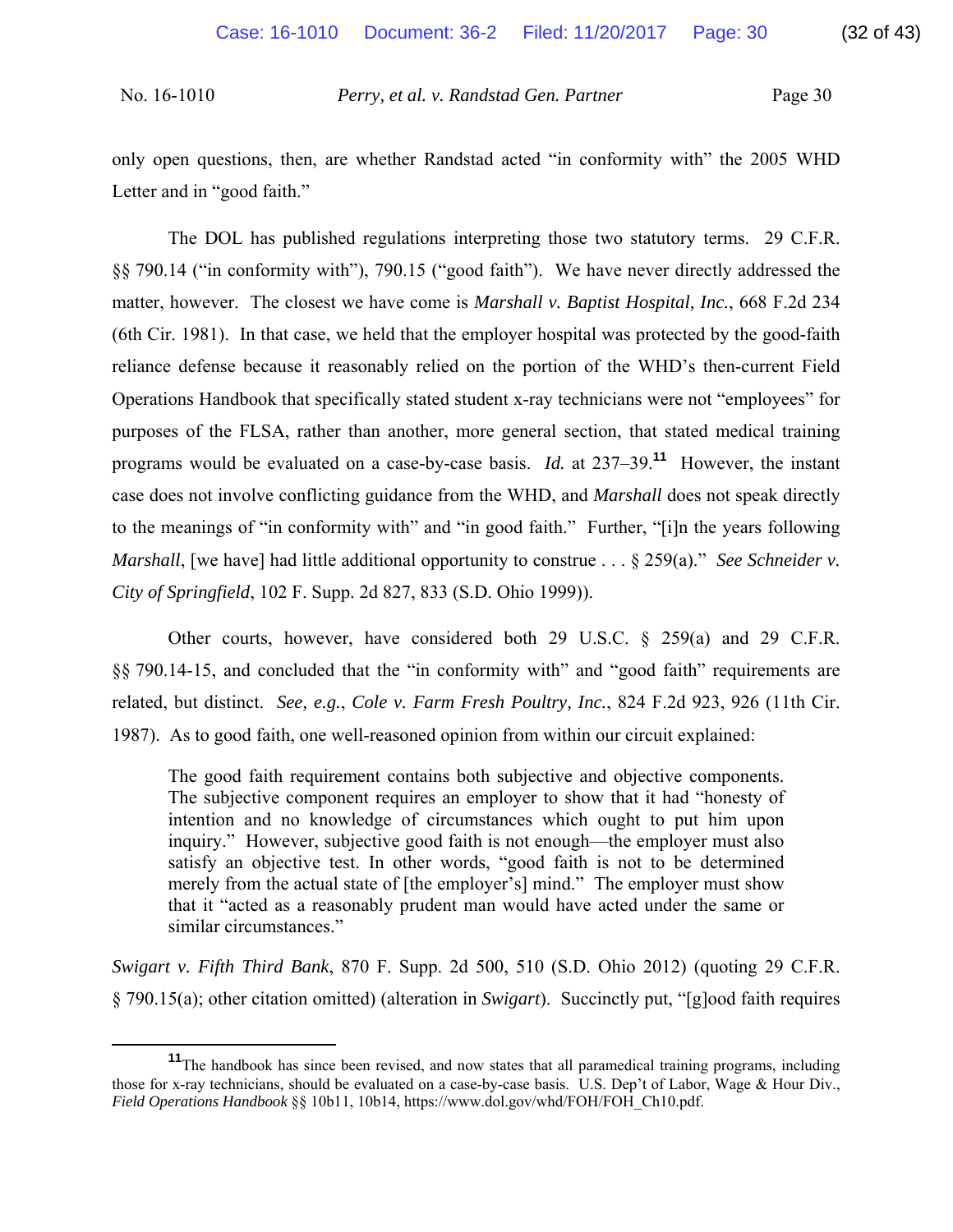that the employer have . . . no knowledge of circumstances which ought to put him upon inquiry." 29 C.F.R. § 790.15(a) (internal quotation marks and citations omitted).

As to conformity, "[a]n employer cannot avail itself of the defense unless it relied on a DOL interpretation that specifically addresses its circumstances." *Swigart*, 870 F. Supp. 2d*.* at 512 (citing *Frank v. McQuigg*, 950 F.2d 590, 597–98 (9th Cir. 1991)). "In other words, '[t]he administrative interpretation relied upon must provide a clear answer to the particular situation in order for the employer to rely on it.'" *Id.* (quoting *Cole*, 824 F.2d at 928 (alteration in *Swigart*); *see Bollinger v. Residential Capital, LLC*, 863 F. Supp. 2d 1041, 1050–51 (W.D. Wash. 2012) (collecting cases); *Schneider*, 102 F. Supp. 2d at 833 (same). Finally, "[i]f there is no conformity, general good faith in other respects cannot save the day." *Swigart*, F. Supp*.* 2d at 512 (quoting *Home Ins. Co.*, 672 F.2d at 265).

### 2. Analysis

The parties focus their arguments on whether or to what extent Plaintiffs' duties matched those described in the 2005 WHD Letter. In doing so, they conflate two separate questions. First, were the two sets of duties so similar that the 2005 WHD Letter "provide[d] a clear answer to the particular situation" faced by Randstad when it decided how to classify Plaintiffs (conformity)? *Cole*, 824 F.2d at 928. Second, did Randstad act reasonably, or did it have "knowledge of circumstances" that should have prompted further inquiry before relying on the 2005 WHD Letter (good faith)? 29 C.F.R. § 790.15(a). Asking the proper questions reveals that the district court erred.

Randstad's reliance on the 2005 WHD Letter is shown through five letters from its attorney, Alexander Passantino, all written between May 28 and July 16, 2010. Each letter addresses the FLSA status of one group of Randstad employees: Staffing Consultants; Staffing Managers; Account Managers; Senior Account Managers; and Assistant Branch Managers. And each letter cites the 2005 WHD Letter in support of the conclusion that the employees in question are covered by the administrative exemption. Further, James Ferguson, Randstad's inhouse counsel, attested that he relied on the letters and the authorities cited therein, including the 2005 WHD Letter, in classifying Randstad's employees.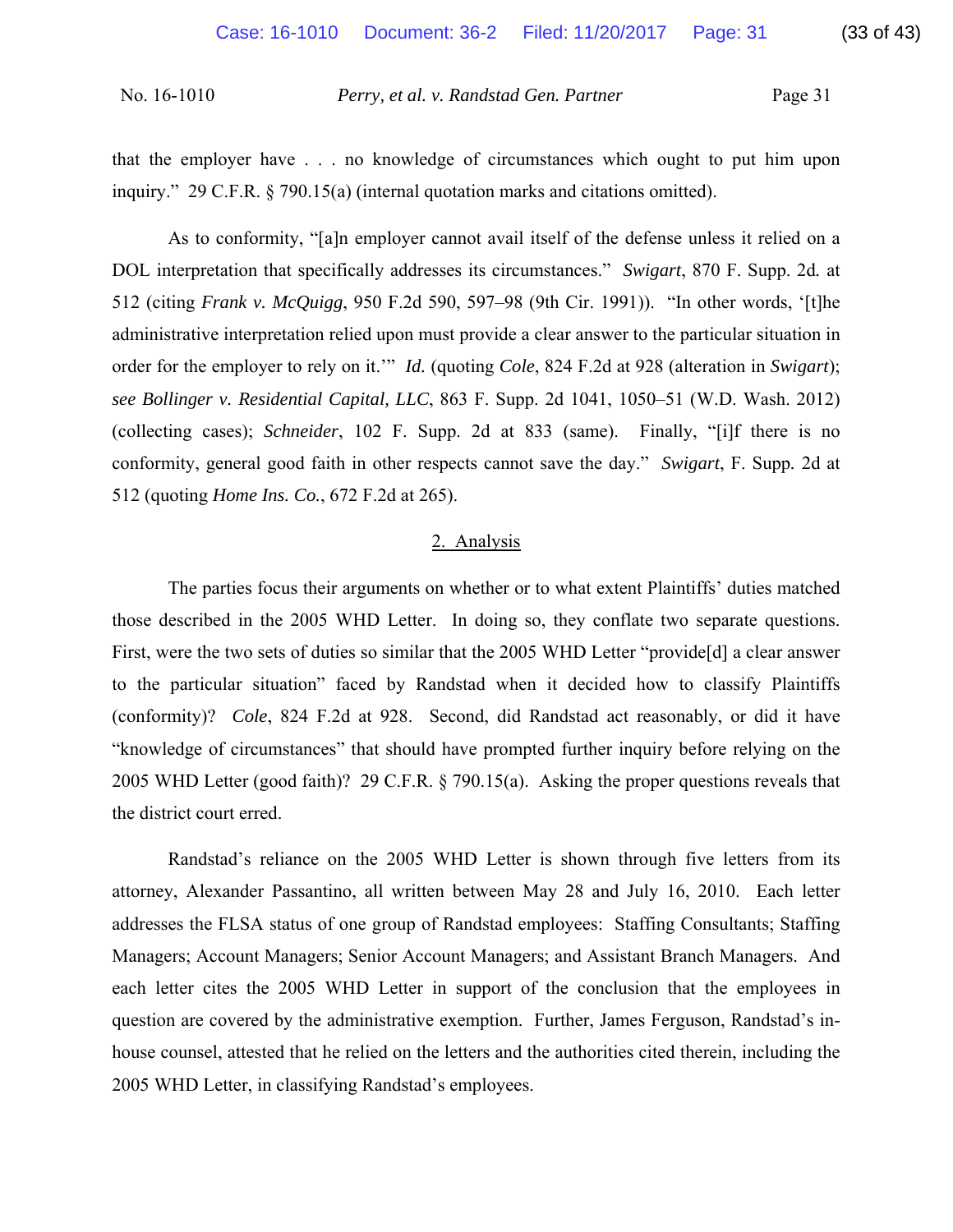Randstad's reliance was not "in conformity with" the 2005 WHD Letter because certain "specified circumstances and facts" cited in the 2005 WHD Letter are absent, at least as to Talent Acquisition Specialists and Staffing Consultants/Senior Staffing Consultants. *See* 29 C.F.R. § 790.14(b). For example, the employees covered by the 2005 WHD Letter had "*full authority* to discipline, fire, promote and assign to various tasks the employees they supervise[d]." 2005 WHD Letter at \*1 (emphasis added). In Randstad's Troy office, Talent Acquisition Specialists and Staffing Consultants/Senior Staffing Consultants were involved in those decisions, and Staffing Consultants/Senior Staffing Consultants actively counseled underperforming employees, but they did not have the ultimate authority to decide to fire an employee. Also, the employees covered by the 2005 WHD Letter "work[ed] under very little supervision" and acted "without prior approval." 2005 WHD Letter at \*1. That was not the case for Talent Acquisition Specialists and Staffing Consultants/Senior Staffing Consultants. Thus, the 2005 WHD Letter did not provide "a clear answer to the particular situation" faced by Randstad in deciding how to classify its Talent Acquisition Specialists and Staffing Consultants/Senior Staffing Consultants. *See Cole*, 824 F.2d at 928; *Bollinger*, 863 F. Supp. 2d at 1052 ("partial overlap in duties" does not satisfy the "clear answer" requirement).

Additionally, Randstad has not shown its reliance was in "good faith" as a matter of law because Randstad arguably had "knowledge of circumstances which ought to" have caused it to inquire further. *See* 29 C.F.R. § 790.15(a). A recurring theme in Passantino's letters is that some Randstad employees will spend more time on sales activities than others, and that sales activities are typically not covered by the administrative exemption. Randstad also knew that its employees' job duties "could vary significantly based on the clients serviced," "the market," "who the branch manager is," and "who the area vice president is for that particular region." (R. 55-6, PID 761.) For example, in the Troy office, mandatory participation in "contests" sometimes required Plaintiffs to perform tasks outside of their usual responsibilities. Despite all this, Randstad classified its employees on a nationwide basis. At minimum, then, there is a factual question whether Randstad reasonably relied on the 2005 WHD Letter to classify Plaintiffs as FLSA-exempt without conducting a review of their individual duties, or at least a review of the duties of employees in the Troy, Michigan office or the relevant region. *Swigart*, 870 F. Supp. 2d at 511 (good-faith defense not proven as a matter of law in part because "there is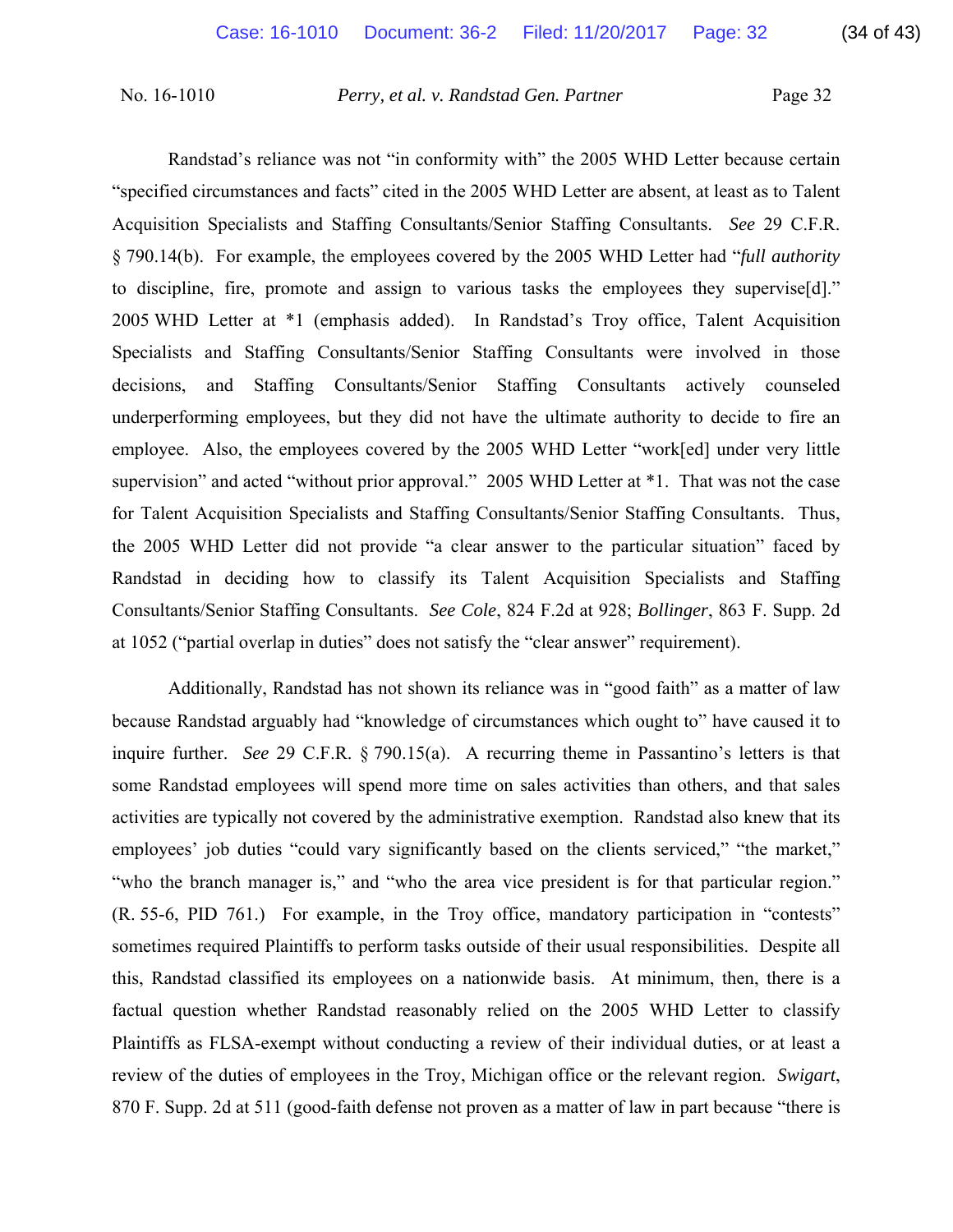no evidence that Defendant made an attempt to communicate with its [employees] or their supervisors to determine the [employees'] primary job duties or whether they were actually performing the same job duties as the mortgage loan officers described in the [relevant WHD] Opinion Letter").

## **IV. CONCLUSION**

For these reasons, we **AFFIRM** the district court's grant of summary judgment to Randstad as to: (1) Dooling's claim arising out of her time as an Account Manager; (2) Lane's claims arising out of her time as an Account Manager and Senior Account Manager; and (3) Lane's claim arising out of her time an Assistant Branch Manager. We **REVERSE** the district court's grant of summary judgment as to: (1) Lane's claim arising out of her time as a Talent Acquisition Specialist; (2) Dooling's claim arising out of her time as a Staffing Consultant; and (3) Perry's claims arising out of her time as a Staffing Consultant and a Senior Staffing Consultant.**<sup>12</sup>**

<sup>&</sup>lt;sup>12</sup>We note that the district court did not address Randstad's statute of limitations arguments below, and Randstad made no statute of limitations arguments on appeal. We therefore express no opinion on the issue.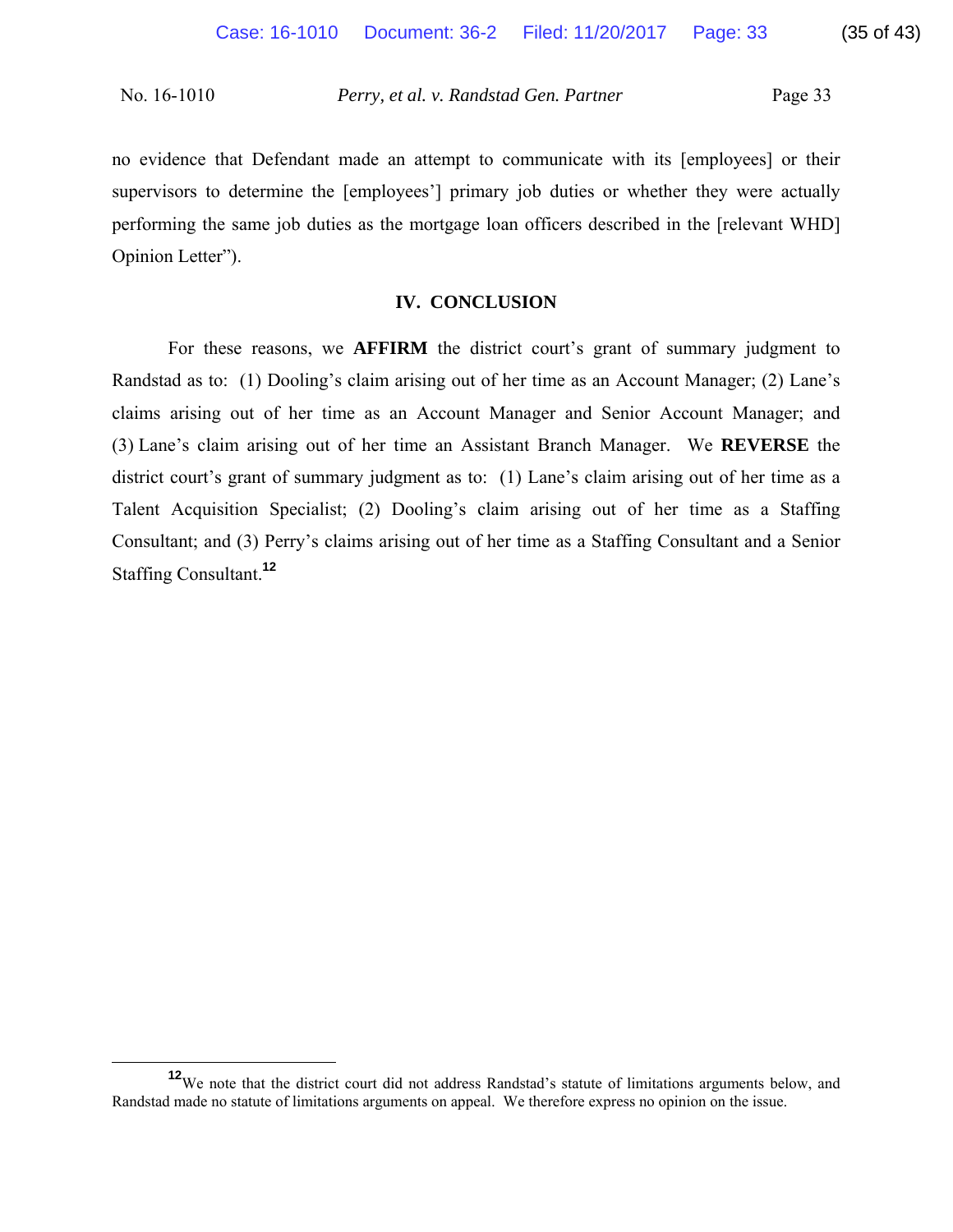# **CONCURRING IN PART AND DISSENTING IN PART**   $\mathcal{L}_\text{max}$  , and the contract of the contract of the contract of the contract of the contract of the contract of the contract of the contract of the contract of the contract of the contract of the contract of the contr

 $\mathcal{L}_\text{max}$  , and the contract of the contract of the contract of the contract of the contract of the contract of the contract of the contract of the contract of the contract of the contract of the contract of the contr

KAREN NELSON MOORE, Circuit Judge, concurring in part and dissenting in part. I agree with the court that Plaintiffs' sales duties fall outside of the administrative exemption, but I disagree that their matchmaking duties fall within the exemption.

To fall within the administrative exemption, an employee's primary duties must "include the exercise of discretion and independent judgment with respect to matters of significance." 29 C.F.R. § 541.202(a). "The phrase 'discretion and independent judgment' must be applied in the light of all the facts involved in the particular employment situation in which the question arises." 29 C.F.R. § 541.202(b). Mindful that exemptions to the Fair Labor Standards Act "are to be narrowly construed against the employers seeking to assert them," *Arnold v. Ben Kanowsky, Inc.*, 361 U.S. 388, 392 (1960); *see also Auer v. Robbins*, 519 U.S. 452, 462 (1997), this court must consider several "[f]actors . . . when determining whether an employee exercises discretion and independent judgment with respect to matters of significance," 29 C.F.R. § 541.202(b). "Federal courts generally find that employees who meet at least two or three of these factors are exercising discretion and independent judgment, although a case-by-case analysis is required." 69 Fed. Reg. 22122, 22143 (Apr. 23, 2004). The three factors most relevant to Plaintiffs' duties at Randstad, and most likely to bring their matchmaking duties within the administrative exemption, are "whether the employee has authority to formulate, affect, interpret, or implement management policies or operating practices"; "whether the employee has authority to waive or deviate from established policies and procedures without prior approval"; and "whether the employee provides consultation or expert advice to management." 29 C.F.R. § 541.202(b). Analyzing these three factors, I conclude that Plaintiffs' matchmaking duties do not fall within the administrative exemption.

First, none of the Plaintiffs in this case had the authority to "formulate" or even "interpret" or "implement" Randstad's policies. *Id.* Randstad constrained employees' discretion by establishing a points system requiring them to complete certain tasks to earn 100 points per week. R. 67-6 (Perry Dep. at 270) (Page ID #1550). Randstad further constrained employees'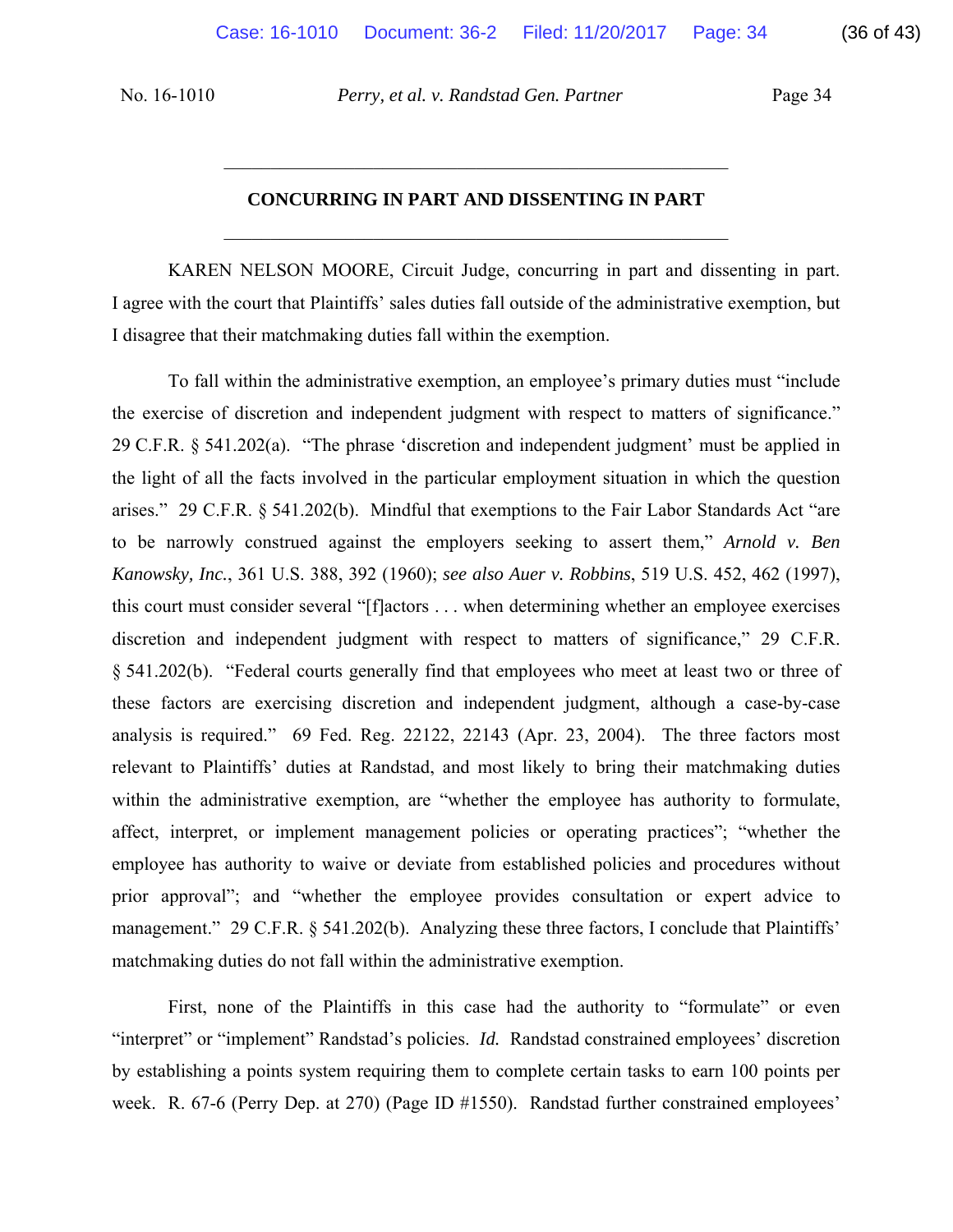schedules by holding "contests" that required them to perform specific tasks at specific times. *Id.* 271 (Page ID #1550); R. 67-7 (Lane Dep. at 92) (Page ID #1571). This rigid points system meant that Plaintiffs performed company-assigned matchmaking tasks each week, rather than deciding on their own how to find candidates and place them in appropriate jobs.

Beyond lacking authority to decide which tasks would help them achieve Randstad's matchmaking goals, or flexibility as to when to perform their assigned tasks, Plaintiffs also lacked discretion over how to perform their assigned tasks. Randstad had specific requirements for job descriptions, and an outline that employees had to follow when interviewing candidates. R. 67-6 (Perry Dep. at 129, 144–45) (Page ID #1531, 1535); R. 67-2 (Dooling Dep. at 117–18) (Page ID #1473–74). When screening candidates, Plaintiffs selected which candidates to interview based on preset criteria, rather than their own assessment of whether the candidate was a good fit for a particular position. R. 67-2 (Dooling Dep. at 132–33) (Page ID #1476); *but see* R. 67-6 (Perry Dep. at 143, 152) (Page ID #1535–36) (explaining that she exercised some judgment in deciding who to bring in for an interview, although the decisions were based on predetermined criteria). Randstad also established a precise timeline for checking on new hires to see how they were doing at their placements. R. 67-6 (Perry Dep. at 158–59) (Page ID #1538); R. 67-7 (Lane Dep. at 149) (Page ID #1576). Plaintiffs did not interpret or implement, let alone formulate, Randstad policies; they followed specific rules that they did not help create.

Second, Plaintiffs did not have the authority to deviate from established policies without prior approval. For example, Randstad had a standard billing rate of 60%. R. 67-6 (Perry Dep. at 119) (Page ID #1529). Plaintiffs could not agree to charge under 60% without prior approval from their supervisors. Explaining the process of setting the billing rate, Perry made clear that the rate "wasn't up to [her]." *Id.* at 122 (Page ID #1530). Plaintiffs did not have the authority to deviate from other Randstad policies, either.

Third, with one exception, Plaintiffs did not provide advice to management. Randstad gave Plaintiffs formulas for how to advertise job openings, interview candidates, set a client's billing rate, and follow up after making a placement. Plaintiffs did not give management advice or suggestions about these formulas, but simply followed them. The exception is Lane's time as an Assistant Branch Manager; in that capacity, Lane could "make recommendations regarding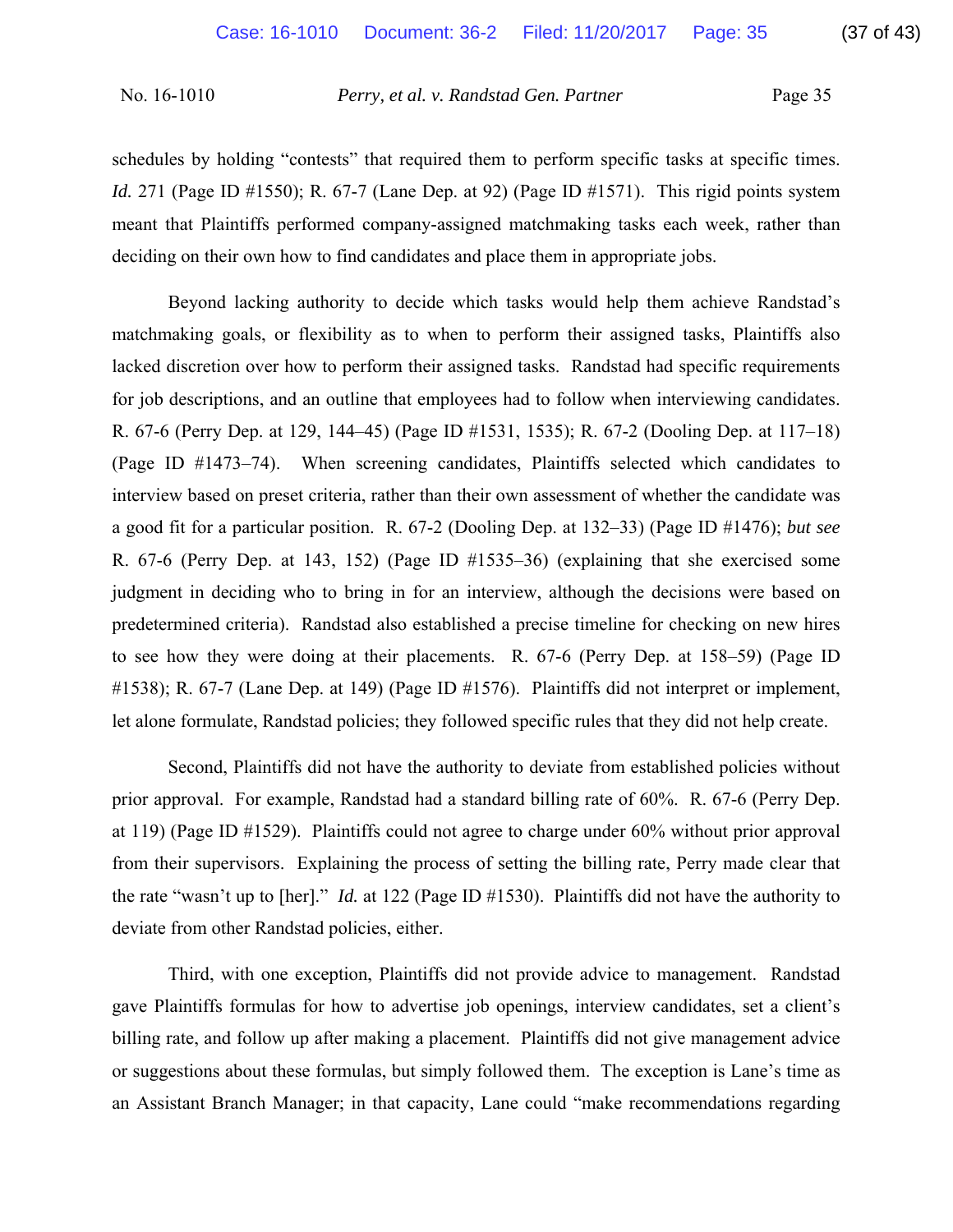the hiring and firing of employees at [her] branch" that would be "very well considered." R. 67- 7 (Lane Dep. at 74) (Page ID #1567). But even when Lane was an Assistant Branch Manager, she did not have full authority to hire and fire. And as an Assistant Branch Manager, Lane still lacked discretion over decisions like the billing rate, and was still subject to the 100-point system that told her how to allocate her time. *Id.* at 82, 110 (Page ID #1569, 1575). Plaintiffs largely did not advise management, and none of them had any input about the policies, formulas, or procedures they were required to follow. Considering these three factors as well as the other enumerated factors that determine whether an employee exercises discretion and independent judgment, *see* 29 C.F.R. § 541.202(b), I conclude that Plaintiffs' matchmaking duties fall outside the administrative exemption.

The Department of Labor's Wage and Hour Division (WHD) letter about Staffing Managers further convinces me that Plaintiffs' matchmaking duties do not fall within the administrative exemption. *See* U.S. Dep't of Labor, Wage & Hour Div., Opinion Letter, 2005 WL 3308616, at  $*1$  (Oct. 25, 2005) [hereinafter WHD Letter]. In concluding that certain Staffing Mangers fall within the administrative exemption, the WHD Letter notes that the Staffing Managers discussed in the letter "work under very little supervision" and "make decisions and accomplish their tasks without prior approval." *Id.* By contrast, Plaintiffs worked within a 100-point system that told them which tasks to perform in a given week, from the number of phone calls to make to the number of candidates to place in jobs. R. 67-6 (Perry Dep. at 66) (Page ID #1518).

The Staffing Managers discussed in the letter "continue[d] to supervise the services of the employee" "[o]nce the employee [was] placed" with a client, and they had "full authority to discipline, fire, promote and assign to various tasks the employees they supervise." WHD Letter at \*1. Here, however, although Plaintiffs communicated with companies and employees after making a placement, they did not supervise the employees. They were intermediaries between companies and new employees, rather than supervisors. R. 67-6 (Perry Dep. at 160–61) (Page ID #1538).

The Staffing Managers discussed in the letter "decide[d] if advertising for the position is needed to find certain candidates" and "negotiate[d] the costs of such placement." WHD Letter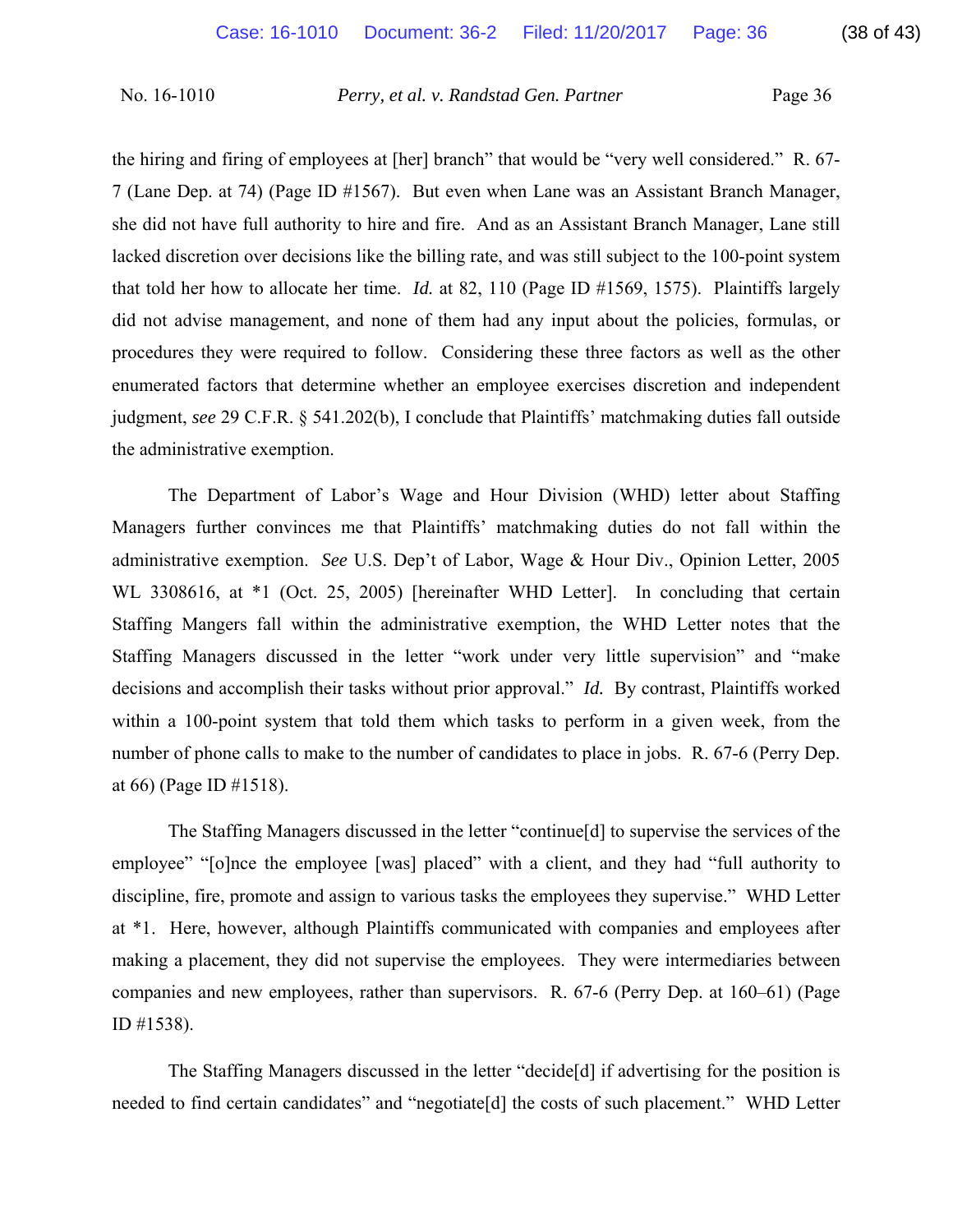through Randstad's portal. R. 67-6 (Perry Dep. at 132–34) (Page ID #1532–33).

at \*1. Here, however, Plaintiffs advertised for jobs at predetermined websites that they accessed

Moreover, the letter specifically distinguishes Staffing Managers from "nonexempt ... personnel clerks who simply screen applicants to obtain data regarding qualifications and to identify those who do not meet the minimum required standards." WHD Letter at \*3 (citing 29 C.F.R. § 541.203(e)). This description of personnel clerks is much closer to the duties of Plaintiffs than the description of Staffing Managers.

The majority acknowledges the differences between the Staffing Managers discussed in the WHD Letter and Plaintiffs' positions, and even says that the differences are significant enough that Randstad could not have relied in good faith on the WHD Letter. In my view, the differences are so significant that the WHD Letter makes clear that Plaintiffs' matchmaking duties fall outside of the administrative exemption.

Therefore, I disagree with the court that Plaintiffs' matchmaking duties fall within the FLSA's administrative exemption. I would reverse the district court's judgment. Therefore, as to the part of this court's judgment affirming the district court's grant of summary judgment, I respectfully dissent.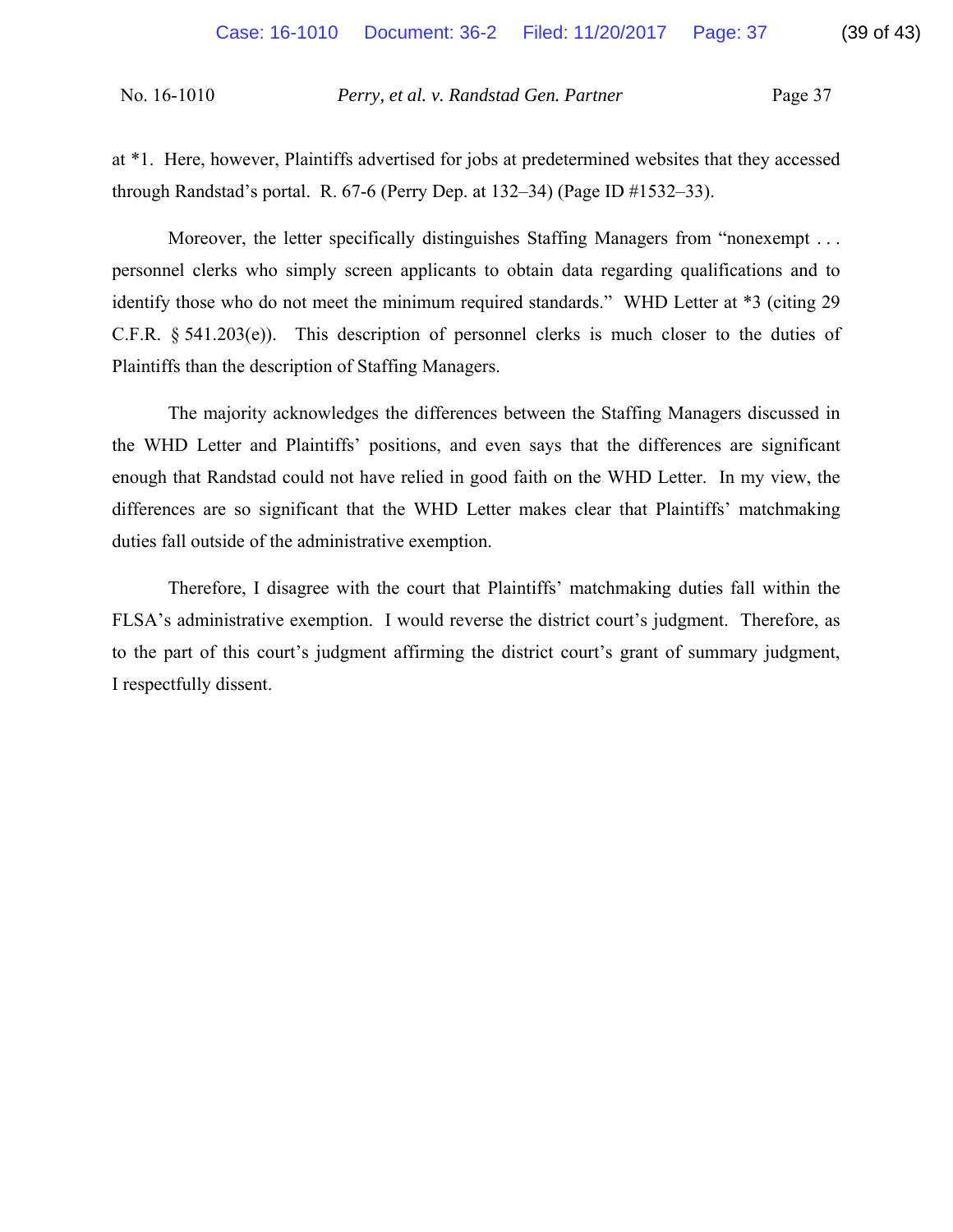# **CONCURRING IN PART AND DISSENTING IN PART**   $\mathcal{L}_\text{max}$  , and the contract of the contract of the contract of the contract of the contract of the contract of the contract of the contract of the contract of the contract of the contract of the contract of the contr

 $\mathcal{L}_\text{max}$  , and the contract of the contract of the contract of the contract of the contract of the contract of the contract of the contract of the contract of the contract of the contract of the contract of the contr

SUTTON, Circuit Judge, concurring in part and dissenting in part. I agree with the court that the plaintiffs' match-making duties fall within the administrative exemption, but I cannot agree that their sales duties do not.

The plaintiffs' own testimony demonstrates that they exercised considerable discretion in marketing Randstad's services within their assigned territories. Perry testified that, as a staffing consultant, she had to identify prospective new customers, classify those prospects as top or secondary priorities, and select networking events to attend. Perry also selected prospective clients to take out to meals, approximately "three times a month." R. 67-6 at 14. When marketing to existing clients, Perry would show them the resumes of job candidates she thought might have "potential for a client" based on her knowledge of that client's needs. *Id.* at 10. The objective of all this on-your-own sales activity was to generate 1.5 new clients, and to check in with 6 existing clients, each month. Dooling provided fewer details about her sales duties, but her description of the job parallels Perry's.

On these facts, the staffing consultants' sales duties "include[d] the exercise of discretion and independent judgment with respect to matters of significance." 29 C.F.R. § 541.200(a)(3). Case law shows as much. In *Smith v. Johnson & Johnson*, the Third Circuit held that a pharmaceutical sales representative fell within the administrative exemption. 593 F.3d 280, 285 (3d Cir. 2010). Johnson & Johnson gave Smith a "target list" of doctors in her assigned territory and required her to complete ten visits per day. *Id.* at 282. The list also identified "highpriority" doctors, and Smith could choose to visit these doctors more often than the others. She received a budget for those visits, which she could use to take doctors to lunch or to put on seminars. *Id.* Because Smith decided for herself how to woo those high-priority customers, the Third Circuit determined that Smith's position required her to use discretion and independent judgment to "form a strategic plan designed to maximize sales in her territory." *Id.* at 285.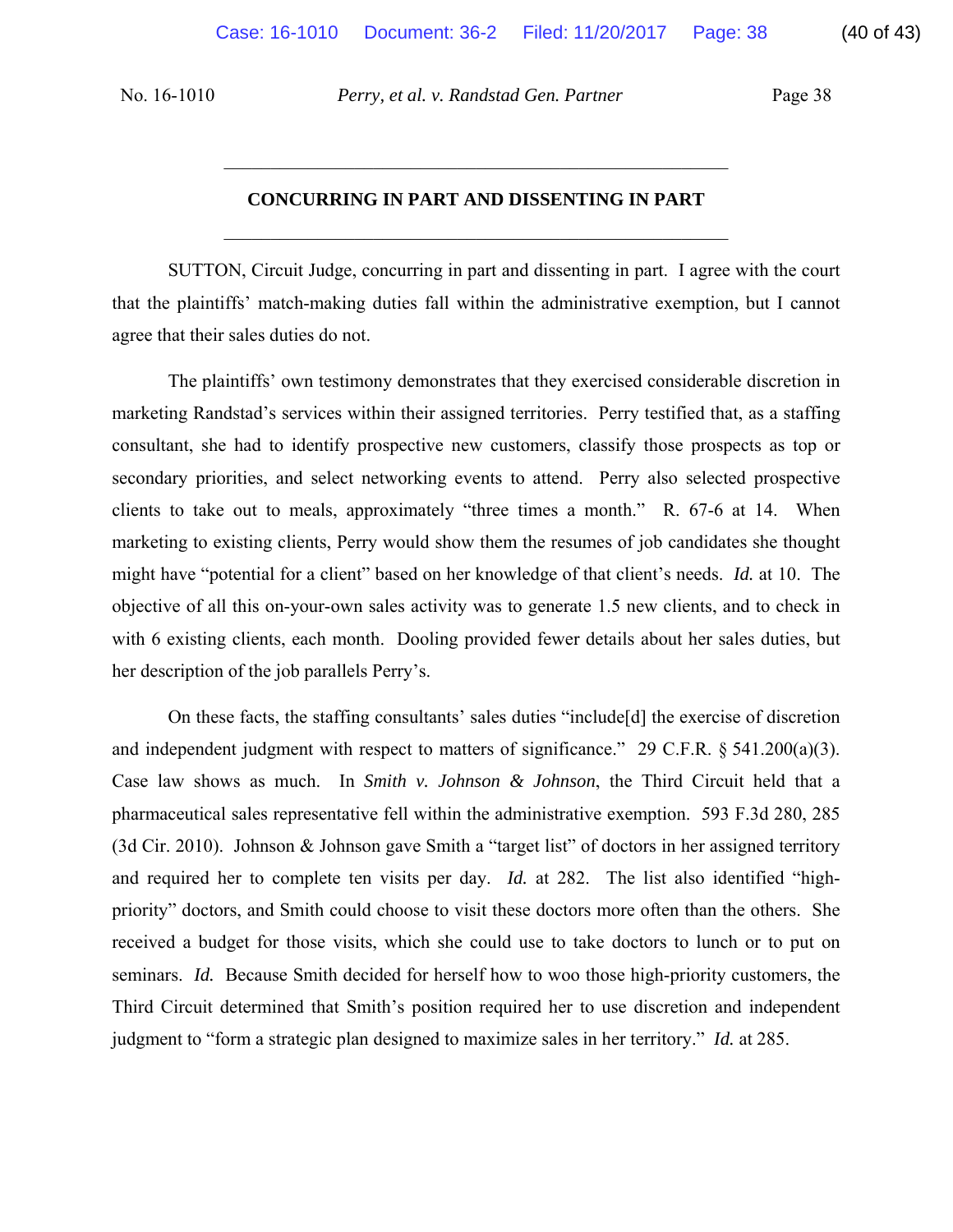The Seventh Circuit followed suit in *Schaefer-LaRose v. Eli Lilly & Co.*, 679 F.3d 560 (7th Cir. 2012). The pharmaceutical sales representatives in that case received "specific call plans identifying the physicians to be visited and the degree of frequency or priority category for each physician," but nonetheless applied "strategic analysis to their work, choosing to see physicians not on their call plans or non-physicians who may influence prescribing patterns." *Id.*  at 581; *see also Reich v. John Alden Life Ins. Co.*, 126 F.3d 1, 13–14 (1st Cir. 1997) (holding that insurance marketing representatives exercised discretion and independent judgment).

With respect, I am not persuaded by the court's attempt to distinguish these cases. The court points to the *nature* of the commodities being sold rather than *how* employees convinced clients to buy them. Randstad's employees, the court says, sold talent, not complex prescription drugs in a highly regulated environment. But which way does that cut? For the pharmaceutical sales representative, there may be a correct (if complicated) answer to how a drug dissipates in the body after a subcutaneous injection. But for Randstad's employees, there often will *not* be a scientific answer to whether a particular candidate meets a client's "intangible" staffing needs or is a good fit for that company's "culture." Answering the former question requires flash cards; answering the latter requires judgment.

The court suggests, alternatively, that Randstad's employees exercised less discretion because they were subject to greater supervision.If anything, the staffing consultants in this case exercised *more* discretion because they identified and prioritized prospective clients on their own, while the pharmaceutical representatives received prioritized lists of doctors from their employers. For that reason, Randstad's staffing consultants would still be exempt even under the one opinion coming to a contrary conclusion on pharmaceutical sales representatives. *See In re Novartis Wage & Hour Litig.*, 611 F.3d 141, 157 (2d Cir. 2010), *abrogated on other grounds by Christopher v. SmithKline Beecham Corp.*, 567 U.S. 142 (2012).

That the staffing consultants considered criteria and followed timetables set by Randstad does not eliminate discretion from this work. Most employers set business objectives and direct employees to perform certain tasks as part of a job. But that says nothing about *how* an employee goes about achieving those objectives or performing those tasks.The plaintiffs considered Randstad's criteria and followed its scheduling requirements when matching job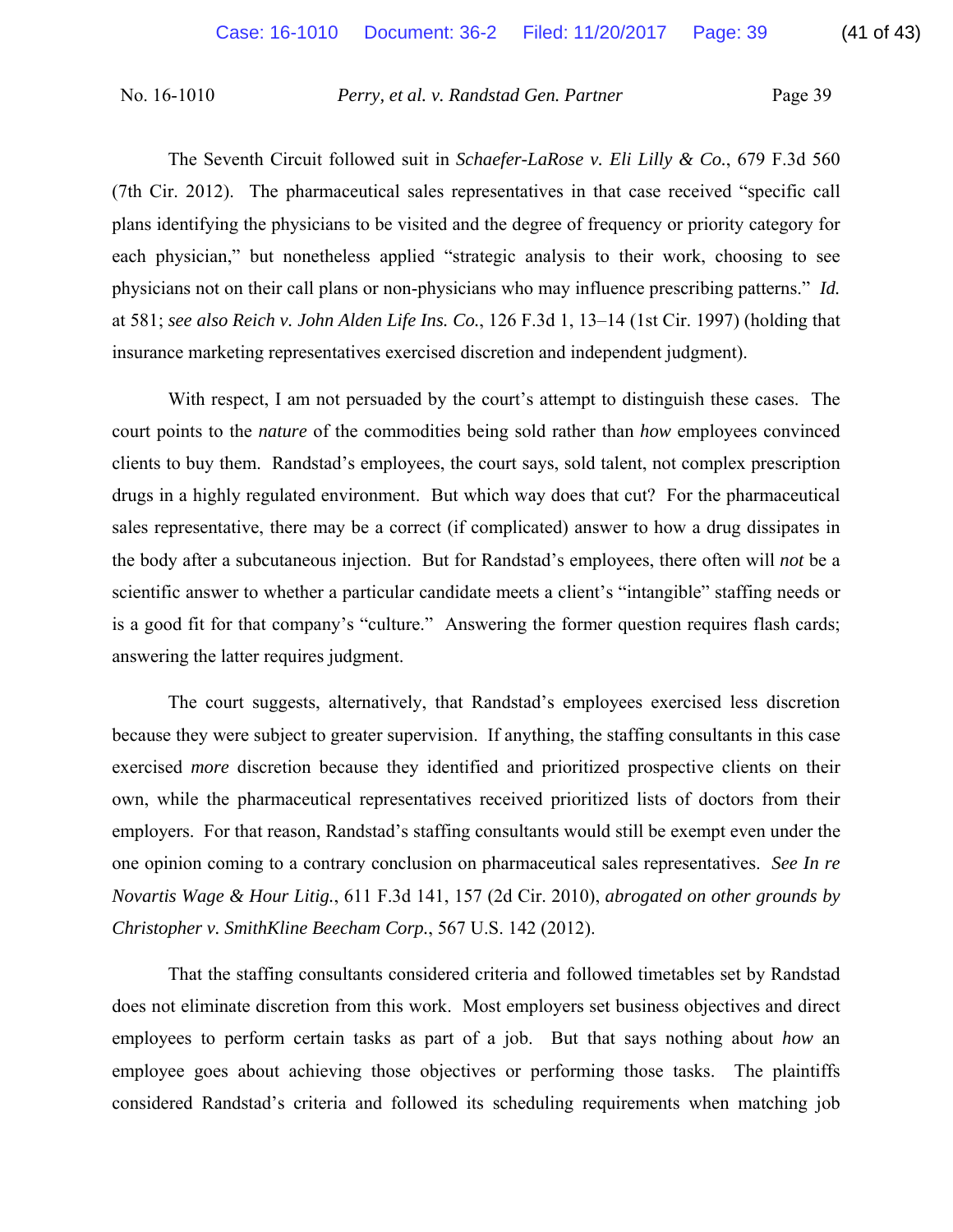candidates with clients, but that does not make those actions any less discretionary. The staffing consultants made strategic sales decisions on their own, without interference from their managers, even if those managers sometimes told them how to divide their time between sales and recruiting.

It's also true that the staffing consultants performed a number of non-discretionary tasks as part of their sales duties, such as making cold calls, writing personal notes, and knocking on businesses' doors. But all administrative positions include some required legwork. The pharmaceutical representatives spent substantial time driving and filling out paperwork, *see Smith*, 593 F.3d at 283, but they qualified for the administrative exemption because that more menial work served the "strategic [sales] plan" they developed using their independent judgment, *id.* at 285. So too here.

For these reasons, I respectfully concur in part and dissent in part.